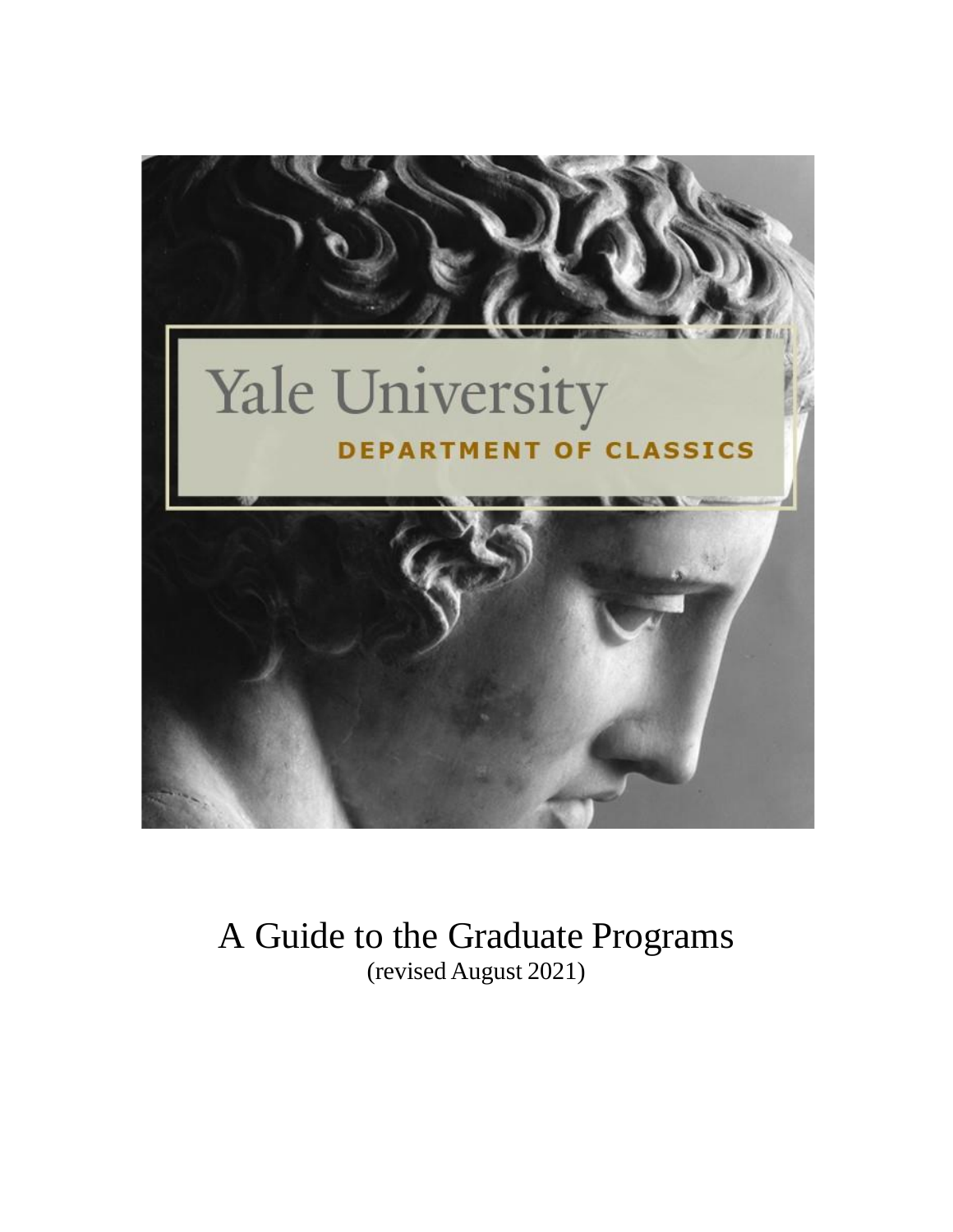# **Table of Contents**

| Introduction                                                         | $\mathcal{D}_{\cdot}$ |
|----------------------------------------------------------------------|-----------------------|
| General Outline of the Programs                                      | 5                     |
| Mentoring and Advising                                               | 16                    |
| Information about Specific Aspects of the Programs                   | 23                    |
| Teaching                                                             | 32                    |
| <b>Funding and Support</b>                                           | 33                    |
| The Job Market                                                       | 36                    |
| Appendix 1: A typical six-year plan in the Classical Philology Track | 37                    |
| Appendix 2: The Reading Lists                                        | 38                    |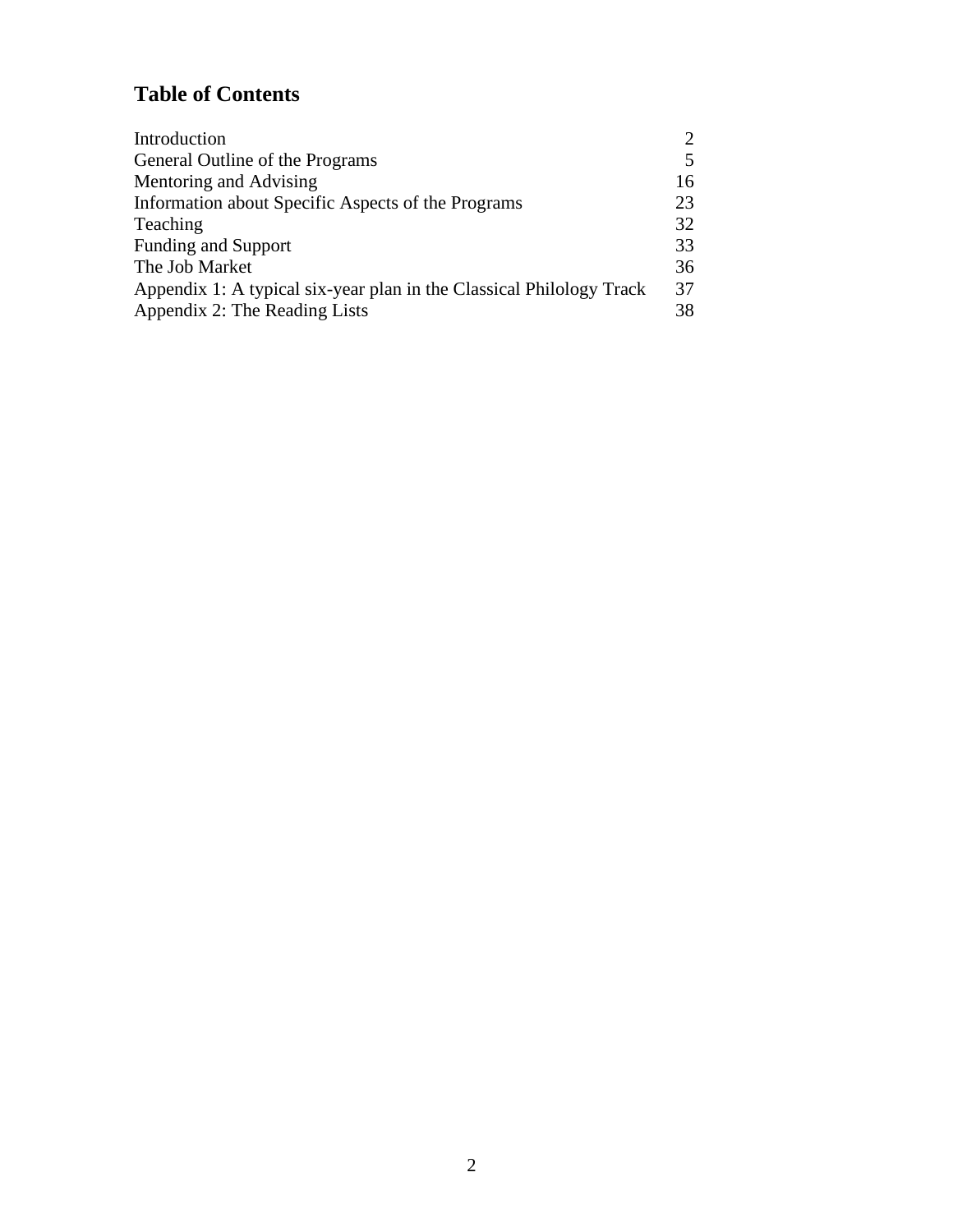## **Introduction**

#### **Letter from the Chair**

For those of you who are new to our Classics community here at Yale, welcome! We are delighted to have you join us, and we look forward to helping you ease into your new lives as happy and productive students, teachers, colleagues, researchers, and scholars. The project of getting you trained and launched as professionals is one that we in the faculty of Classics take very seriously. The handbook below is a road map for you to follow in getting yourself not where we tell you to go, but where you would like to go. It represents years of ongoing effort spent in developing and tweaking an ideal set of options for you to pursue, one that will allow you to thrive as a student, and to succeed as a professional in the field. As the pages below make clear, this is something that you will do for ourselves, with our guidance and help. This document, the Graduate Handbook, will help you see what lies ahead for you, allowing you to plan, explore options, and make the most of your time here at Yale. Do read it through carefully. You will see that much of what used to be handed to students as 'the course of study' (as in 'one course for all to pursue') is now largely in your hands, as a set of personalized choices that you yourself will make, from one semester to the next, based on what kind of work you would like to pursue, and the kind of scholar you would like to be.

 As faculty, we are here not only to teach, but to listen, and during your time here you should always feel secure in seeking our help and advice. In due course, you will be receiving regular advice from the DGS, and from faculty mentors, but you should always know that you can approach any member of the faculty with whatever wishes and concerns you might have. The more we know about you, and the sooner and more often we know it, the better. Open communication makes for a more cohesive, happier community. That is what we are after.

 Among the topics discussed in the pages below are certain keys to succeeding in the program, and in graduate school more generally. Underline those and take them to heart. When it comes to getting you off on the right foot and thriving, my own advice is rather *sui generis*, consisting of things that I myself might like to be told were I in your shoes. As follows:

- **Jump in, attend events, raise your hand, ask questions, talk, participate.**
- **Make friends by putting yourself out there. Don't wait for them to come to you. Take some risks. And make sure to have some friends who are not Classicists (too much shop talk can wear you down).**
- **Invent. Propose an idea, a project, whatever, and take charge of it (in most cases, good ideas are well received and support can be found for them).**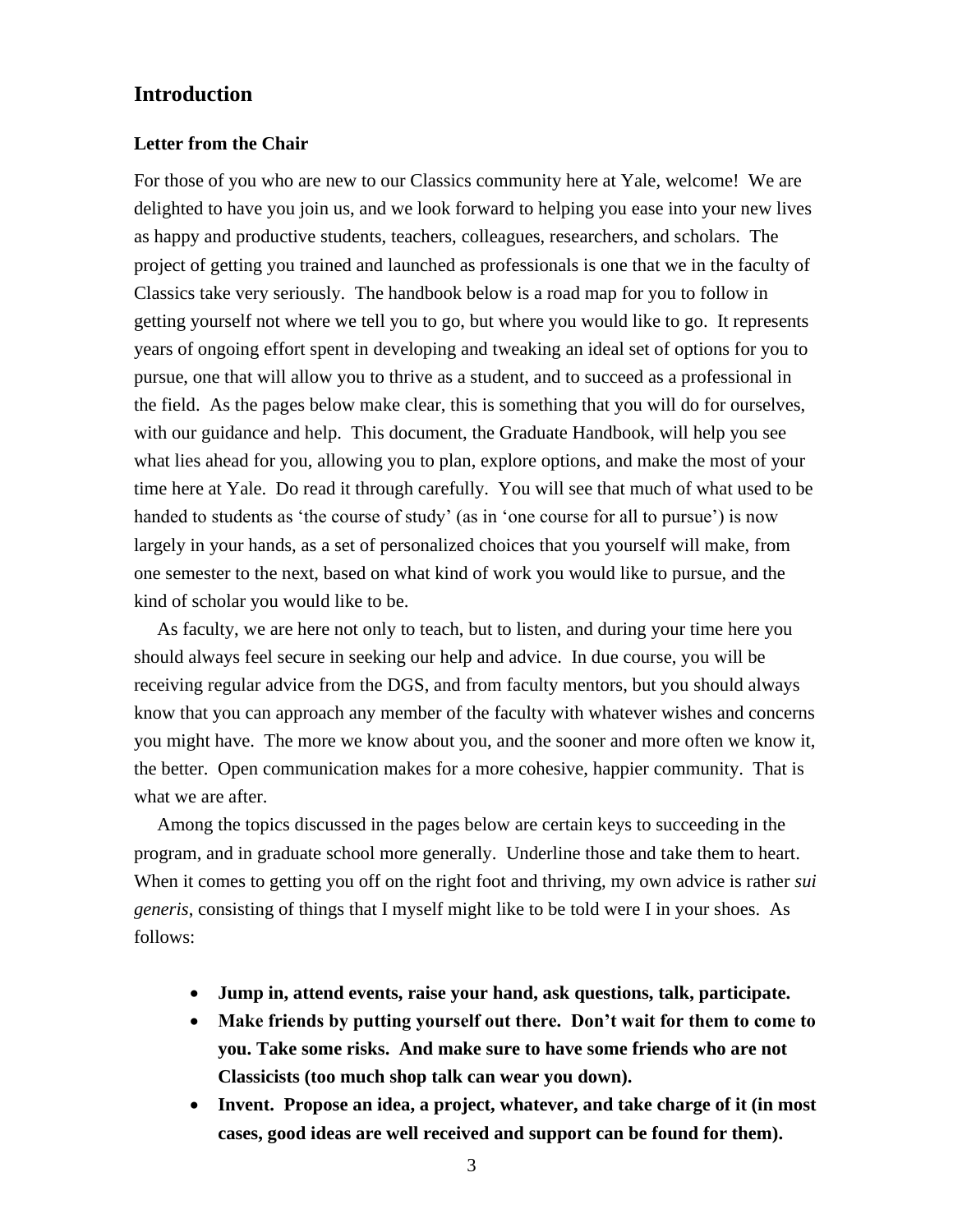- **Put your ideas out there. Give talks. Give and receive feedback as often as you can. There are lots of avenues for pursuing this, and the sooner you start doing it the easier and better it gets.**
- **Enjoy all that Yale has to offer. It's a big place, always with far more going on than you can possibly do. But do some of it. Not all big events on campus are Classics events. Keep that in mind.**
- **Find some way to take your mind elsewhere and decompress. Make it a regular practice. Exercise, knit, take a cooking class, ride a horse, whatever. These things sound inconsequential, but they are not. Make some personally diverting activity part of your regular routine, and stick with it.**
- **Be inclusive, collegial, generous, helpful. What we are after here is a thriving community. Find some way to help build it.**

I hope to have made it clear from this introductory message that not only do we want you to develop and thrive as scholars of Classical Antiquity here at Yale, we want you to become part of a cohesive community-- a community that you have a say in, where you will feel confident, at home, connected, and where your best potentials will be realized.

On behalf of the Classics faculty at Yale, I wish you great success in the years ahead.

Kirk Freudenburg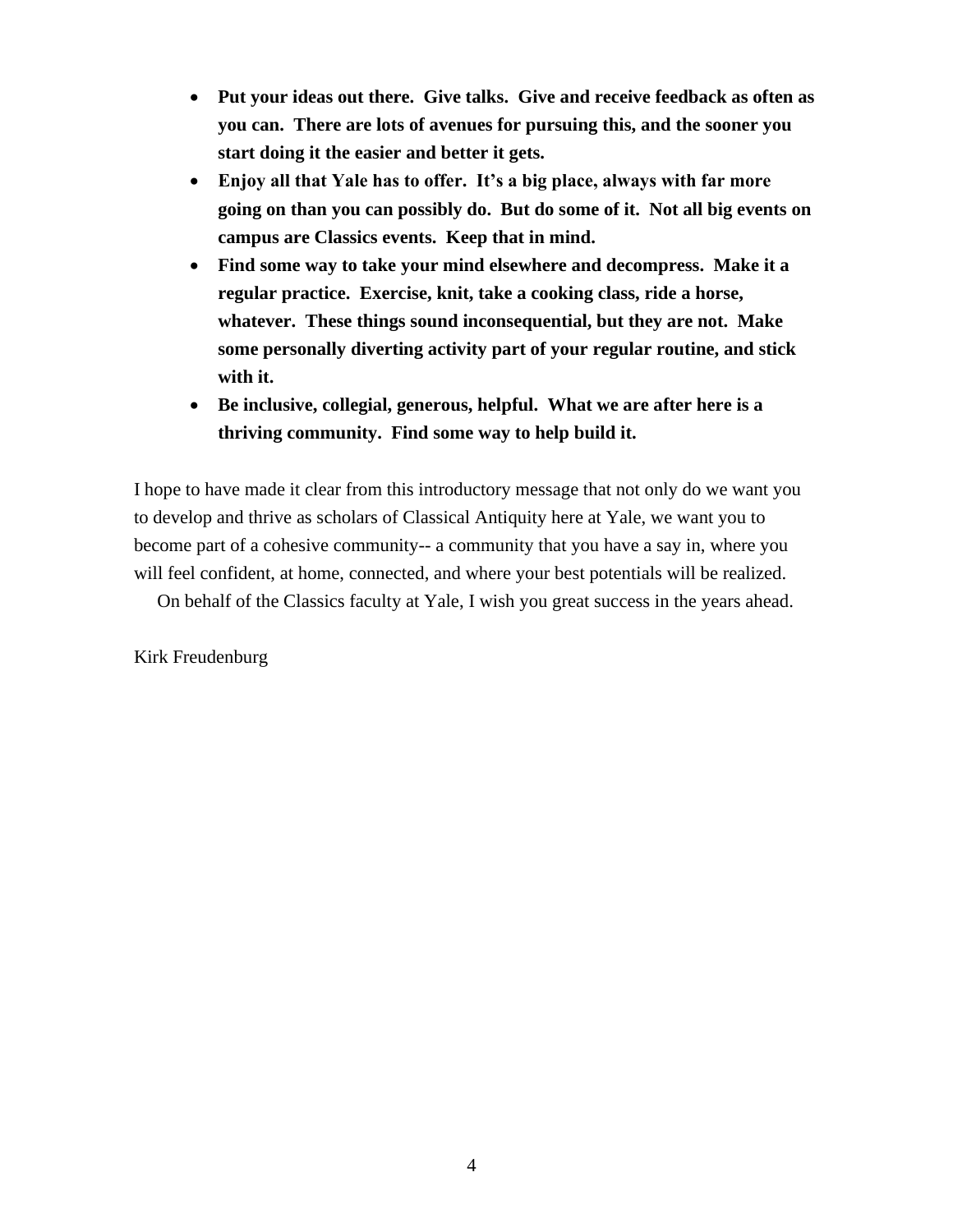#### **Research Culture of the Department**

As a member of the Department of Classics at Yale you are part of an engaged academic community that meets at seminars, conferences and other formal and informal gatherings. Attending research events is an essential and enriching part of academic life. As a graduate student, you are expected to participate actively in the department's annual colloquium series and other workshops and special lectures. This is a good way to learn about new research in all fields of Classics, enter into intellectual dialogue with researchers from outside Yale, and discuss ideas with faculty and other graduate students. You should participate in other research events (such as conferences and lectures) organized by the department and by other units on campus. One cross-departmental initiative of particular relevance for classicists is *Archaia*, a multi-disciplinary forum for the investigation of pre-modern cultures world-wide [\(https://archaia.yale.edu\)](https://archaia.yale.edu/).

Major department events are announced on the Events page of the department website (https://classics.yale.edu/events). There is also a Google calendar (find the link on the Home page of our website: [https://classics.yale.edu\)](https://classics.yale.edu/); this internal departmental calendar lists events such as lectures and workshops, departmental exams, and important deadlines for graduate students. Information about other Yale events can be found in the Yale Calendar of Events (calendar.yale.edu), by consulting the websites of other departments and by signing up for various email notifications of events. Yale provides a dynamic and thriving intellectual environment, and attracts leading international scholars and authors to give talks in all disciplines. In addition, attending lectures sponsored by other departments will help you to stay informed about broader research trends in the humanities and social sciences, and may also inform your own research.

Yale's library resources, from Sterling Memorial Library to the Beinecke Rare Book & Manuscript Library, are outstanding. Closer to home, the department has one of the best specialist Classics libraries in the nation on the fifth floor of Phelps. Our librarian in Classics, Colin McCaffrey, is well placed to help you identify resources for research and is very well informed about trends and current initiatives in digital humanities research. Mr. McCaffrey will be able to advise you as you put together up-to-date research bibliographies for course essays, the dissertation prospectus, and the dissertation itself. We encourage you to consult him regularly.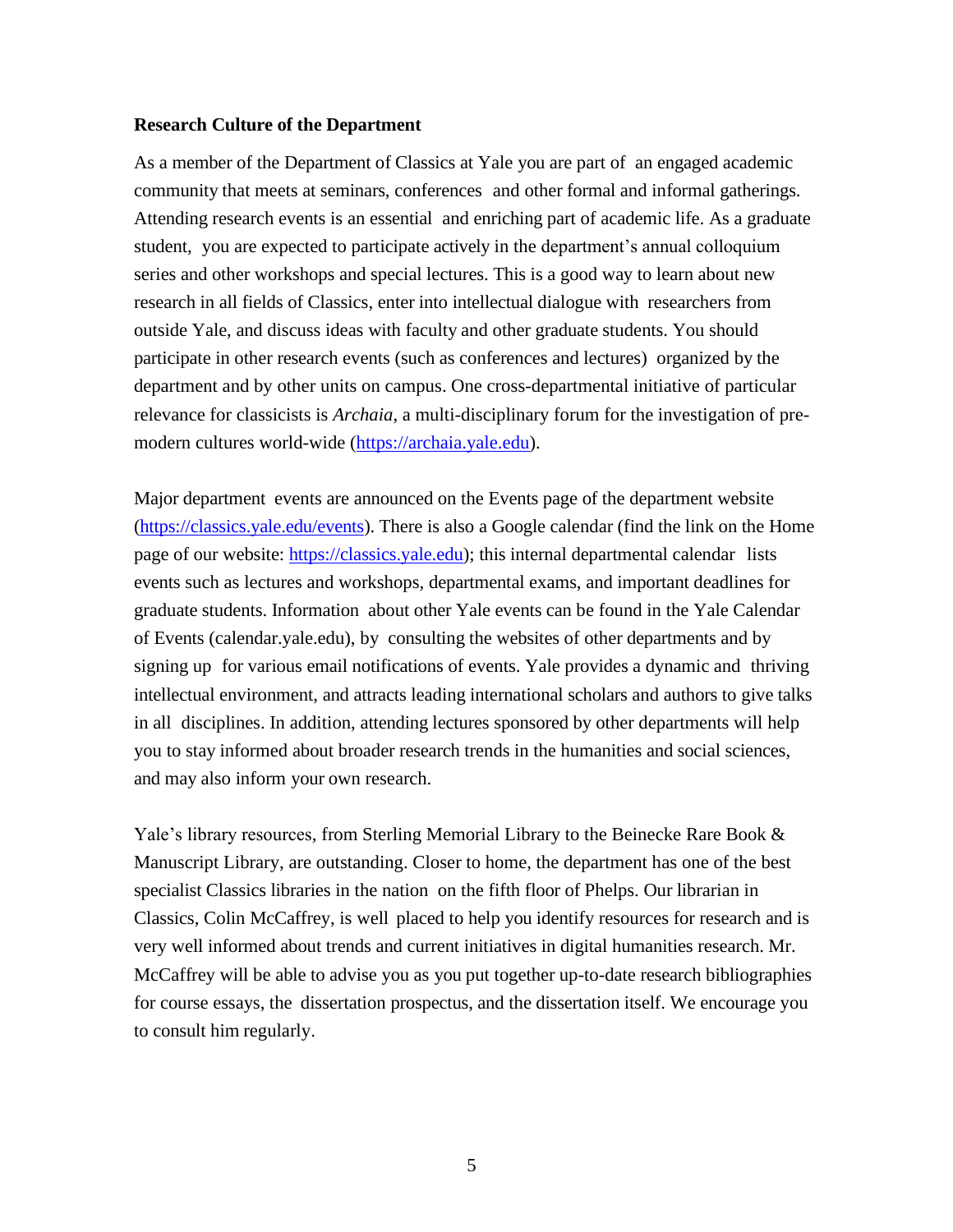## **General Outline of the Programs**

The department offers six programs leading to the PhD. Official program descriptions are found at: [http://catalog.yale.edu/gsas/degree-granting-departments](http://catalog.yale.edu/gsas/degree-granting-departments-programs/classics/#programtext)[programs/classics/#programtext.](http://catalog.yale.edu/gsas/degree-granting-departments-programs/classics/#programtext) The program descriptions below provide a more general guide to Yale's varied approaches to the PhD in Classics. With regard to admissions, please note that as of May 2020, the Classics department voted to remove the requirement for GRE (Graduate Record Examinations) for admission to our programs. GRE test scores are optional for the 2020-21 admissions season, but will no longer be accepted starting in 2021-22.

**Classical Philology** is the department's core program. It is offered by the Classics department on its own and provides the basic framework for study of all aspects of the ancient Greco-Roman world.

## **Classics and Comparative Literature**

Offered by Comparative Literature and Classics, this program provides an opportunity to study classical literature in conjunction with the study of other literatures and cultures, drawing on a wider range of theoretical and interdisciplinary methods. Classics faculty active in the program include Egbert Bakker, Kirk Freudenburg, Christina Kraus, Pauline LeVen, and Erica Valdivieso.

## **Classics and Philosophy**

The Classics and Philosophy Program is offered by the departments of Classics and of Philosophy for students wishing to pursue graduate study in ancient philosophy. Students may apply for entry to the program through either Classics or Philosophy. ( Applicants for the Classics track must also satisfy the general requirements for admission to the Classics graduate program.) Faculty active in the program include David Charles, Verity Harte, and Brad Inwood.

## **Classics and History**

The combined degree program in Classics and History, with a concentration in Ancient History, is offered through the departments of Classics and History for students wishing to pursue study in the history of the ancient Mediterranean and western Eurasia. Prospective graduate students apply to the combined degree program through either the department of Classics or the department of History. Classics faculty active in the program include Andrew Johnston, Jessica Lamont, Noel Lenski, and Joseph Manning.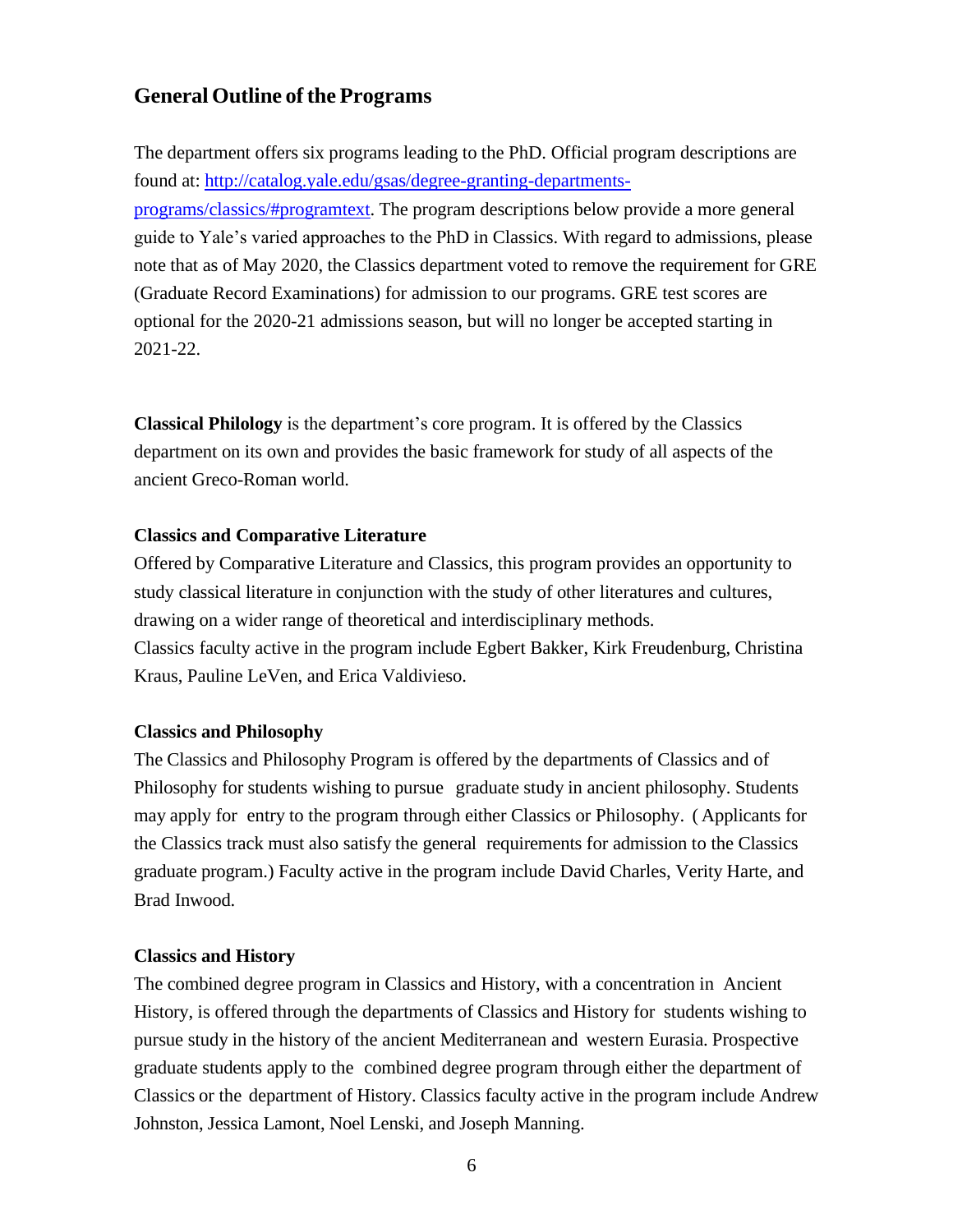### **Classical Art and Archeology**

The Classical Art and Archaeology Program is offered by Classics and is designed to provide students with a general knowledge of and experience with the art and architecture of the Greco-Roman world from the Bronze Age to Late Antiquity. The program offers opportunities for work at the Yale University Art Gallery and for fieldwork over the summer, for example, at Gabii near Rome. Students may apply to one of two tracks: the track in Classics emphasizes classical studies and ancient languages, and the History of Art Department track highlights graduate work in art history. Classics faculty active in the program include Milette Gaifman, Andrew Johnston, and Jessica Lamont.

### **Classics and Early Modern Studies**

An interdisciplinary program combining Classics with Early Modern Studies. This combined program enables doctoral students in Classics to study the relationship of Classics to the historical period from 1350 to 1800 CE in a global perspective. Students with relevant research interests apply to join the program during their first year of PhD study. Details of the application procedures are found at [INSERT LINK HERE]. Applicants should supply a statement of purpose, a writing sample, a list of coursework taken at Yale, and a statement of any relevant prior coursework, research or employment; they must also have the support of the DGS in Classics. Christina Kraus is the Classics representative on the executive committee of Early Modern Studies.

#### **Applying to Transfer Between Programs in Classics**

From time to time, following admission to the Department of Classics in the Philology track, qualified students apply to transfer into one of the combined programs, normally during the first term of residence. Students considering a transfer request should consult the directors of graduate studies in both departments (e.g., if considering an application for transfer from Classical Philology to Classics and Comparative Literature, a student should consult the DGS's in both Classics and Comparative Literature). Note that requests for transfer will have to satisfy the criteria for regular admission to the combined program in question. Students should seek the support of a potential Ph.D. advisor who is involved in the program into which they want to transfer and must be able to present a clear rationale for the transfer.

\*\*\*

All programs in Classics comprise three stages: (i) the coursework stage, including language surveys—where relevant—and seminars (concentrated in the first two years, with the option of doing courses in the fifth semester); (ii) the qualifying examination stage (the third year);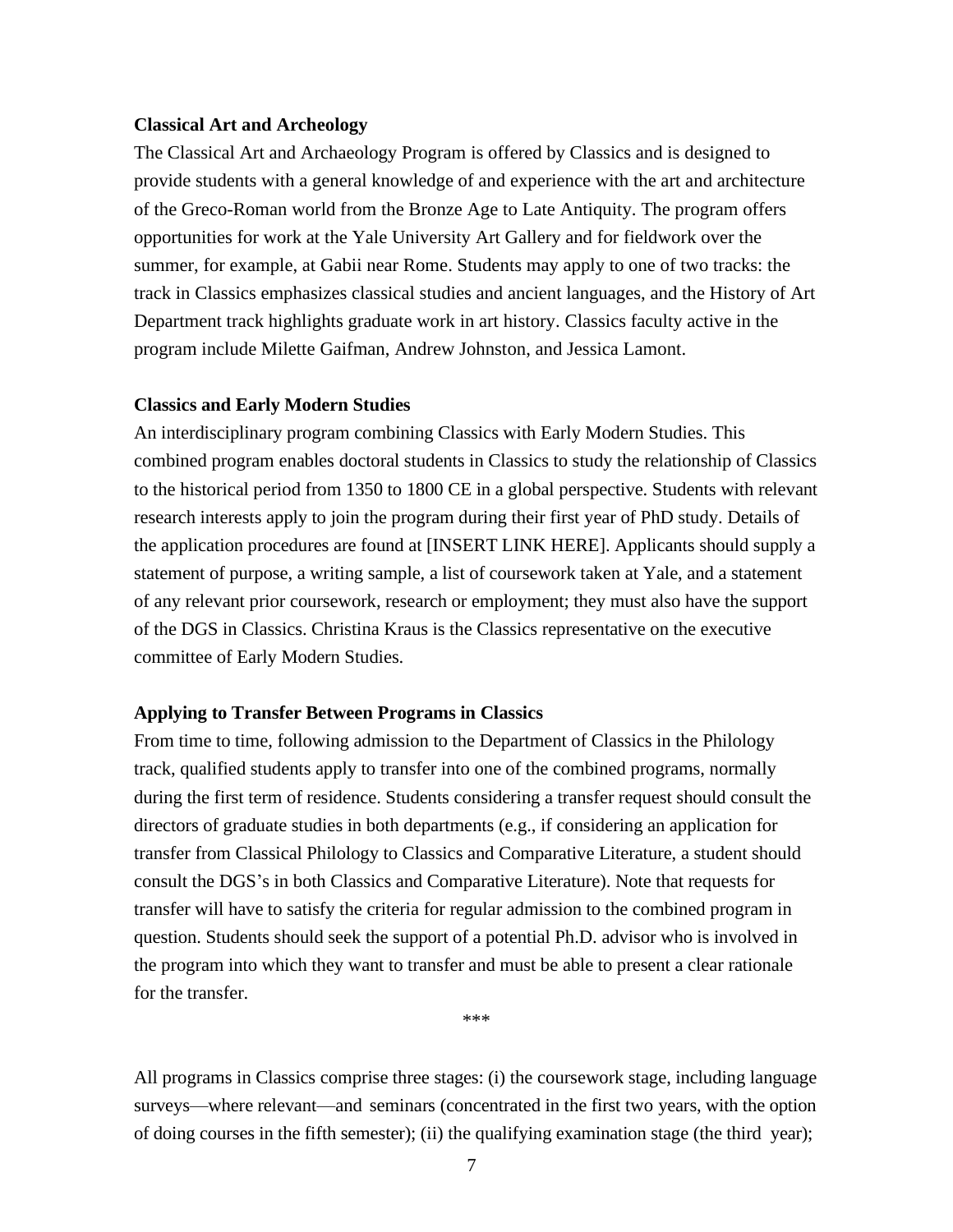(iii) the dissertation stage (the fourth, fifth, and sixth years). This section describes the requirements for the program in Classical Philology and for each of the combined degree programs.

Most requirements are similar across all the programs, though there are many differences in terms of detailed requirements, deadlines, etc. Students in combined / joint programs are advised to consult the DGS in each department and their faculty advisors in order to be sure that relevant requirements and deadlines are observed.

### **Standard elements**

(i) Practice translation tests in Greek and Latin on texts assigned from the reading lists; these are taken before the beginning of the first and third terms and are meant to help students prepare for the qualifying translation exams to be taken before the beginning of the fifth term in the program;

(ii) A proseminar offering an introduction to Classics and its various subdisciplines in the first semester of the first year;

(iii) At least 12 term courses. Most programs require one or more of the two-term general surveys in Greek or Latin literature, which are taken during the first two years. Some programs require 14 term courses;

(iv) Translation examinations in Greek and Latin (all programs except Art and Archaeology) are taken in September of the third year. The exams are based on different reading lists for the various programs (given below in Appendix 2);

(v) Most programs (except History and Art and Archaeology) also require general oral examinations on Greek and Latin literature based on the survey courses and the reading lists for the various programs (Appendix 2). These are usually taken directly after each survey course at the end of the first and second years in the program;

(vi) Examinations to demonstrate competence in two modern languages. These must be passed at the end of the first and second years (an exception is Early Modern Studies). Most programs require German and either French or Italian;

(vii) Oral and/or written examinations on several special fields of study, taken during the third year. Formats vary across the programs;

(viii) A dissertation prospectus and subsequently the dissertation.

Here are the requirements for each program. The Graduate School Bulletin (to which the link is given above) incorporates recent changes.

8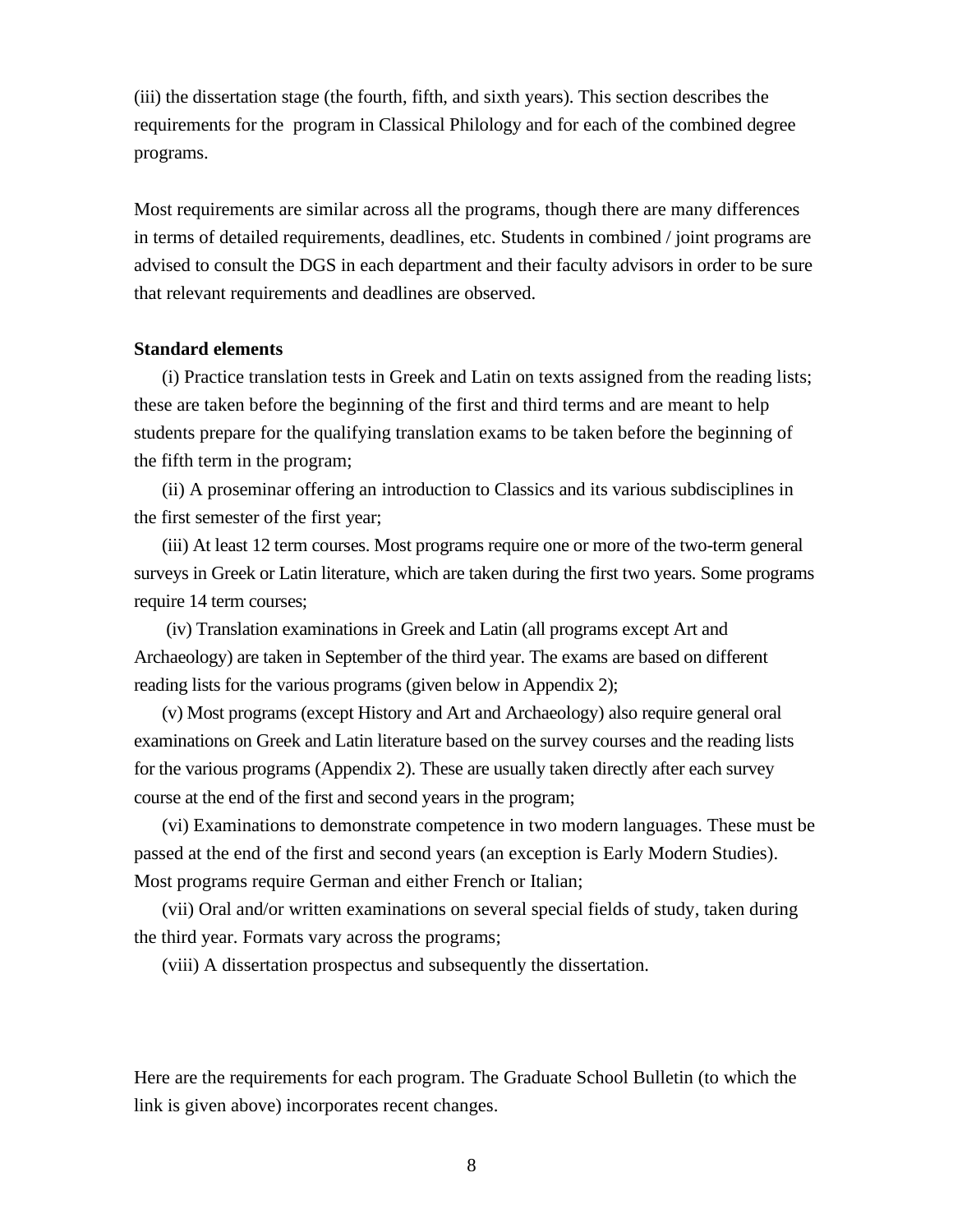## **Classical Philology**

### **Requirements for Admission**

The Classics department pays close attention to preparedness for advanced work in both Greek and Latin. The general expectation is that applicants will have completed a minimum of three years (four preferred) of college training in one of the classical languages and two years (three preferred) in the other. We understand that students follow a number of different pathways, which may entail fewer overall years of study of the classical languages (e.g., completion of intensive Greek and Latin summer school courses and post-baccalaureate courses), but we expect students to have advanced reading competence in both languages at the point of admission, in order to be able to cope with the Greek and Latin Ph.D. reading lists.

### **Program Requirements**

- 1. Practice translation tests in Greek and Latin on texts assigned from the Classical Philology reading lists; these are taken before the beginning of the first and third terms and are meant to help students prepare for the qualifying translation exams to be taken before the beginning of the fifth term in the program;
- 2. A proseminar offering an introduction to the discipline of Classics and its various subdisciplines, to be taken in the first year in residence;
- 3. Departmental reading examinations in French (or Italian) and German. The first (in either language) is to be passed by the end of the first year, the second by the end of the second year in residence;
- 4. A minimum of twelve term courses, with the following stipulations: (i) two yearlong survey courses in the history of Greek and Latin literature (four courses in total); (ii) at least four seminars, of which two have to be literary seminars in one language, and one in the other; (iii) one course in historical or comparative linguistics; (iv) one course in ancient history (either an 800-level seminar or a 600 level materials course), and one in classical art and archaeology;
- 5. Greek and Latin composition (this requirement may, but need not, be satisfied by courses taken under [4] above);
- 6. Oral examinations in Greek and Latin literature, based on the syllabus covered by the survey courses, drawn from the Classical Philology Ph.D. reading list. These are to be taken closely following the surveys in the respective literatures, as follows: the first, at the end of the second term (May of the first year), the second at the end of the fourth term (May of the second year);
- 7. Translation examinations in Greek and Latin, based on the Classical Philology Ph.D. reading list, by the beginning of the fifth term in residence;
- 8. Special fields oral examinations will occur at the beginning of the sixth term, and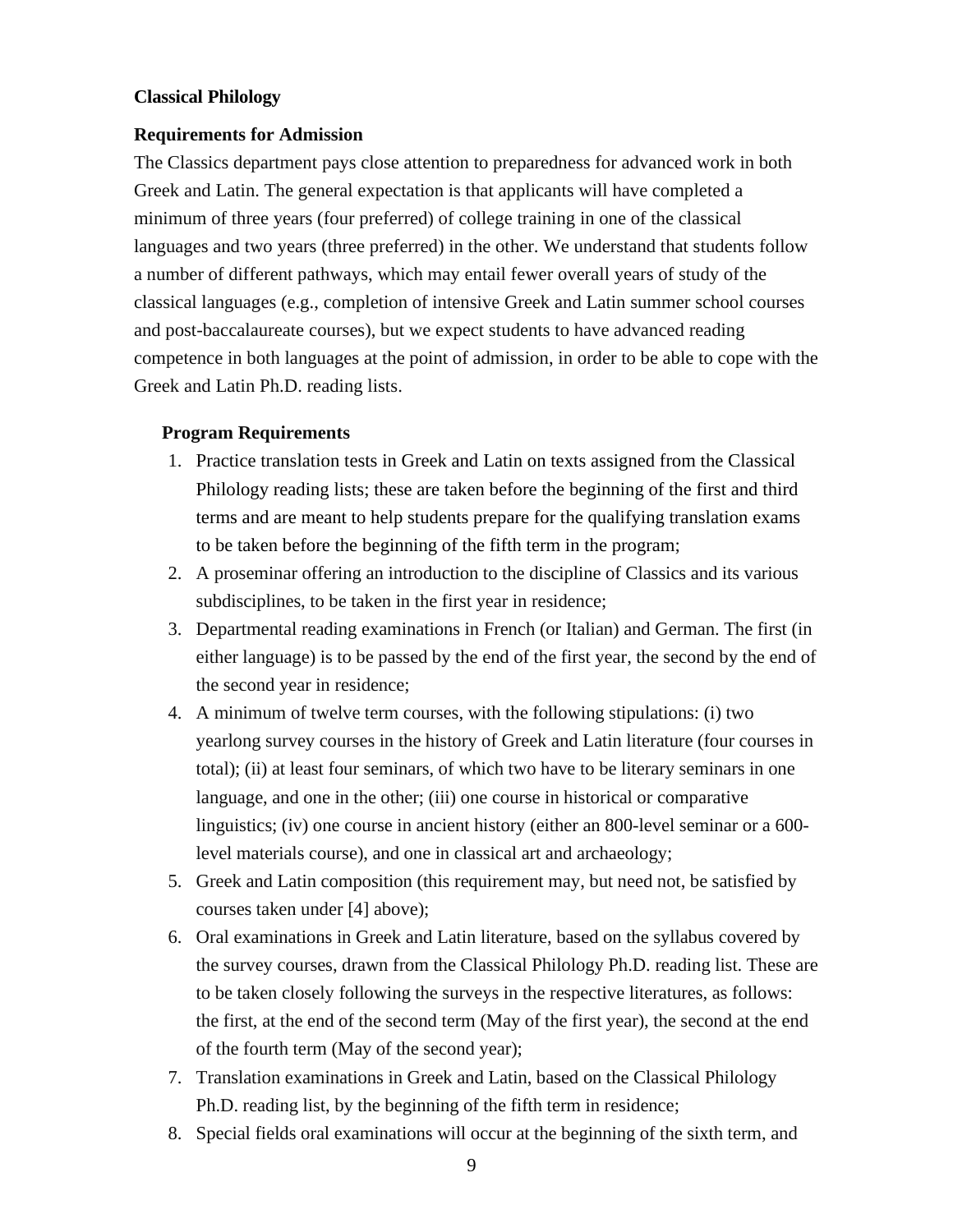consist of four areas of special concentration selected by the candidate in consultation with the DGS. One of the special fields should be related to the student's chosen dissertation topic; the three other fields are in each of the two ancient languages/cultures; one historical topic, or a topic with historical potential, is advised. In addition to the oral exam, the student will be asked to write a short summary of the dissertation topic and submit this summary and a working dissertation title to the special fields examiners and to the dissertation adviser (who may or may not have worked on the project as a "special topic" with the student). The summary should discuss where the student's work stands at the beginning of the term and how the student expects the research will progress over the course of the sixth term as the student writes the formal dissertation prospectus.

- 9. A dissertation prospectus by the end of the sixth term in residence.
- 10. A dissertation. Once dissertation writing has begun, students will present work in progress from the dissertation at least once per academic year. Research presentations will normally take the form of pre-circulation of a selection of work from the dissertation and a discussion of it with interested faculty, or some other research presentation experience approved by the DGS. This is a requirement for remaining in good standing; exemptions from it require the support of the dissertation advisor and the approval of the graduate committee.

#### **Classics and Comparative Literature**

#### **Requirements for Admission**

Prerequisites for admission through the Department of Classics are the same as for Classical Philology (see above). For admission requirements in the Department of Comparative Literature, consult the DGS of that department.

#### **Program Requirements**

- 1. Practice translation tests in Greek and Latin on texts assigned from the Classical Philology reading lists; these are taken before the beginning of the first and third terms and are meant to help students prepare for the qualifying translation exams to be taken before the beginning of the fifth term in the program;
- 2. A minimum of fourteen term courses, with the following stipulations: (i) at least seven in Classics, including two yearlong surveys (four courses) in the history of Greek and Latin literature, two 800-level seminars, and the proseminar in Classics; (ii) at least six courses in Comparative Literature; of these at least four courses should be on postclassical European literature; (iii) of these fourteen courses, twelve must be taken in the first two years of study; the last two, which must be Classics 800-level seminars, are to be taken in the third year, normally one in each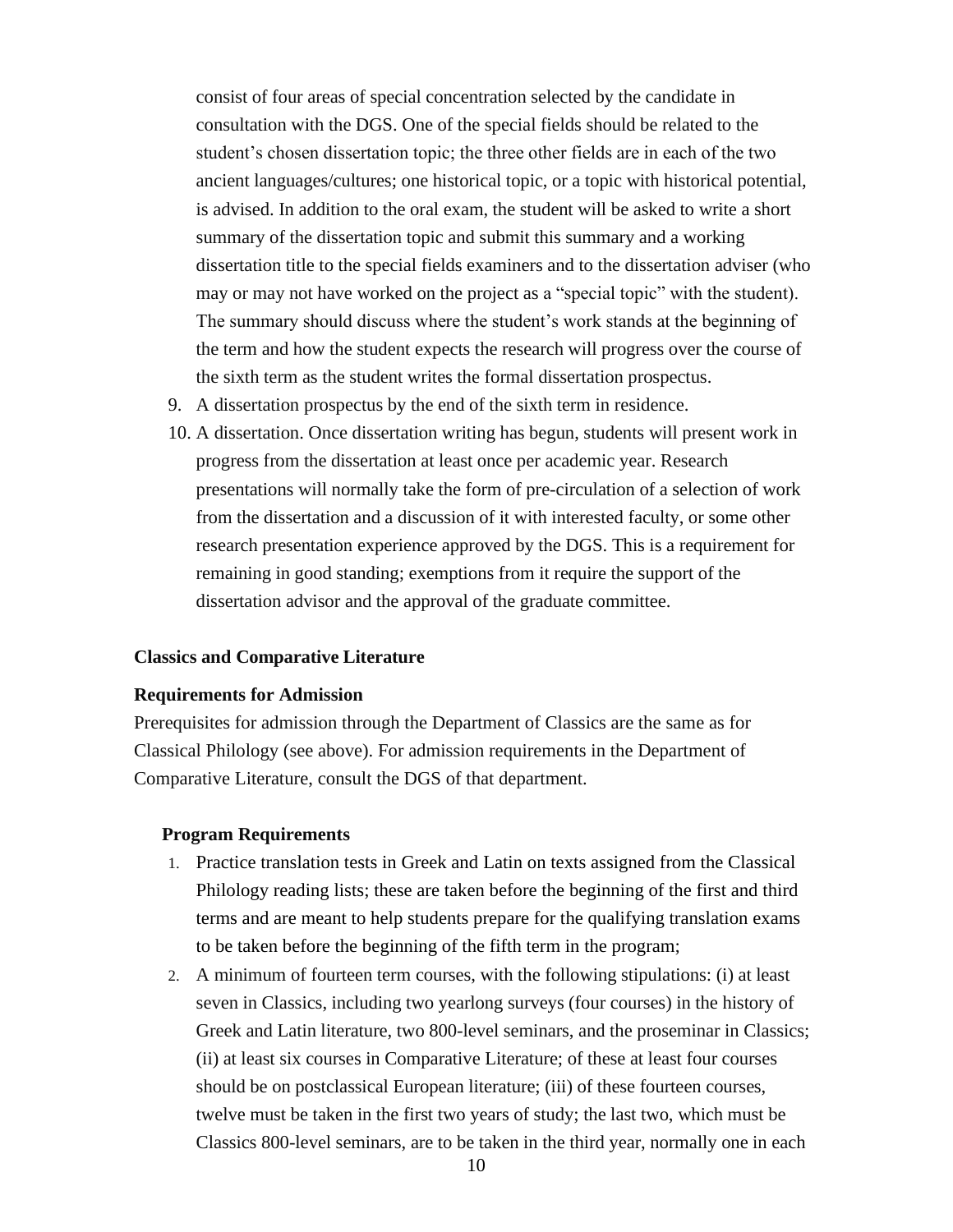term; (iv) the course work across the two programs should include at least two courses on literary theory or methodology, and at least one course each in poetry, narrative fiction, and drama;

- 3. Literary proficiency in German and in one other modern language, to be demonstrated by the end of the second year in residence;
- 4. Oral examinations in Greek and Latin literature, based on the syllabus covered by the survey courses, drawn from the Classical Philology Ph.D. reading list. These are to be taken closely following the surveys in the respective literatures, as follows: the first, at the end of the second term (May of the first year), the second at the end of the fourth term (May of the second year);
- 5. Translation examinations in Greek and Latin, based on the Classical Philology Ph.D. reading list, by the beginning of the fifth term in residence;
- 6. An oral examination in the Comparative Literature department on six topics appropriate to both disciplines, selected in consultation with the two DGS's, balancing a range of kinds of topics and including poetry, narrative fiction, and drama, and at least one significant cluster of postclassical texts, by the middle of the sixth term. One of the topics studied will be related to the student's dissertation topic;
- 7. A dissertation prospectus, by the end of the sixth term in residence. The prospectus must be approved by the DGS in each department (and by the Comparative Literature prospectus committee) by the end of the sixth term in residence. At least one dissertation director must come from the Comparative Literature core faculty;
- 8. A dissertation. Once dissertation writing has begun, students will present work in progress from the dissertation at least once per academic year. Research presentations will normally take the form of pre-circulation of a selection of work from the dissertation and a discussion of it with interested faculty, or some other research presentation experience approved by the DGS. This is a requirement for remaining in good standing; exemptions from it require the support of the dissertation advisor and the approval of the graduate committee.

### **Classics and Philosophy**

#### **Requirements for Admission**

Applicants for the Classics track of the combined program must satisfy the general requirements for admission to the Classics graduate program, in addition to the requirements of the Classics track of the combined program. Applicants for the Philosophy track of the combined program must satisfy the general requirements for admission to the Philosophy graduate program, in addition to the requirements of the Philosophy track of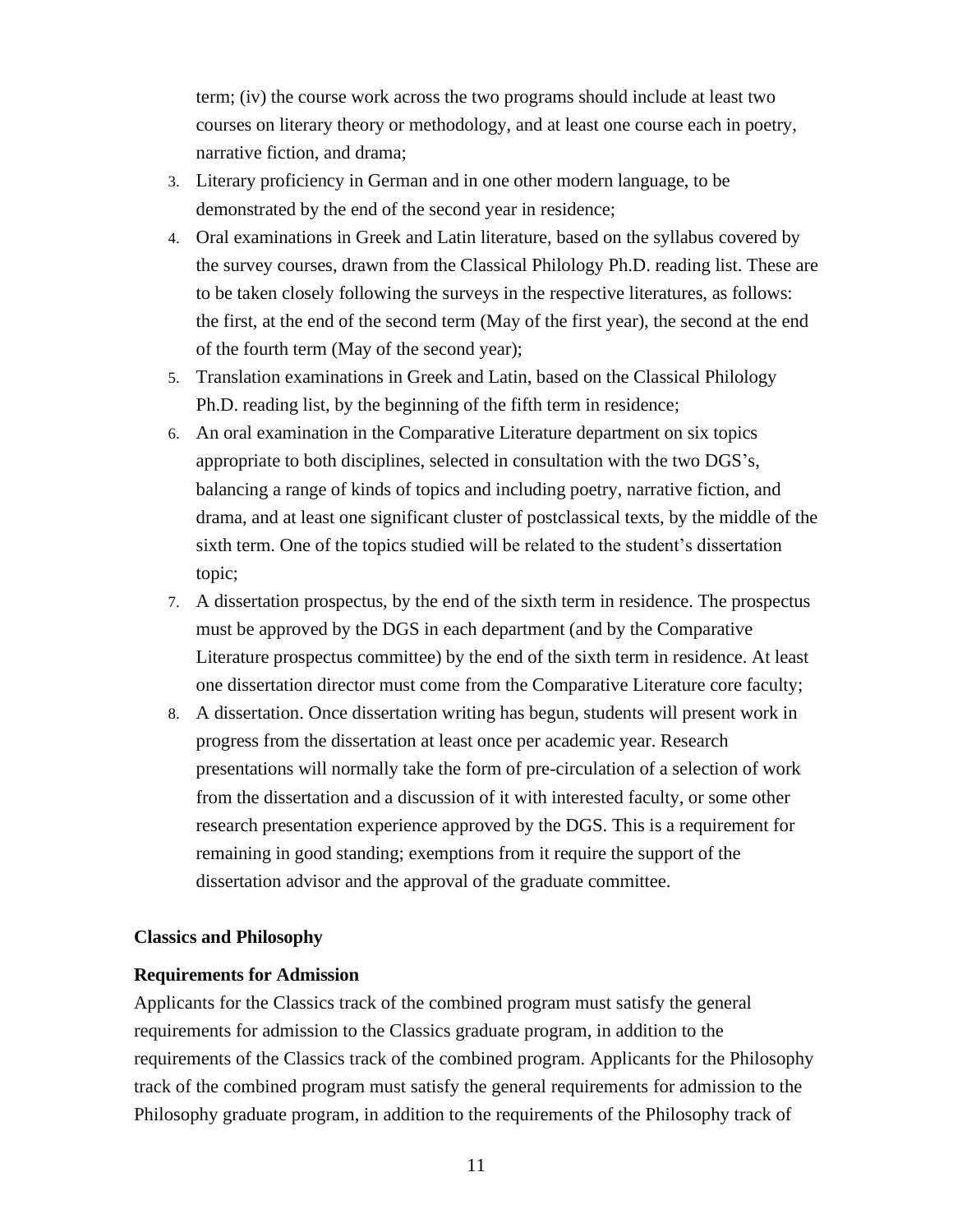the combined program. Applicants to the combined program are strongly encouraged to submit a writing sample on a topic in ancient philosophy.

## **Program Requirements**

- 1. Practice translation tests in Greek and Latin on texts assigned from the Classics and Philosophy reading lists; these are taken before the beginning of the first and third terms and are meant to help students prepare for the qualifying translation exams to be taken before the beginning of the fifth term in the program;
- 2. A proseminar offering an introduction to the discipline of Classics and its various subdisciplines;
- 3. Departmental reading examinations in French (or Italian) and German. The first (in either language) is to be passed by the end of the first year, the second by the end of the second year in residence;
- 4. A minimum of fourteen term courses, of which (i) at least four should be in ancient philosophy, including at least two involving original language work; (ii) of the ten remaining courses, five should be in Classics, five in Philosophy, including (a) of five in Classics, either two terms of history of Greek literature or two terms of history of Latin literature are required, and two courses at 700/800-level in Greek or Latin; and (b) of five in Philosophy, one in history of philosophy other than ancient philosophy, three in nonhistorical philosophy. It is recommended that students without formal training in logic take a logic course appropriate to their philosophical background;
- 5. Translation examinations in Greek and Latin, based on the Classics and Philosophy Ph.D. reading list for the Classics track of the program, by the beginning of the fifth term in residence;
- 6. Oral examinations in Greek and Latin literature, based on the Classics and Philosophy Ph.D. reading list for the Classics track of the program, by the end of the fifth term in residence and consisting of one hourlong oral examination on nonphilosophical Greek and Latin works from the list (which may be taken in two parts, one half-hour exam on Greek and one half-hour exam on Latin) and one hourlong oral examination on philosophical Greek and Latin works from the list, to be completed by the end of the fifth term in residence. Students may choose to take the non-philosophical Greek and/or Latin half-hour component of their oral examination in conjunction with taking the history of Greek or Latin literature, along with the Classical Philology cohort, in May of the year in which the corresponding history is taken;
- 7. One of the two qualifying papers required for the Ph.D. in Philosophy by the end of the sixth term in residence; this paper should be on a philosophical topic other than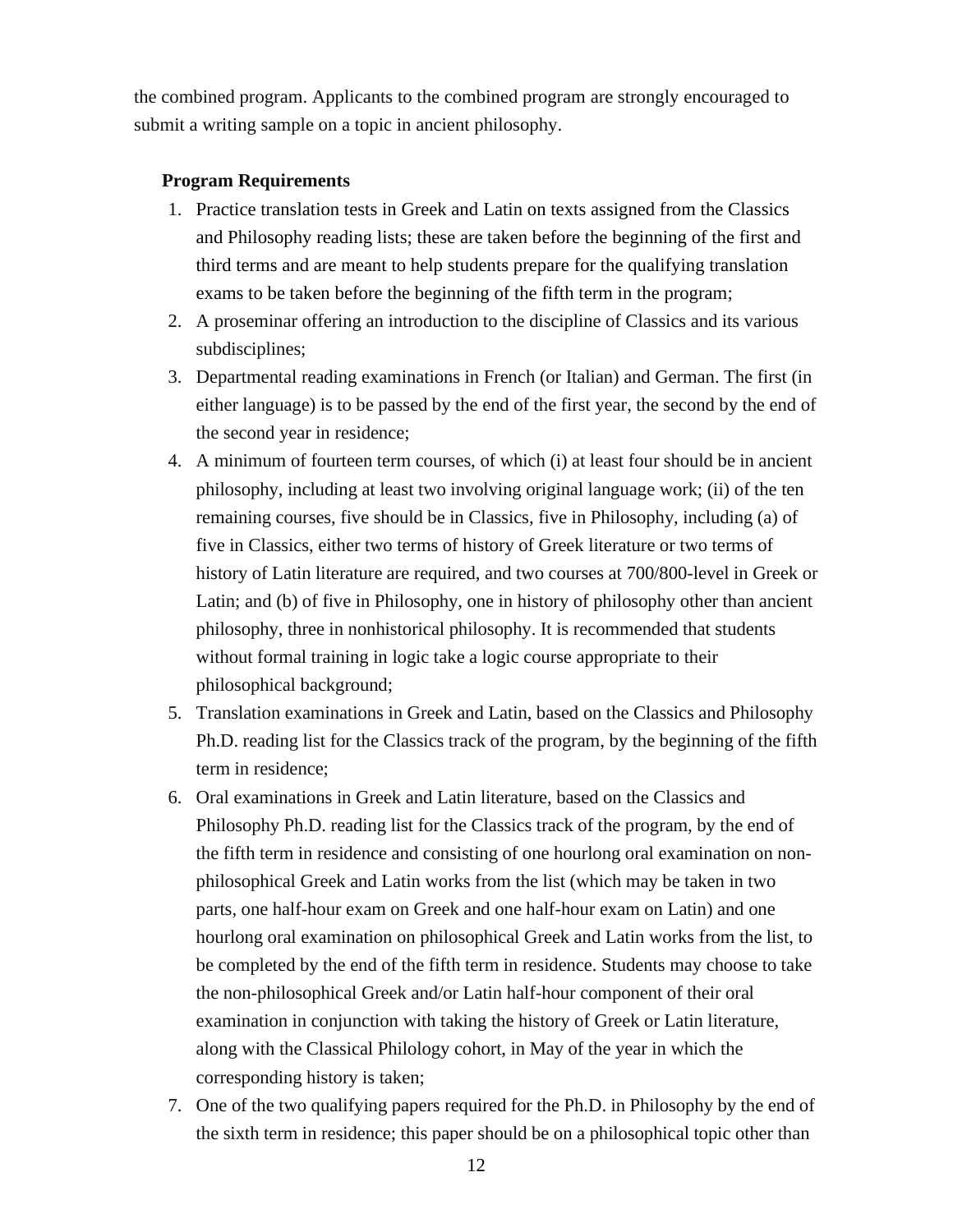ancient philosophy;

- 8. Oral examinations/special fields in two areas of concentration selected by the candidate in consultation with the DGS in Classics and the program committee, one of which must be in ancient philosophy and which will in addition include a written component, while the other must cover a classical topic other than ancient philosophy, by the end of the sixth term in residence;
- 9. A dissertation prospectus, by the end of the seventh term in residence;
- 10. A dissertation. For students on the Classics track: once dissertation writing has begun, students will present work in progress from the dissertation at least once per academic year. Research presentations will normally take the form of precirculation of a selection of work from the dissertation and a discussion of it with interested faculty, or some other research presentation experience approved by the DGS. This is a requirement for remaining in good standing; exemptions require the support of the dissertation advisor and the approval of the graduate committee. Students on the Philosophy track of the combined program in Classics and Philosophy will have an oral defense of their dissertation. The results of that defense will be reported to the Classics department, to be taken into consideration along with the readers' reports when voting on the approval of the dissertation.

#### **Classics and History Combined Degree Program**

### **Requirements for Admission**

Prerequisites for admission through the Department of Classics are the same as for admission to the Classics Philology track (see above). Prerequisites for admission through the Department of History are the equivalent of three years (four preferred) of college training in one of the classical languages and two years in another ancient language, not necessarily Greek or Latin.

#### **Program Requirements**

- 1. Practice translation tests in Greek and Latin on texts assigned from the Classics and History reading lists; these are taken before the beginning of the first and third terms and are meant to help students prepare for the qualifying translation exams to be taken before the beginning of the fifth term in the program;
- 2. Classics proseminar offering an introduction to the discipline of Classics and its various subdisciplines, to be taken in the first year in residence;
- 3. A minimum of twelve term courses, including: (i) the historical methods and theory course, Approaching History [\(HIST](http://catalog.yale.edu/search/?P=HIST%20500) 500); (ii) the Archaia core seminar; (iii) two graduate-level courses in two separate ancient languages. For students who are admitted in Classics, these must be Greek and Latin. Students who are admitted in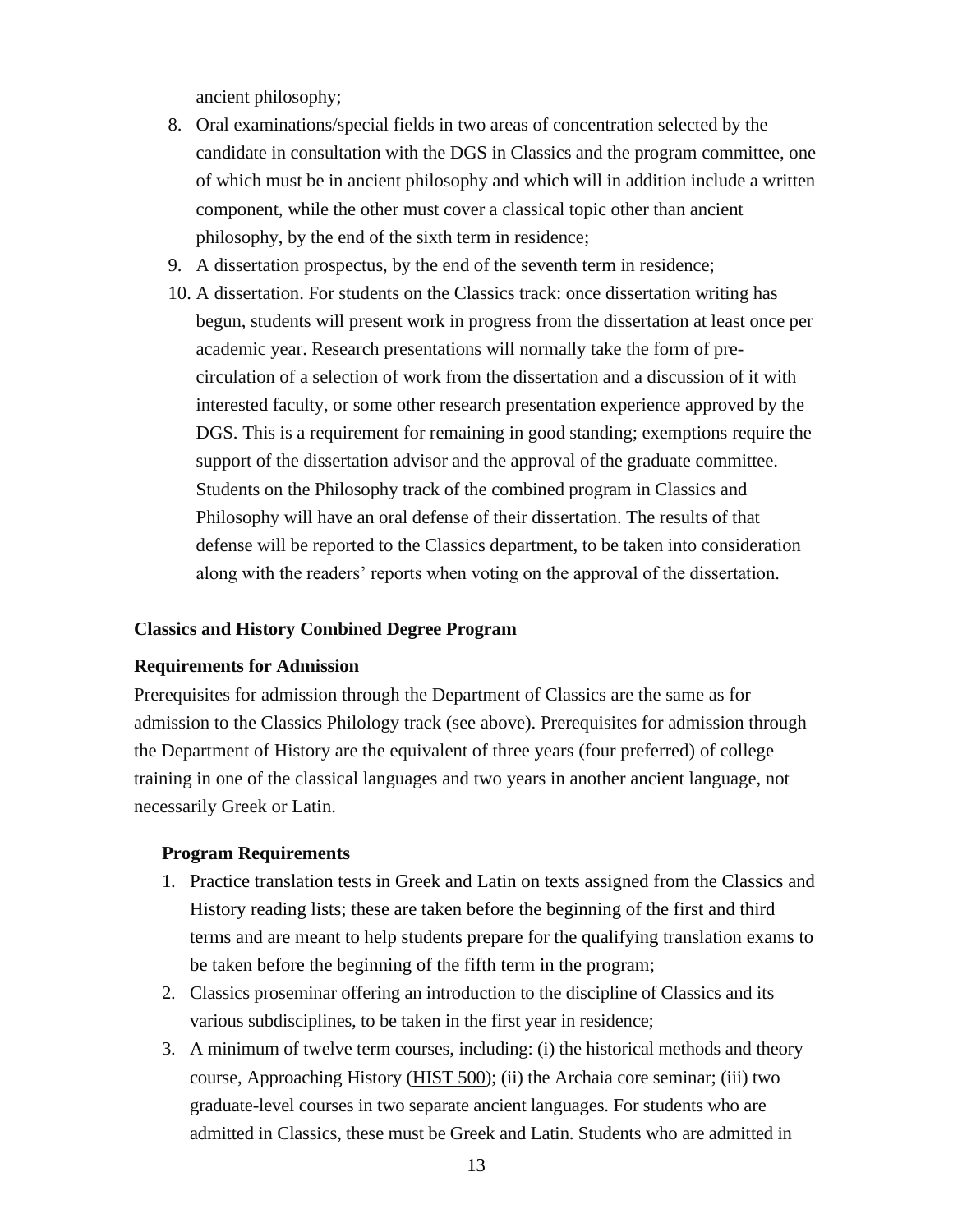History must study either Greek or Latin and may study both, but may also choose another ancient language to fulfill this requirement. The surveys of Greek and Latin literature offered by Classics are encouraged but not mandatory for fulfillment of this requirement; (iv) two skills courses. These may include topics selected from epigraphy (epigraphy courses may be used to fulfill the language requirement concurrently); archaeology; art history; papyrology; numismatics; digital data, GIS, digital humanities, vel sim.; an advanced course in a non-classical ancient language (no more than one such course may be used in fulfillment of the skills requirement). Students are also encouraged to take advantage of educational opportunities outside of Yale (American Numismatic Society Summer Seminar; an archaeological excavation, e.g., the Gabii project); (v) four courses (at least two of which must be research seminars) in the history of the ancient Mediterranean world; historical courses that have a heavy skill component may be used concurrently to fulfill the skills requirement; (vi) two courses outside of ancient Mediterranean history that cover two separate disciplinary areas. These courses will be in the history of different periods or different regions, or in other disciplines of the humanities or social sciences outside of history, or in the physical sciences. Possibilities include (but are not limited to): social sciences (economics, anthropology, sociology, environmental science, statistics); religion (religious studies, Divinity School, Jewish studies); law (history of law, comparative law, international law); Near Eastern languages and civilizations (Egyptian language, Hebrew, Aramaic, Syriac, Arabic); anthropology and archaeology (cultural anthropology, archaeological sciences); physical and biological sciences (paleoclimatology, ecology and forestry, genetics, medicine);

- 4. Reading examinations in German, and in either French or Italian. The first (in either language) is to be passed by the end of the second term in residence, the second by the end of the fourth term in residence;
- 5. Translation examinations in two ancient languages. For students admitted through Classics, these must be Greek and Latin. For students admitted through History, at least one must be either Greek or Latin. Greek and Latin examinations will be based on the Ancient History Greek and Latin reading lists and will consist of four passages in each language, one of which will be verse, one a documentary text (epigraphy/papyrology), and two will be prose texts from literary sources. Some History students may find that expertise in another language—such as Hebrew, Aramaic/Syriac, Demotic, Coptic, Classical Armenian, or Sanskrit—is most beneficial for their research and teaching trajectory. Reading lists for these nonclassical languages will be devised by the student in collaboration with the faculty adviser and other relevant member(s) of the Yale faculty, and fixed in writing no later than the end of the fourth term in residence. Examinations in these languages will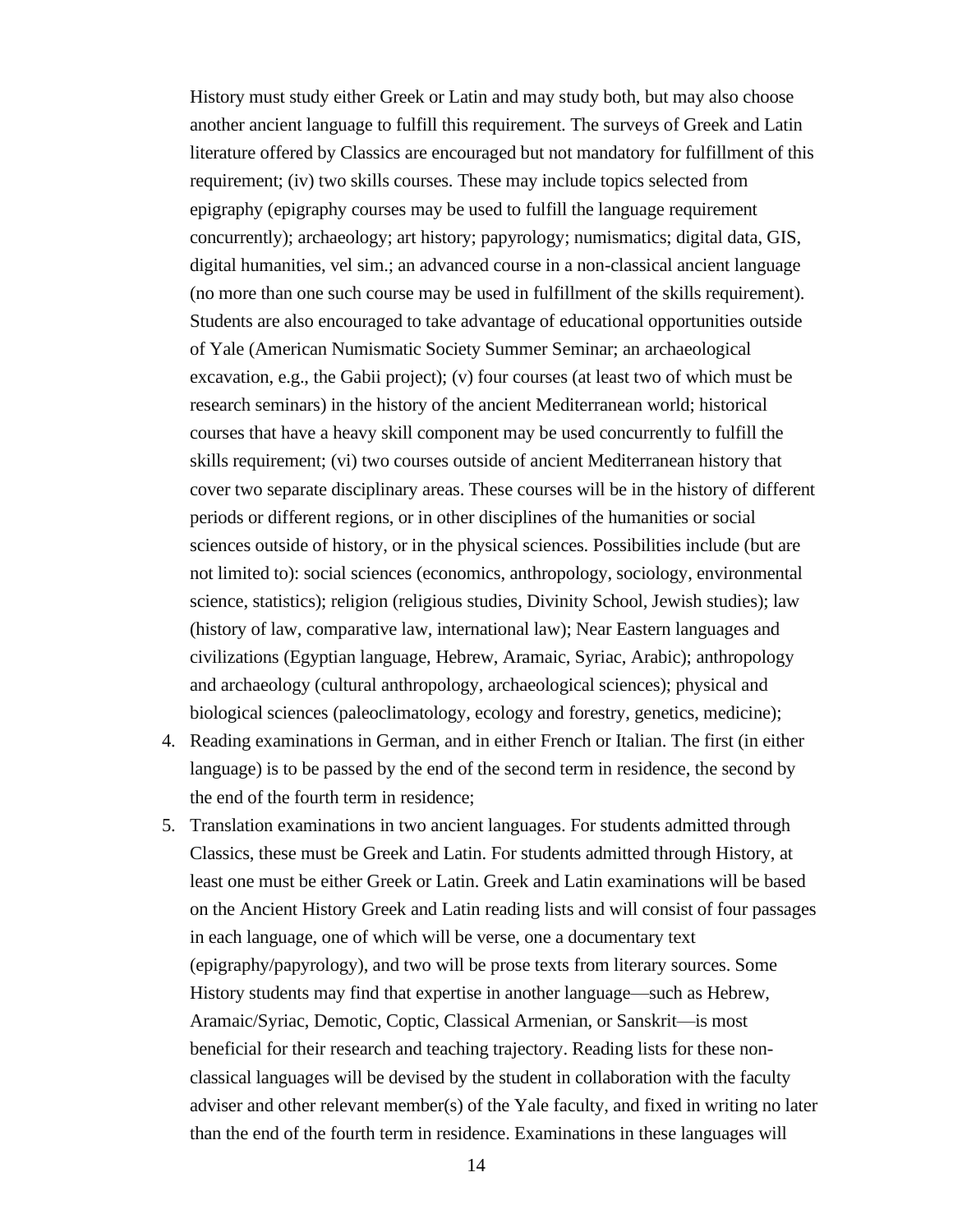also consist of four passages to be set and evaluated by faculty expert in the given language. Translation exams in all languages must be taken at the beginning of the fifth term in residence;

- 6. A general examination in Ancient History during the third year and no later than the end of the sixth term in residence. This is to be broken into one major and two minor fields. For the major field students must prepare an 8,000-word essay in advance of the oral examination. For each of the minor fields, students must prepare a syllabus for an undergraduate class. The written essays and syllabi must be submitted by a fixed date, typically on the Friday before Thanksgiving or spring break. Oral exams will be completed shortly afterward to ensure time for the completion of the dissertation prospectus;
- 7. A dissertation prospectus by the end of the sixth term in residence;
- 8. A dissertation. By the end of their ninth semester, students are required to submit a chapter of their dissertation which will be discussed with the student by the committee in a chapter conference.

#### **Classical Art and Archaeology**

#### **Requirements for Admission**

A strong background in ancient Greek and Roman art, archaeology, and material culture, and some college courses in History of Art beyond classical antiquity. Advanced reading competence in Greek or Latin is desirable, as is the ability to read both languages for research purposes.

#### **Program Requirements**

- 1. Diagnostic sight translations in Greek and Latin (these are taken before the beginning of the first and third terms and are meant to assess the student's proficiency and progress in both languages);
- 2. A proseminar offering an introduction to the discipline of Classics and its various subdisciplines;
- 3. Departmental reading examinations in Italian (or French) and German. The first (in either language) is to be passed by the end of the first year, the second by the end of the second year in residence;
- 4. A minimum of fourteen term courses, with the following stipulations: (i) a minimum of six courses should be in Greek and/or Roman art and/or archaeology (at least four must be seminars); (ii) a minimum of two courses should be in a related field of the history of art, for example Medieval or Renaissance; (iii) a minimum of two courses should be in Greek or Roman history, numismatics, or papyrology; (iv) students must demonstrate competence in Greek and Latin, usually by passing at least one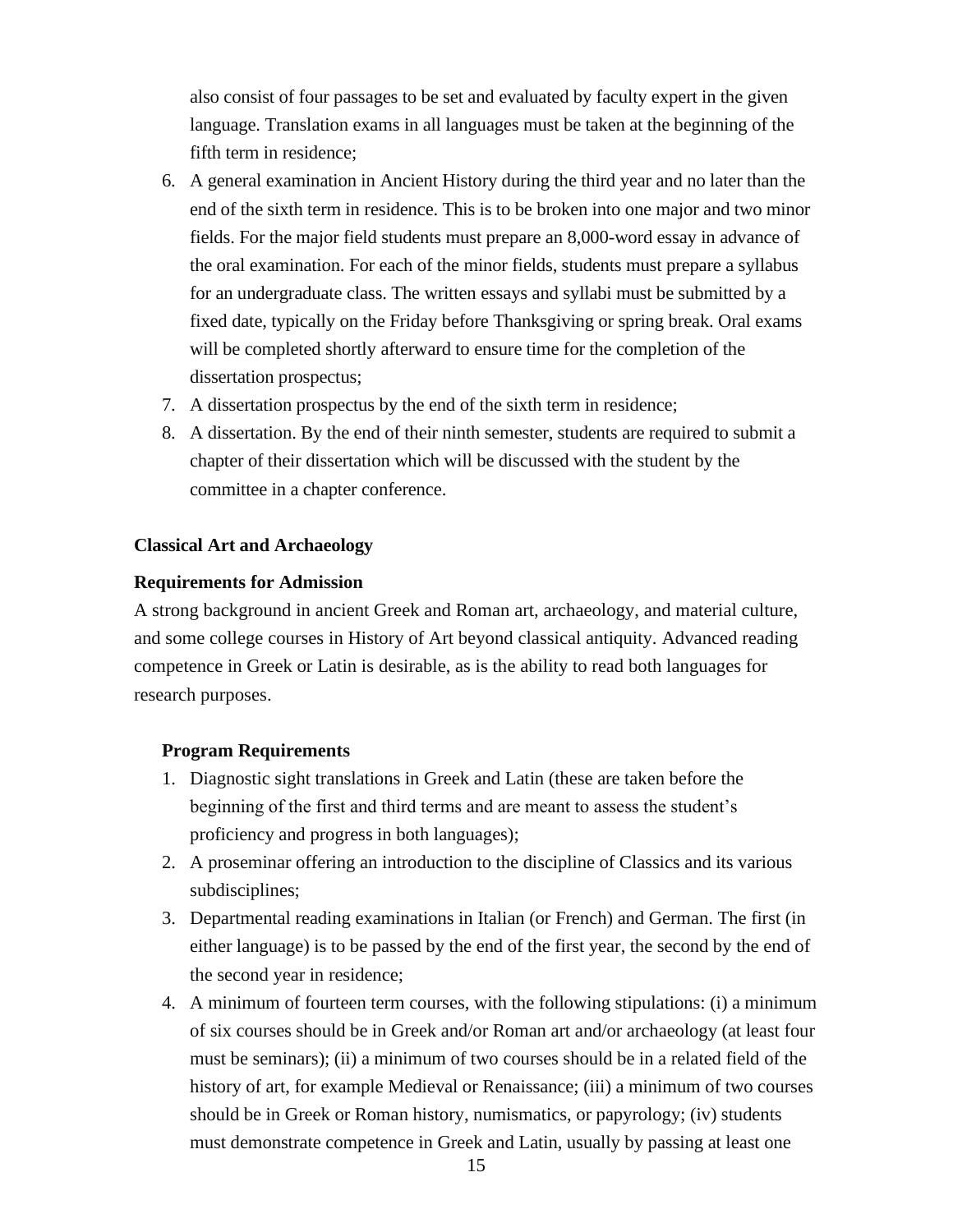400/700-level course in each language; (v) of the remaining four courses, at least two should be seminars in Greek or Latin literature;

- 5. A written examination in classical art and archaeology, by the beginning of the sixth term. The examination consists of identifications of works of art and architecture and essays, followed by an oral exam in four areas of Greek and Roman art and architecture (time period, locale, genre, free choice), with specific topics within those categories agreed upon in advance by the candidate, adviser, and the DGS in Classics. Consideration is normally given to the probable dissertation topic and the way in which preparation for the orals might enhance the writing of the dissertation prospectus;
- 6. A dissertation prospectus, normally by the end of the sixth term in residence.
- 7. A dissertation. Once dissertation writing has begun, students will present work in progress from the dissertation at least once per academic year. Research presentations will normally take the form of pre-circulation of a selection of work from the dissertation and a discussion of it with interested faculty, or some other research presentation experience approved by the DGS. This is a requirement for remaining in good standing; exemptions from it require the support of the dissertation advisor and the approval of the graduate committee.

#### **Classics and Early Modern Studies**

#### **Requirements for Admission**

Admission requirements are the same as for Classical Philology. Students are admitted to the Classics department first, and then apply during the second semester of their first year to participate in the Combined Program in Classics and Early Modern Studies.

#### **Program Requirements**

- 1. Practice translation tests in Greek and Latin on texts assigned from the Classical Philology reading lists; these are taken before the beginning of the first and third terms and are meant to help students prepare for the qualifying translation exams to be taken before the beginning of the fifth term in the program (7. below);
- 2. A proseminar offering an introduction to the discipline of Classics and its various subdisciplines, to be taken in the first year in residence;
- 3. Departmental reading examinations in French (or Italian) and German. The first (in either language) is to be passed by the end of the first year; the other may be passed at any time before submission of the dissertation; students are, however, encouraged to complete this requirement as early in the program as possible.
- 4. A minimum of twelve term courses, with the following stipulations: (i) two yearlong survey courses in the history of Greek and Latin literature (four courses in total); (ii) four courses prescribed by Early Modern Studies, including EMST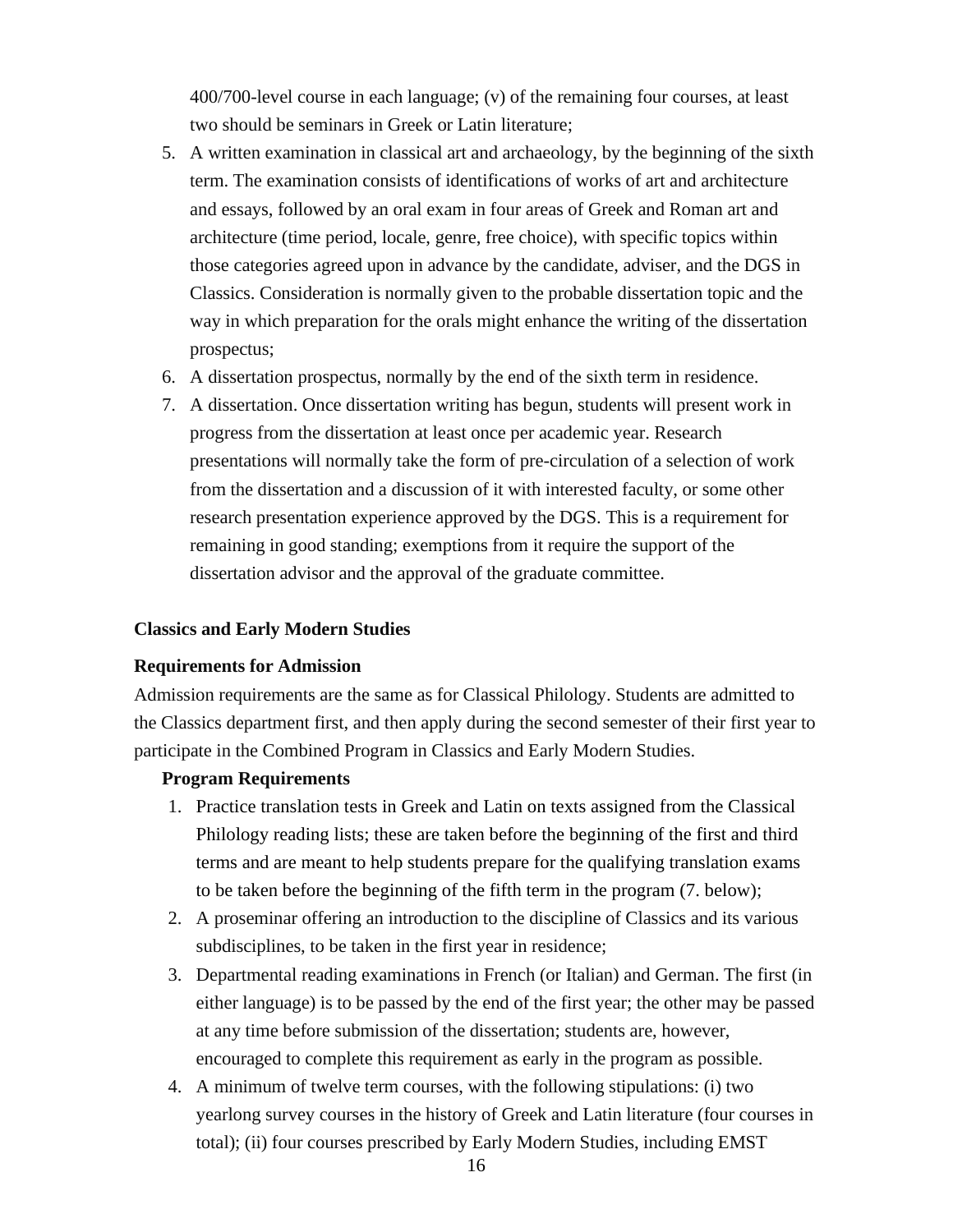700/800, which counts for a single course; (iii) four other graduate courses in CLSS. EMST 900 (the prospectus workshop) is taken in the third year.

- 5. Greek and Latin composition (this requirement may, but need not, be satisfied by courses taken under [4] above);
- 6. Oral examinations in Greek and Latin literature, based on the syllabus covered by the survey courses, drawn from the Classical Philology Ph.D. reading list. These are to be taken closely following the surveys in the respective literatures, as follows: the first, at the end of the second term (May of the first year), the second at the end of the fourth term (May of the second year);
- 7. Translation examinations in Greek and Latin, based on the Classical Philology Ph.D. reading list, by the beginning of the fifth term in residence;
- 8. Four special field exams to be taken in the fall of the third year (fifth term in residence); two of these must be at least partly in a classical field and two must be at least partly in an early modern field.
- 9. A dissertation prospectus by the end of the sixth term in residence. The procedures for approval of the prospectus are as for the Philology program, but at least one member of the EMS faculty, as approved by the DGS in Early Modern Studies, must be on the prospectus approval committee (which is a committee of the whole in Classics); the prospective thesis committee, the DGS and the EMS faculty member must approve of the prospectus.
- 10. A dissertation. Once dissertation writing has begun, students will present work in progress from the dissertation at least once per academic year. Research presentations will normally take the form of pre-circulation of a selection of work from the dissertation and a discussion of it with interested faculty, or some other research presentation experience approved by the DGS. This is a requirement for remaining in good standing; exemptions from it require the support of the dissertation advisor and the approval of the graduate committee.

## **Mentoring andAdvising**

The Department endorses Yale's efforts to strengthen the ties between student and faculty mentors. The entire faculty is ready to advise and assist at any stage of the Yale program and beyond.

### **1. Early-Years Mentorship**

First-year students will be paired by the DGS with a faculty member who will act as an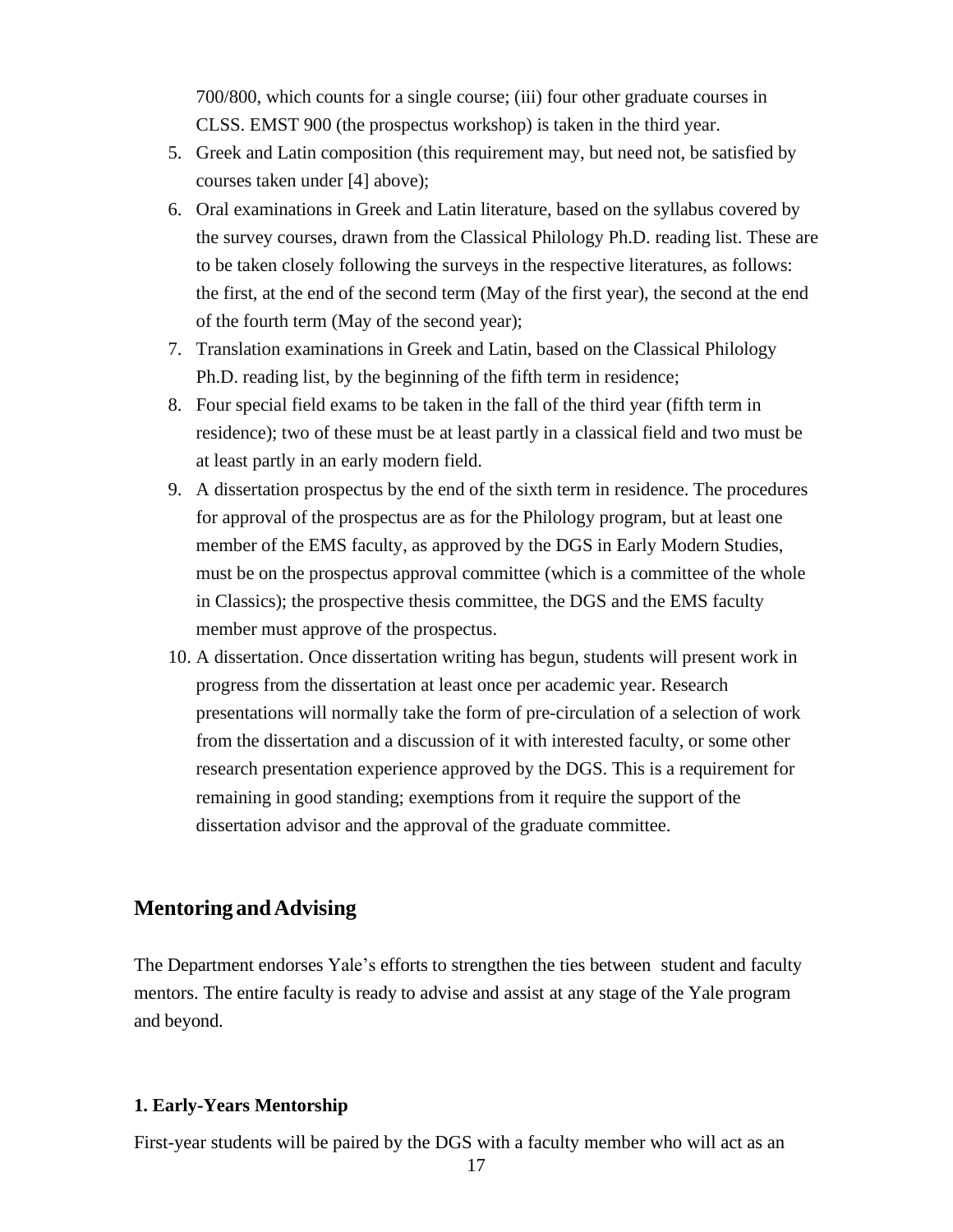informal mentor, providing advice and guidance as and when needed while students are navigating the beginning of the program. Though the DGS will remain the advisor of record for students in the coursework years and will be primarily responsible for advising on course choices and meeting other requirements, the faculty mentor will be available to provide support as necessary while students settle into the department and the program and to advise on academic matters, such as course selection, academic etiquette, or presenting at conferences. The mentor will reach out at the start of the student's time in the program; beyond this, it is up to students to follow up to arrange meetings. Students are encouraged to meet with their mentor at least once a term, but beyond that there is no obligation for the student to seek advice from their mentor, especially as they forge connections with other faculty members. That said, many students will find that this mentorship relationship persists beyond the first year. Mentors are available to discuss academic work, institutional matters, broader questions about academia, as well as topics such as general well-being and work-life balance, which are vital for thriving in graduate school.

 Students are encouraged to build links beyond their assigned mentor, especially with those faculty members working on fields which interest them. To this end, at the start of each academic year, the GSAC in collaboration with the DGS will arrange an event to formally welcome the first-year students to the department, and to allow them to learn more about the research interests of faculty and fellow-students and begin to build productive relationships with others who share their interests. This will not replace other meetings, such as any formal orientation events that take place for, e.g., the Classics Library, or the initial advising meeting with the DGS.

First- and second-year students in the programs in Classics and History, Classics and Philosophy, and Classical Art & Archaeology should also meet with the designated advisor for these programs at least once per semester to confirm that they are meeting their program's specific requirements in a timely and efficient fashion. For the programs in Classics and Comparative Literature and Classics and Early Modern Studies, the specific program advising is done by the respective DGS's.

#### **2. Choosing a Dissertation Advisor**

#### *Factors to Consider*

In the different doctoral programs in Classics, students have one or two principal advisors and the further support of a dissertation committee (sometimes referred to as an advisory committee). By the time of preparation for the prospectus, but preferably earlier, students should have a dissertation committee in place. Committee size is between 3 and 5; it is chaired by a principal advisor or two co-advisors, who should be members of one or more of the departments that host the program in which the student is enrolled. For the program in Classics and Comparative Literature, at least one dissertation advisor must belong to the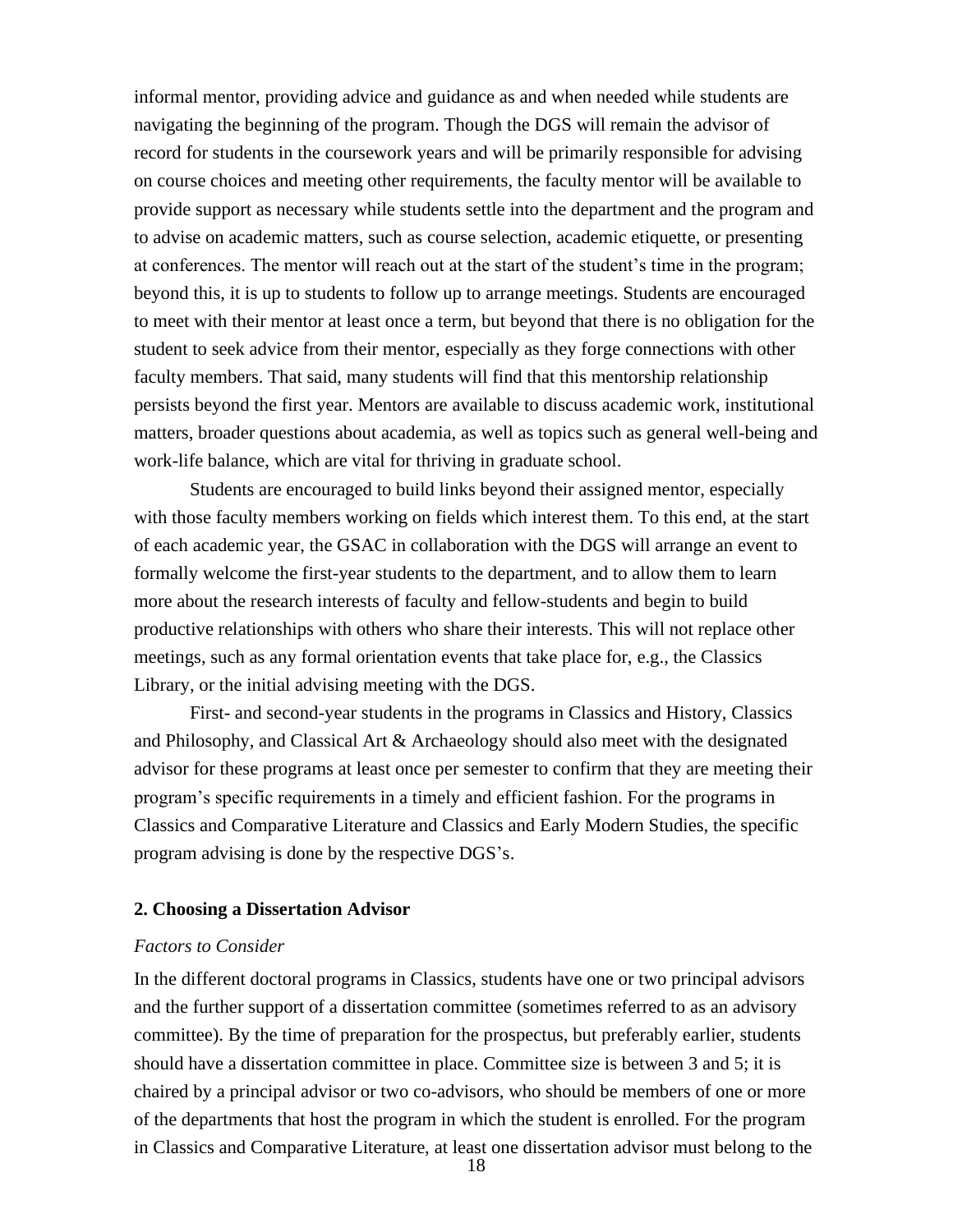Core Faculty in Comparative Literature. In consultation with their advisor(s), students sometimes ask faculty from other universities with relevant expertise to serve on their dissertation committee.

Criteria to consider when choosing a dissertation advisor / advisors include:

- A faculty member's expertise and active areas of publication. This is paramount: you will benefit most from an advisor with requisite expertise and a potential advisor may, understandably, decline to supervise a topic which would be too much of a reach for their expertise and interests.
- Mutual research interests (related to the first point).
- Rapport and trust: your principal advisor(s) will support you through your dissertation research, will serve as an advocate and letter-writer, offer you guidance on the job market, and— if you pursue an academic career—will provide valuable guidance and mentorship in the early stages of your academic career. It is important that you find it easy to approach your advisor and to talk to them.
- Existing obligations: how many dissertations is a faculty member already advising? Can they realistically take on another doctoral advisee?
- Faculty who are more advanced in their careers will have had more experience in advising dissertations, but the number of past dissertations advised should not outweigh the benefits of working with an advisor who is at an earlier stage of their career and who has more recent experience with writing a dissertation and navigating the job market. Again, relevant expertise and mutual research interests should be the paramount criteria, irrespective of career stage.
- If you have taken a seminar with a faculty member and been inspired by their teaching and found their feedback on your work formative, this is often a good place to start (with the proviso about relevant expertise).
- How hands-on is a potential advisor? Do you need a lot of help with your academic writing? Do you prefer a more formal or informal advisory relationship? i.e. do you need an advisor who will help you stick to writing deadlines?

## *Actions to Take*

- Talk to existing and former advisees to get a sense of their experience with a potential advisor.
- Set up a meeting to talk to the advisor(s) with whom you are interested in working. Be open about what you are looking for and – crucially – ask for advice and input in shaping your dissertation topic. Use this meeting to ask (a) potential advisor(s) about their advising style and what they expect from their doctoral students.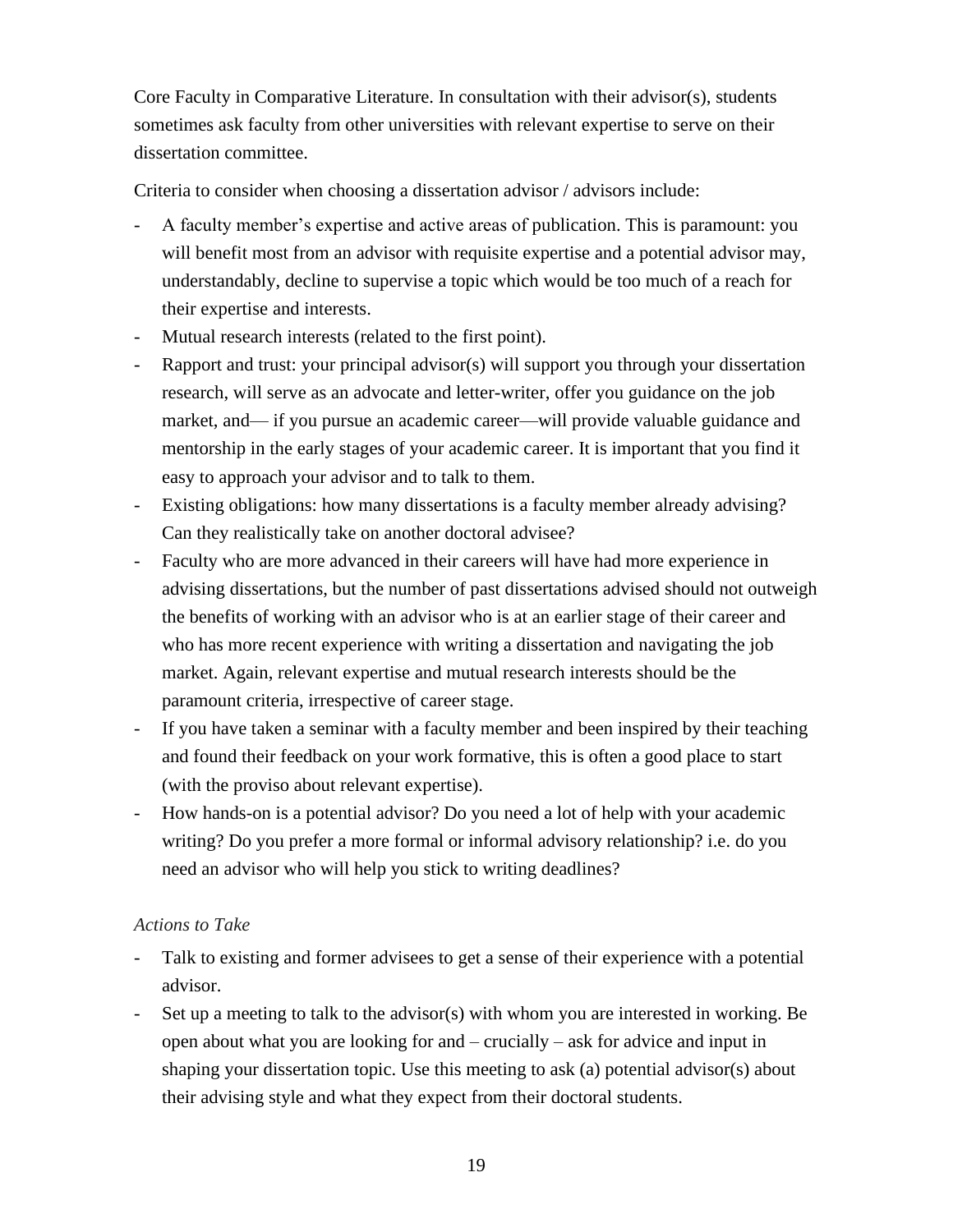- If you hope to work with two co-advisors, arrange a three-way meeting so that you can discuss how the advising relationship will work.
- Be open about career plans and ambitions so that your advisor can give appropriate mentoring from the outset.

#### **3. Changing a Principal Dissertation Advisor**

#### *If your principal dissertation advisor leaves Yale / retires*

Generally speaking, in situations where the principal dissertation advisor leaves Yale, it is understood that the principal advisor has a continuing academic responsibility to the doctoral students whom they are advising, and that they will continue to advise and mentor existing students, providing that the advising relationship is going well from the perspective of both the student and the advisor. The department will assign a new principal dissertation advisor who is a current member of Yale's faculty and holds an appointment in the Graduate School of Arts and Sciences, in order to ensure that the student has an engaged advocate in the department to convene dissertation committee meetings, etc. This is required by Yale's Graduate School. Under normal circumstances, the departing advisor is expected to continue to play an active role in the intellectual advising of the dissertation, attending chapter colloquia, mentoring, writing letters of recommendation, support for professional development, etc. In all cases, before the adviser leaves Yale, there should be a conversation with their student(s) to arrange continuing contact.

When a member of faculty retires, they have no obligation to continue serving as dissertation advisors or committee members and it is conventional for faculty who are anticipating retirement to gradually wind down advising obligations in advance.

#### *Problems with the advising relationship*

Occasionally a student may feel that they are not receiving adequate academic advising and mentoring, or that the fit with their advisor is poor. When this happens, students should contact the DGS (or the Chair if the DGS is the advisor in question) for help in trying to improve the advising relationship or to identify a suitable new advisor. In rare cases, the faculty member may request a change in the advising relationship if there are irreconcilable differences. In these cases, a similar procedure should be followed.

#### **4. Remediation Policy**

In most cases, conflicts and disagreements between students and their advisors, mentors, or seminar instructors within the department can and should be resolved amicably by the parties involved. If, for any reason, an issue cannot readily be resolved between the student

20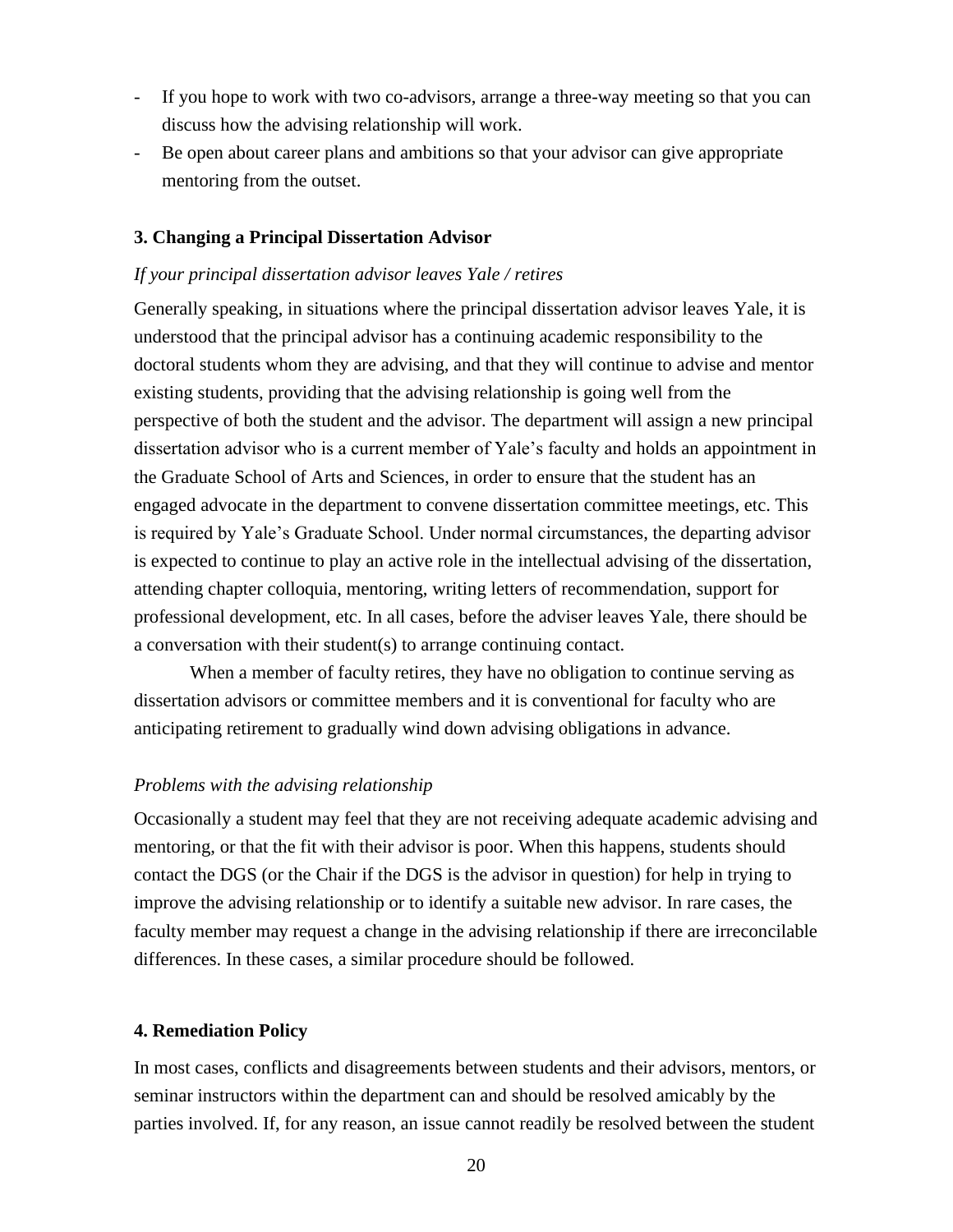and faculty member themselves (whether the faculty member is their primary advisor or not) the student should in the first instance approach the DGS, unless the issue is with the DGS, in which case they should refer the matter to the department Chair. The DGS/Chair will then take prompt action to resolve the issue with the student and the faculty member in question. If the student feels that the issue cannot be resolved within the department, or if the conflict cannot be resolved by the DGS/Chair they should contact the Associate Dean for Graduate Academic Support.

## **5. Advising responsibilities of the DGS**

- meeting with individual graduate students in the department during the first two weeks of each semester to discuss progress on program requirements, course selections, dissertation research, and plans for the upcoming semester. At this advising meeting students not yet admitted to candidacy will be given a written summary statement indicating their progress through the various requirements of their program.
- scheduling additional meetings (upon a student's request).
- soliciting feedback from students' instructors and sharing relevant feedback with students.
- soliciting and gathering feedback about students' teaching and sharing relevant feedback with students.
- advising on job market and career paths including participation in conferences and professional meetings, job application strategies and job interview preparedness.

## **6. Responsibilities of dissertation advisors**

- meeting with students on a mutually agreed regular basis (no less than twice per semester) and reading materials ahead of the meeting.
- promptly responding to student's emails.
- providing timely and appropriate written and oral feedback on written work and oral presentations.
- providing guidance on and involvement with medium-term career planning.
- providing clear guidance in goal setting, time management, and practical advice on balancing teaching and writing.
- reading job application materials and providing constructive feedback. Students should give their advisor plenty of notice (a minimum of two weeks) in order to get judicious feedback.
- keeping students apprised of potential conflicts and periods when the advisor will not be able to respond to e-mail, read work, etc. (e.g. dates of travel, outside commitments and obligations).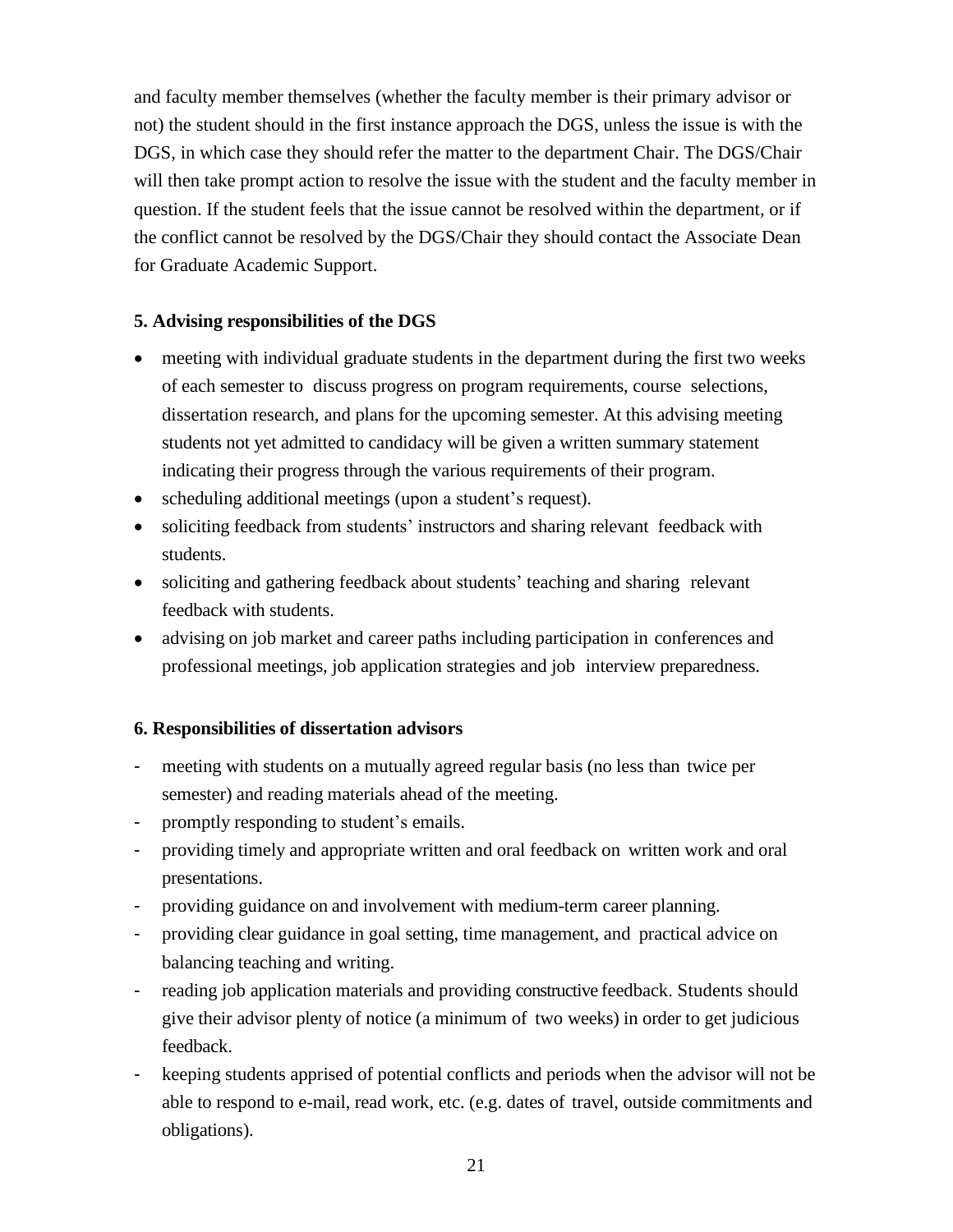assistance in professional networking.

## **6. Responsibilities of dissertation committee members**

- meeting with students at least once a year, at the end of the spring semester, to discuss progress and plans for the job market.
- reading and providing oral and written feedback on materials shared ahead of chapter colloquia and on dissertation chapters as they are produced.

## **7. Responsibilities of Students**

- During the coursework years, students should *keep track of the course requirements and fulfil them by the relevant deadlines*. The DGS will advise on suitable plans of action to meet coursework and other requirements, e.g., the modern language requirements. Further details on course requirements by track can be found in 'Standard Elements' above.
- Students should *submit work by relevant deadlines*. In the dissertation years, they should practice timely communication and submission of work to advisors; share material with their advisors well in advance of meetings; give plenty of notice when letters of recommendation are needed and share work with recommenders.
- At the beginning of candidacy, students should *discuss research expectations with their advisor*. At the same time, it is appropriate to discuss issues such as career goals, and make clear limitations to one's schedule, e.g. religious observance or family obligations.
- It is the responsibility of both students and faculty to respond to emails in a timely fashion. If either party does not respond, it is reasonable for the other to follow up with reminders. Students should take the initiative if crucial information is not being received and necessary meetings are being missed.
- Students should endeavor as far as possible to attend departmental talks and events on a regular basis, and to be active participants in the department's intellectual community. They do not have to go to all events, but it is important to learn to balance work, teaching and participation in the life of the department.
- Students have a responsibility to take advantage of the professional development support on offer (in the different programs/departments to which they belong).

In addition to making sure they satisfy their formal responsibilities, students will benefit from being self-motivated and organized, planning deadlines appropriately, practicing effective time management, and taking initiative. They should be open to critical feedback - it is important to accept criticism and learn to respond to it even if one disagrees with it.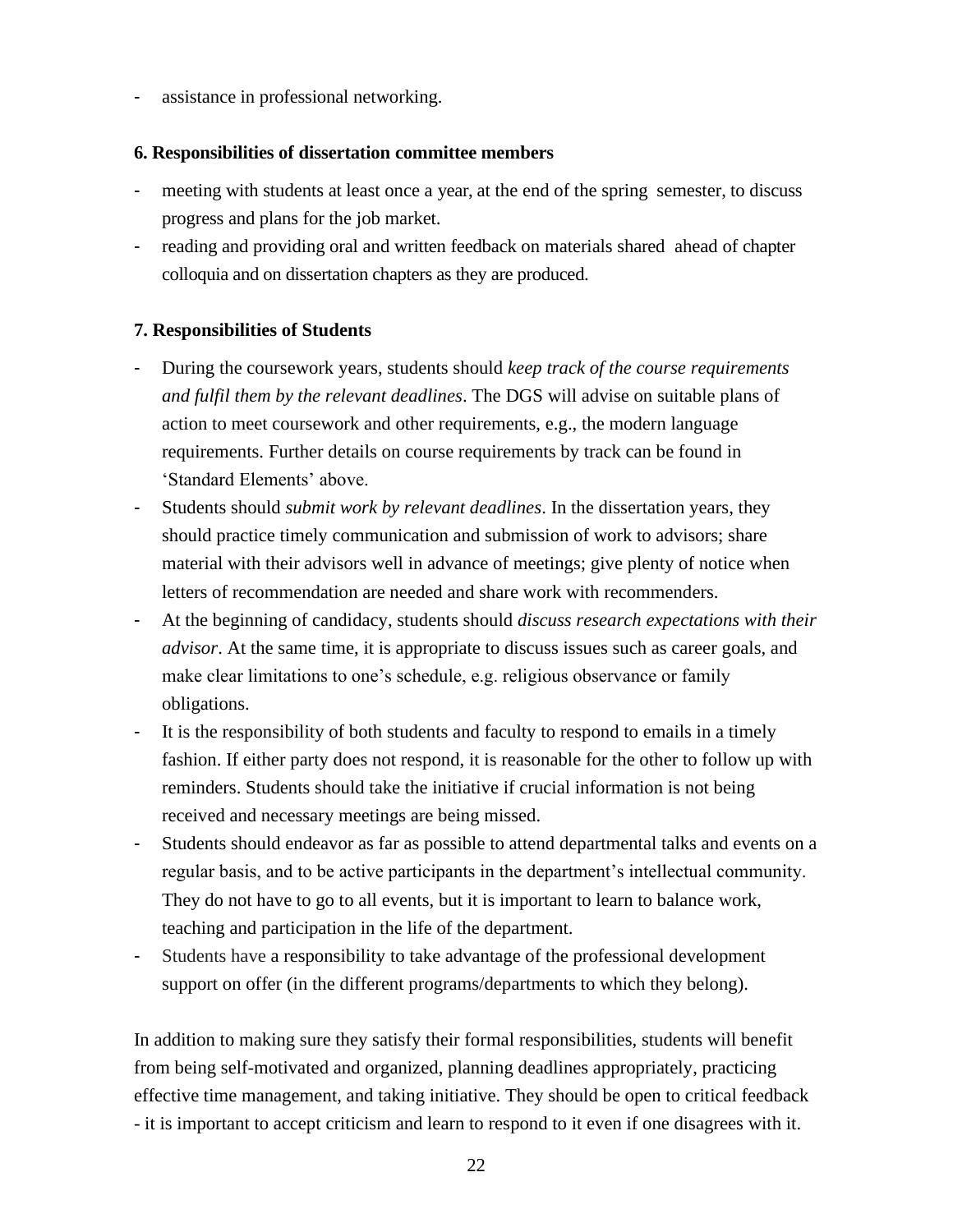Imagination, risk-taking and willingness to explore outside one's comfort zone are also assets. The most successful students are those who are most engaged in the intellectual work of our whole community. Attendance at events beyond the narrow field of research of the individual student is crucially formative: it exposes students to new methods and relevant work in other fields; prepares them to engage with intellectually diverse communities when on the job market; exposes them to the work of successful scholars at different stages of professional development; provides ideas that can be usefully deployed in teaching and opportunities for networking and collaboration.

## **8. Additional Campus Resources**

Faculty members and students are encouraged to seek assistance in improving their advising relationships and resolving any issues through a variety of Yale's resources and offices. These include but are not limited to:

- GSAS's Guide to Advising Processes for Faculty and Students.
- [https://gsas.yale.edu/sites/default/files/page](https://gsas.yale.edu/sites/default/files/page-files/gsas_advising_processes_guide_0.pdf)[files/gsas\\_advising\\_processes\\_guide\\_0.pdf](https://gsas.yale.edu/sites/default/files/page-files/gsas_advising_processes_guide_0.pdf)
- Graduate School of Arts & Sciences Dean's Office, 1 Hillhouse Avenue; (203) 432-2733. [http://gsas.yale.edu/office-directory.](http://gsas.yale.edu/office-directory)
- Office for Graduate Student Development & Diversity, 1 Hillhouse Avenue; (203) 436-1301. [https://gsas.yale.edu/diversity/office-graduate-student-development](https://gsas.yale.edu/diversity/office-graduate-student-development-diversity-ogsdd)[diversity-ogsdd.](https://gsas.yale.edu/diversity/office-graduate-student-development-diversity-ogsdd)
- University-Wide Committee on Sexual Misconduct, 55 Whitney Avenue; (203) 432-4449. [https://uwc.yale.edu/.](https://uwc.yale.edu/)
- Office of Institutional Equity and Access; 221 Whitney Avenue, 4th Floor; (203) 432-0849. [https://oiea.yale.edu/.](https://oiea.yale.edu/)
- Sexual Harassment and Assault Response & Education (SHARE); 55 Lock Street, Lower Level; (203) 432-2000. [http://sharecenter.yale.edu/.](http://sharecenter.yale.edu/)
- Mental Health & Counseling, 55 Lock Street, 3rd Floor; 203-432-0290. [http://yalehealth.yale.edu/mentalhealth.](http://yalehealth.yale.edu/mentalhealth)
- Resources for Students to Address Discrimination and Harassment Concerns. [https://student-dhr.yale.edu/.](https://student-dhr.yale.edu/)
- Poorvu Center for Teaching and Learning, 301 York Street; (203) 432-4765. [http://poorvucenter.yale.edu/.](http://poorvucenter.yale.edu/)
- Office of Career Strategy, 55 Whitney; (203) 432-0800. [https://ocs.yale.edu/.](https://ocs.yale.edu/)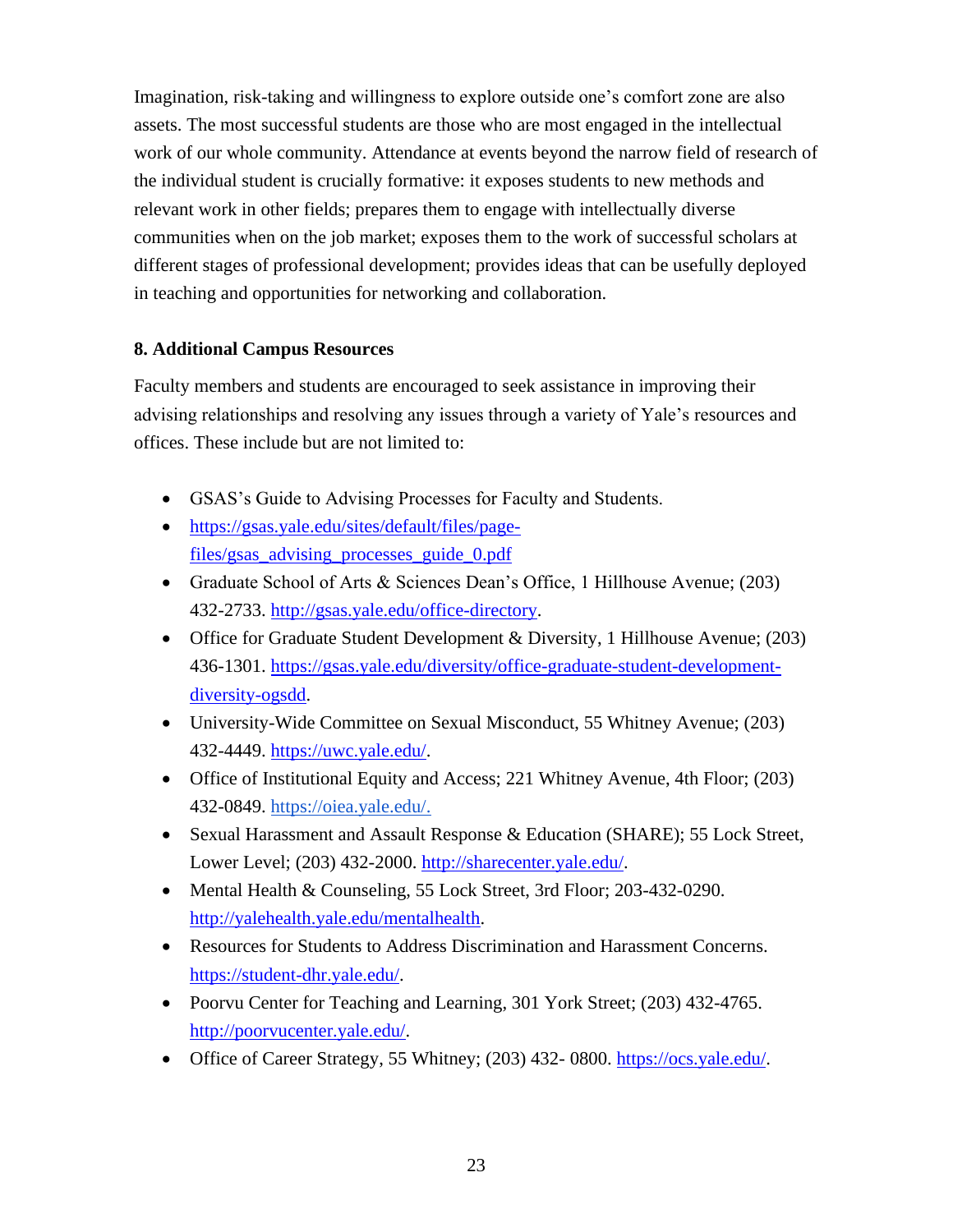## **Information about Specific Aspects of the Programs**

### **1. The Language Practice Examinations**

The Greek and Latin Practice Examinations are meant to guide the students through the reading list of their program in preparation for the Ph.D qualifying exams at the beginning of the third year; the passages chosen for the exam each year are chosen from the reading lists. Incoming graduate students in the summer before their matriculation are asked to prepare, for Greek *Iliad* 1, Lysias 1, and Plato *Apology*, and for Latin *Aeneid* 1, Caesar *Civil War* 1, and Cicero *In Catilinam* 1. Rising second-years are expected to have read in Greek all of Homer, Sophocles, Herodotus, Thucydides, and Plato (as specified in the reading list for each program), and in Latin all of Catullus, Cicero *Pro Caelio*, Livy Book 1, Virgil *Aeneid*, *Eclogues*; Ovid, *Metamorphoses* 1; Tacitus, *Agricola*; Pliny the Younger, *Letters* (as specified in the reading list for each program). The practice exams for both rising first-years and rising second-years will be taken from these authors and works.

The exam consists of the translation of two passages, 1 poetry and 1 prose. In each case there will be a choice out of two passages.

#### **2. Seminars and Courses**

Course offerings are of three types: graduate seminars (designation level 800); upper-level literature courses shared with undergraduates (designation level 700 for graduate students, 400 for undergraduates); "materials" courses of designation level 600 (papyri, coins, inscriptions, manuscripts), which count as seminars.

The program requires a minimum number of graduate-level courses (see the program requirements above), but it may be useful, especially for language study, to include some 700-level courses. The instructor of such courses typically assigns graduate students extra work (e.g., more reading, a more substantial research paper, etc.).

In the Classical Philology program and in most joint programs, the central course in each semester of coursework should be the Greek or Latin Survey, the year-long overview of Greek and Latin literature. The survey courses, which count as seminars, provide the required preparation for the PhD qualifying examinations: (i) the oral comprehensive examinations in Greek and Latin literature, which are administered in May following the second half of the survey; and (ii) the translation examinations in Greek and Latin language at the beginning of the third year.

#### **3. Selecting Courses**

At the beginning of each new semester students discuss their plan of study and submit their course selections (typically three or four choices) to the DGS (as well as to the Director of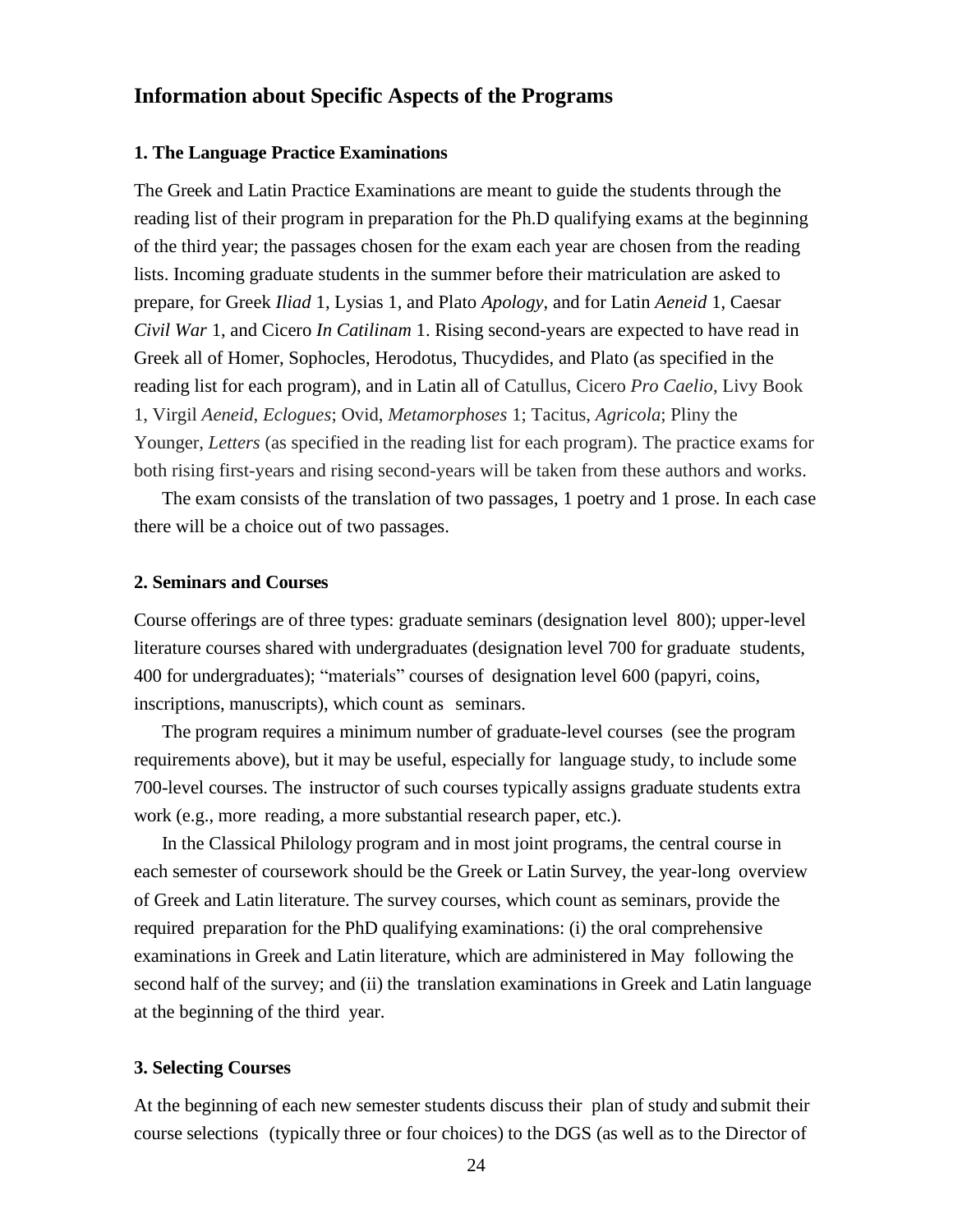Graduate Studies in the other program for students in combined programs). Course selection is made online [\(http://www.yale.edu/sis/\)](http://www.yale.edu/sis/); help with the online registration process is available at: [http://www.yale.edu/sfas/registrar/GSOCS\\_instructions.pdf.](http://www.yale.edu/sfas/registrar/GSOCS_instructions.pdf)

In choosing courses, students should seek the advice of their faculty mentors as well as the DGS. A wide range of courses is offered each year and students should consider both their specific interests and the breadth of the offerings so that they come away with a good preparation for their exams and dissertation while at the same time sampling the broad range of subjects on offer in the Department and at Yale. It is natural to be attracted primarily to one's special interests and topics that fall within the general field of the future dissertation, but other factors are also important. Classics is a comprehensive discipline and students should strive for a balanced all-round training. Course selection should be approached in this spirit.

### **4. Course Work and Written Assignments**

Each instructor determines what kind of paper (or papers) is required for a given seminar, but certain things should apply to all the papers that you write for courses. Papers are double-spaced and should be accompanied by adequate bibliographical references. For seminar papers

- state the issue addressed very clearly; if the paper is a reading or interpretation of a passage, make very clear what prompts the reading and in what ways existing literature does not address the problem or treats it unsatisfactorily;
- make precise and well-motivated use of secondary literature; citing all the available literature on a given problem is often less important than making good and critical use of a number of central books, chapters, or papers.

### **5. Grading and Good Standing**

The Graduate School uses a grading scale of H (Honors), HP (High Pass), P (Pass), and F (Fail). The Department of Classics adopts a policy to reserve the right to award the grade of H for work that makes an original and well-argued contribution to scholarship and that provides evidence that the student is capable of independent research and critical assessment of secondary literature and ancient sources. In courses in which both graduates and undergraduates participate, there is no direct equivalence between graduate and undergraduate grades, i.e., H is not automatically equivalent to an undergraduate A, HP to B, etc.

The Graduate School policy on good standing requires you to achieve a grade of H in at least two courses by the end of your fourth semester. In addition to the Graduate School's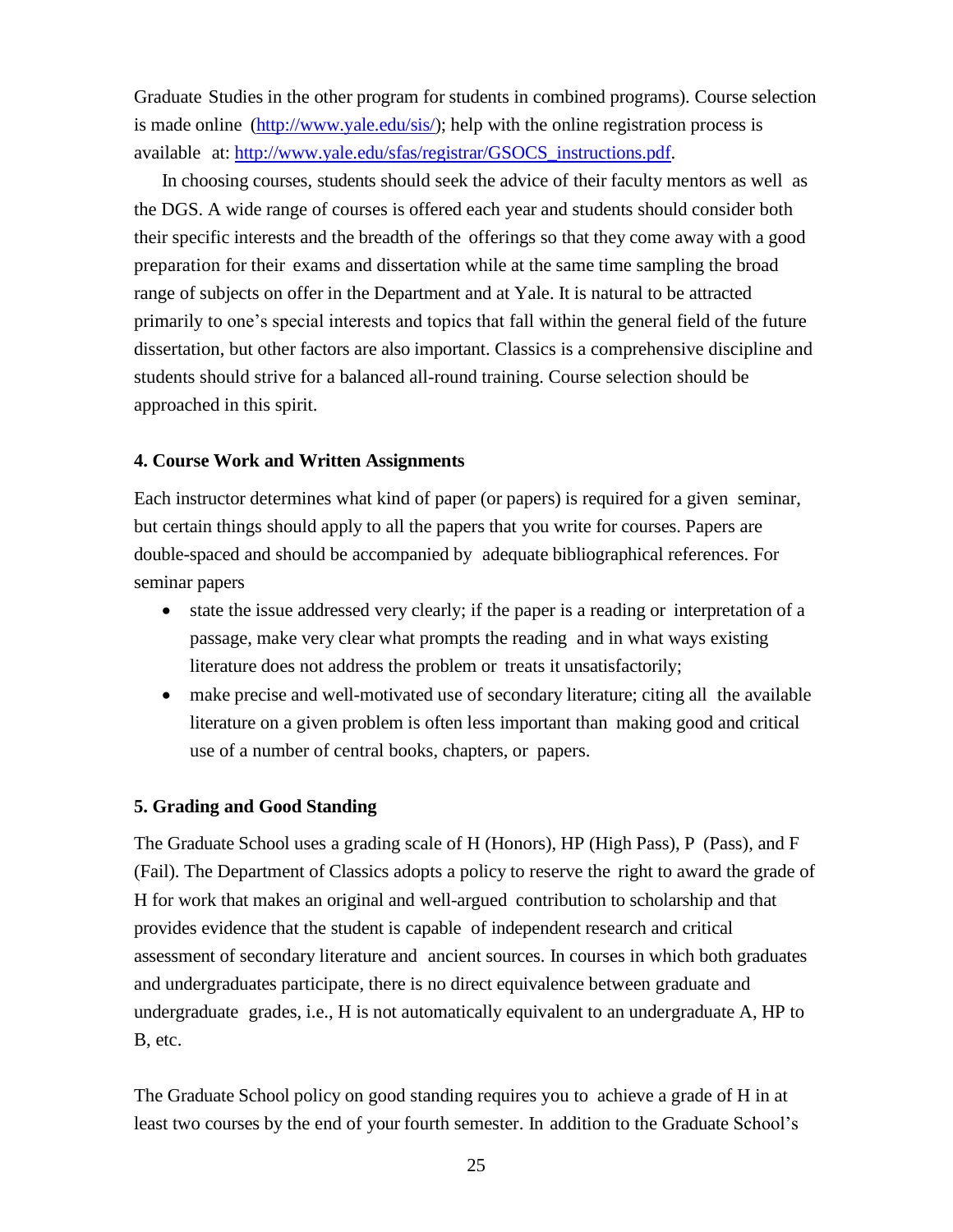good standing, the Department of Classics requires you to have an average of HP in the *remaining* courses. (For the purposes of the average, an HP is defined as the mean between H and P.) Students who are not in good standing at the end of the fourth term after the 12 graded term courses of the first two years cannot register for the fifth term and so cannot continue in the program.

### **6. Temporary Incompletes**

In some cases, it may be necessary to petition for an extension of the deadline for written work beyond the date on which the instructor has to submit the grade for the semester. This has to be approved by the course instructor, who submits TI (Temporary Incomplete) as grade. There is a form for this, which can be downloaded at:

[http://gsas.yale.edu/sites/default/files/files-forms/incomplete\\_grade\\_form.pdf.](http://gsas.yale.edu/sites/default/files/files-forms/incomplete_grade_form.pdf)

Note: (i) only one TI per semester is allowed, so if a situation arises that you fall behind in more than one course, you should talk to your instructors and to the DGS **before the end of the term**; (ii) any TI, regardless of the term in which it was incurred, must be converted into a real grade by September 30 of the following year (the end of the registration period). If this deadline is not met, the TI turns into a permanent incomplete (I), and the course credit will need to be made up. In order to receive credit for the work in a course graded (I), you might be able to enroll in a Directed Readings course for which the assignment is the same as for the course in question. Alternatively, a new course could be taken.

#### **7. Modern Language Examinations**

Classical scholarship is not possible without knowledge of modern foreign languages, especially German, French, and Italian. To ensure at an early stage that you are comfortable with scholarly literature in foreign languages, the program has a modern language requirement. By the end of the first year in residence (late August/early September) you must pass a translation exam on a passage of German or French or Italian scholarly literature. Dictionaries may be used. By the end of the second year (late August/early September) you should have passed a second exam in one of the two remaining languages. (There is a different requirement for the combined program in Early Modern Studies.) Students may indicate the preferred subject matter (e.g., Greek tragedy, Roman elegy) of the passage.

The departmental language exams can be waived under the following conditions:

• you have achieved an A in an approved Yale course that demonstrates reading proficiency in these languages (e.g., "French/German/Italian for Reading Knowledge") or have passed a proficiency exam administered by Yale's modern language departments;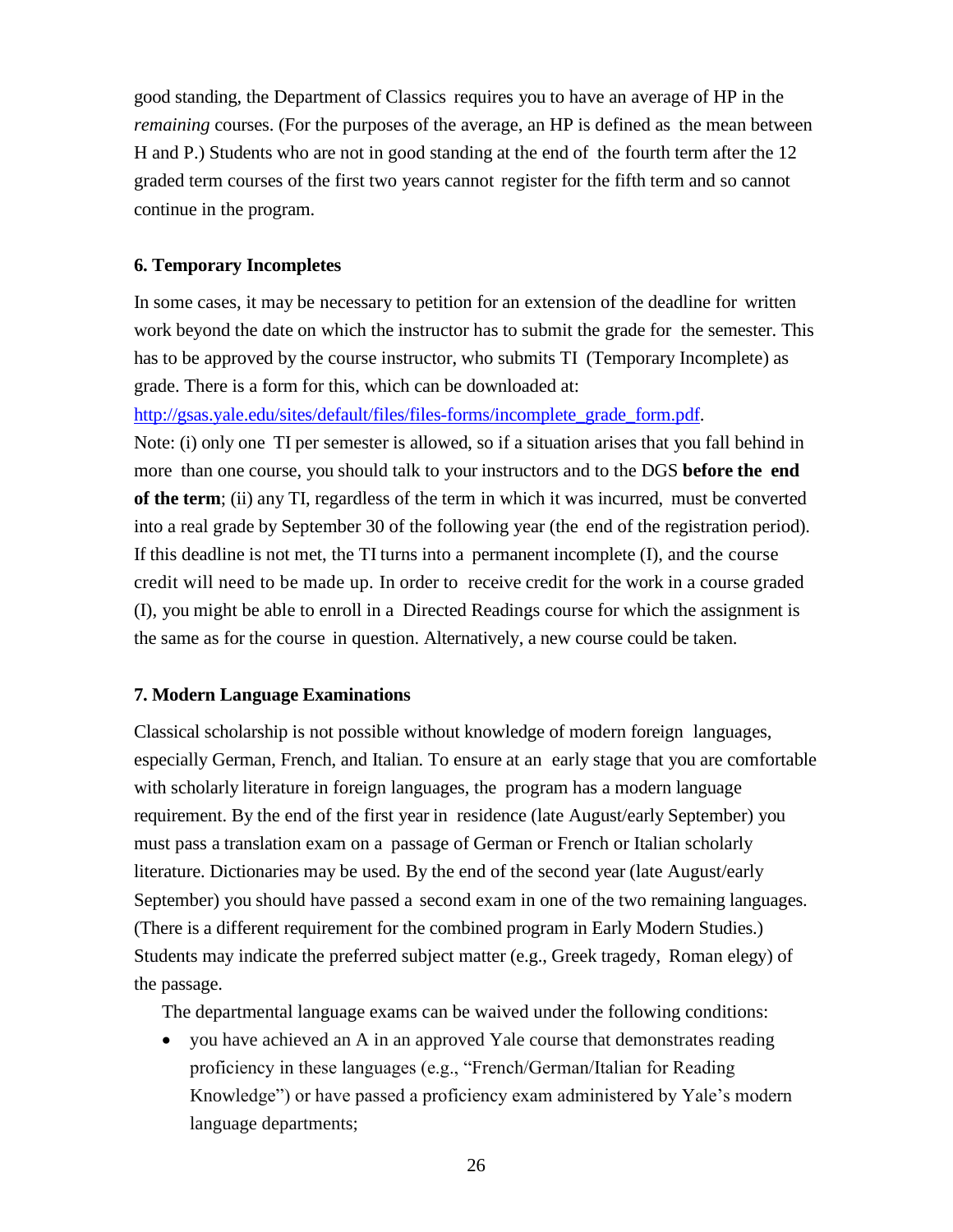• you hold one of the following language proficiency certificates: *DELF* (*Diplôme d'Etudes en Langue Française*), level B2; *DALF* (*Diplôme Approfondi de Langue Française*), level C2; *DCL* (*Diplôme de Compétences en Langue*); *Goethe-Zertifikat* (administered by the *Goethe Institut*), levels B2-C2; *CELI* (*Certificato di Conoscenza della Lingua Italiana*), levels 3-5; CILS (*Certificazione di Italiano come Lingua Straniera*) levels 3-4; *DALI* (*Diploma avanzato 1 di lingua italiana*) levels C1-C2; *IT* (*Italian Certification*), levels, B2-C2; *PLIDA* (Italian Language Project Dante Alighieri), levels B2-C2.

#### **8. The Oral PhD Examinations: Greek and Latin Literature**

The oral examinations on Greek and Latin literature take place in May, after the second half of each of the year-long survey courses. The Greek and Latin oral exam are thus a year apart, following the survey courses, which alternate in successive years between Greek and Latin. Except in the case of the joint Classics and Philosophy program, the exam is one hour long, with roughly 30 minutes for the materials covered in each of the halves of the preceding survey. The examination is conducted by two faculty members, normally (but not necessarily) the instructors of the preceding survey. The DGS, if not one of these two, is present as well. There are in principle always three examiners.

Up to two attempts are permitted for each of the oral examinations.

The oral examinations are based on the Reading Lists A and B (see Appendix 2). While some familiarity with broad trends in secondary literature is expected, students are encouraged to develop their own opinions on the basis of the texts.

In the course of the exam, students will be expected to: (i) answer questions specific to authors and texts that are included on the relevant reading lists, demonstrating a solid grasp of the contents of those works (i.e. their subject matter, their programmatic statements, their argumentation, overall plan, and so on); (ii) provide basic historical and literary contextualization for these authors and texts, by supplying the basic information that can be derived from the standard handbooks of Greek and Latin literature; (iii) demonstrate an understanding of the overall trends of theme, cultural focus, technique, terminology, and so on, that mark various periods of ancient literature; (iv) be able to substantiate claims made in the course of the exam by providing specific examples and illustrations from the texts that they have mastered and that best illustrate the point in question; (v) demonstrate a grasp of the basic scholarly issues that the literature in question has raised.

Rather than a battery of questions and short (informational) answers, the ideal exam will have the form of an ongoing conversation, with ideas flowing from one to the next by being picked up on and expanded in new directions, largely (though not exclusively) at the student's own initiative. Typically, students are given some opportunity to lead the conversation, and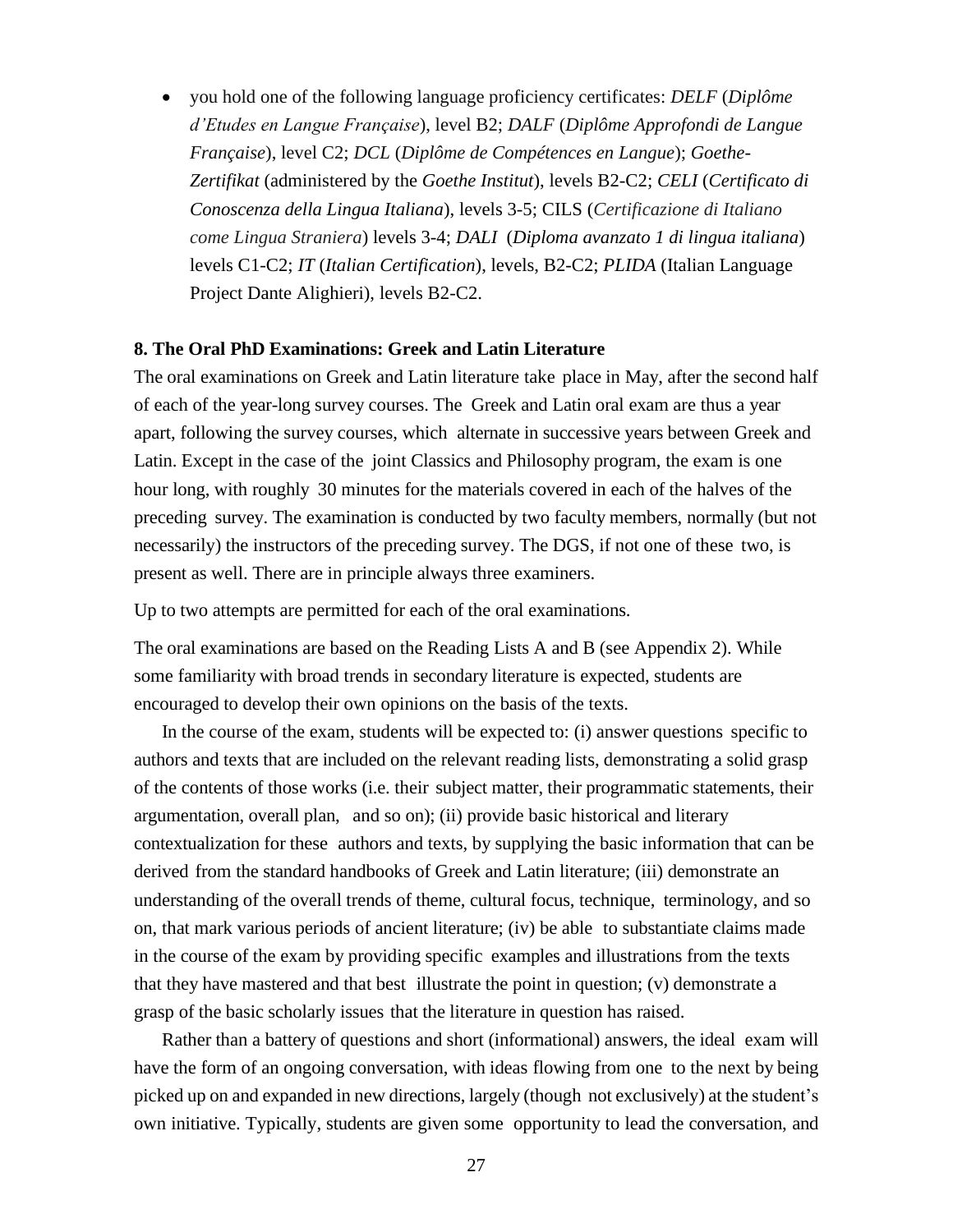to show not only that they can provide basic information, but also have ideas about where a given question might lead, and how to open up fruitful discussion.

Preparation for the examinations involves: (i) study of the texts in the Greek and Latin Reading Lists not just by reading the works in question, but by reading them with an up-todate commentary (such as the Cambridge "Green and Yellows"), along with the introduction to that commentary; (ii) reading the standard handbooks in Greek and Latin literature, as well as the standard histories of Greece and Rome, taking notes on names, periods, technical terms, dates, and so on; (iii) sketching the basic generic histories of, and developing a standard set of questions asked about, the various works of literature on the reading list. Attendance at and participation in departmental colloquia and lectures will help you hone your capacity for informed, critical conversation. Even though work in the literature survey courses is essential preparation for the examination, it is important to keep in mind that the examination is not a repetition of the examination of the survey courses.

#### **9. TheWrittenPhDQualifyingExaminations**

#### **Planning and General Regulations**

The PhD qualifying examinations aim at ensuring an adequate reading knowledge of the ancient languages. Preparation for the written and oral examinations (based on the reading lists, see Appendix 2) should begin as early as possible; the two literature survey courses should serve as a springboard for an exploration of the reading list; in addition, the practice exams are providing structure to the student's preparation for the exam.

Up to two attempts are permitted for each of the written examinations. The retake consists of the full exam in the relevant language.

Before the summer following their fourth semester (late April), second-year students meet with the DGS to discuss details of the written translation examinations which take place at the end of that summer. Since advice will be given on how to study for the exams, finishing first-year students are encouraged to attend the meeting as well. In the meeting the dates for the written translation examinations will be determined (normally late August before the beginning of the teaching semester; the examinations are usually taken on two consecutive Fridays).

#### **The Examinations**

The written translation examinations are based on Section A of the graduate Reading Lists for Greek and Latin literature, the part that must be read in the original language (indicated in Appendix 2). The survey courses in the two languages are a good way to structure the preparation for the examinations.

The examination consists of the translation of six passages (four in Ancient History) and will last three hours (two in Ancient History). There are five sections (three poetry,

28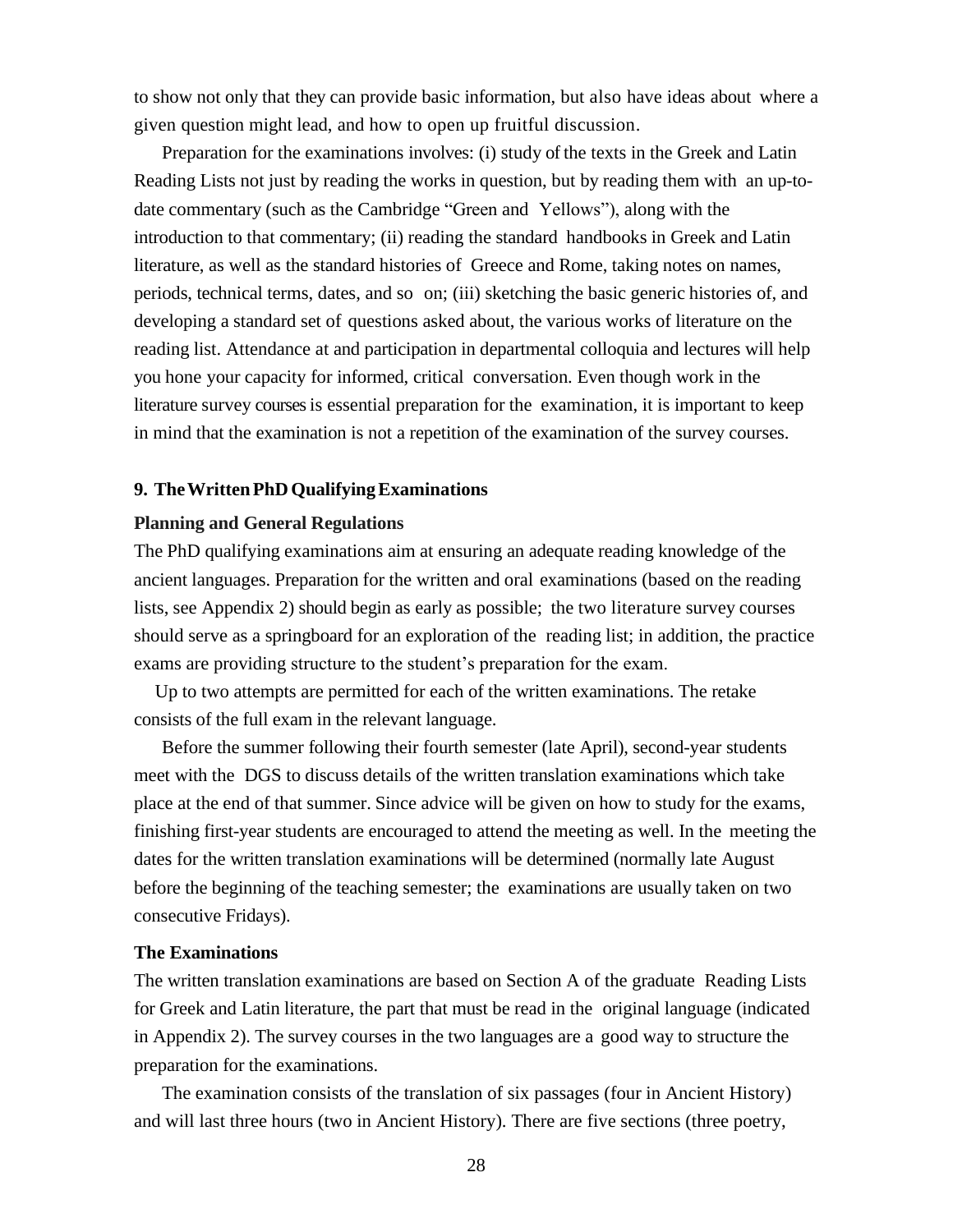two prose) consisting each of two paired passages (belonging to a given author or genre) out of which the student will make a choice; a sixth section (prose, one passage) will be at sight.

Dictionaries are not allowed, but students whose first language is not English may use a dictionary of their native language into English.

Two faculty members set and grade the examination. The DGS administers the exam and assigns candidates a number or nickname with which their work will be identified, so that their writing will be anonymous to the evaluators. The two evaluators grade each candidate's six (or four) passages, marking each passage as "pass" or "fail." Criteria for failing a passage include: repeated significant syntactic errors; translation errors that demonstrably distort or miss the meaning of a passage; vocabulary problems when they have the same effect. The evaluators will not communicate with each other about the grading, to ensure an independent evaluation. Each of them will report the results for each candidate's six passages to the DGS, together with an overall recommendation of "pass" or "fail". In case of a difference of opinion between the evaluators on any passage the DGS will ask a third evaluator to break the tie.

Candidates have a right to see the evaluation of their work; the evaluators therefore give the DGS a copy of the work with their annotations, or they provide a list of the student's translation errors on which their evaluation was based. Candidates can look at the evaluation in the department office but may not remove it from that room.

### **Taking the written examinations early**

Qualified students may, with permission of the DGS, do the Latin or Greek written examinations a year early, at the beginning of their third semester (on the same dates as the students writing in their fifth semester). This option is reserved for students with more than average pre-graduate preparation and demonstrably strong skills in the relevant language, who had excellent results in the literature survey they took in their first year. Performance in other relevant courses may be taken into consideration as well.

#### **10 Special Field (or Special Topics) Examinations**

Though the formats vary, the examination stage in all of our programs ends with Special Field examinations or their equivalent. In consultation with the DGS, students choose a specified number of topics for independent research (the number, type and distribution of the topics depend on the program). One of these topics is typically connected with the projected dissertation topic.

In the normal case, a special field project consists of the compilation and critical assessment of a bibliography of the field in question, more thorough and extensive reading than was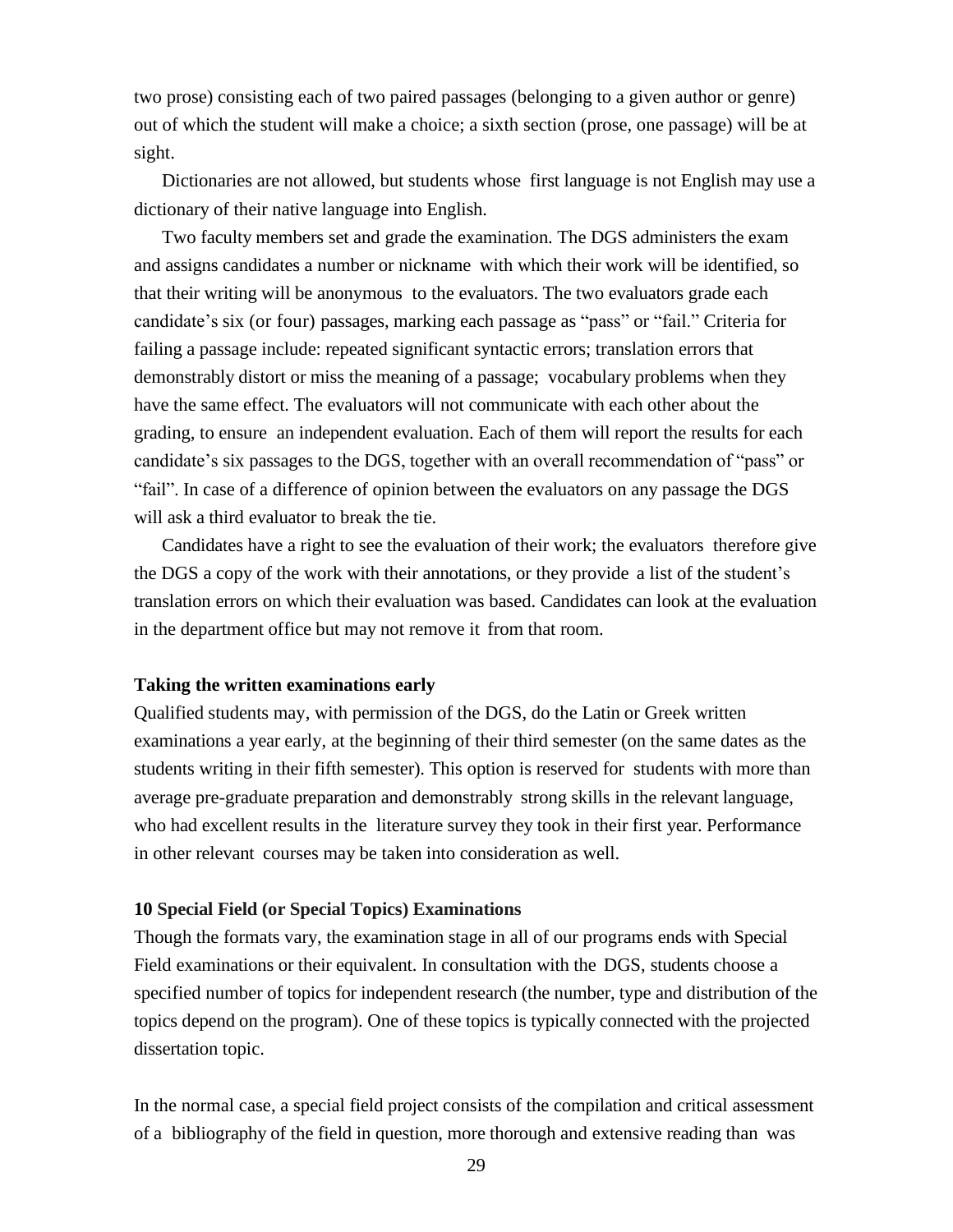possible or required for the qualifying examinations, and the in-depth study of one or more questions or problems. The level of preparation reached is comparable to the critical knowledge required to teach an advanced undergraduate course in the subject. Students work with a faculty member for each of their special fields and meet with her/him on a regular basis, typically 5-7 times or every other week for the semester.

There is an oral examination in the chosen special fields, normally toward the beginning of the sixth semester of study. Typically, the faculty with whom you have worked will be the examiners. The DGS (or another independent third party, deputed by the DGS – normally the department Chair) will also be present and will oversee the exam.

#### **11 The Dissertation**

## **The Dissertation Prospectus**

The most important task for the sixth semester is the preparation of the Prospectus, which is normally based on work done for one or more of the Special Fields exams and constitutes preliminary research toward the dissertation. It should be written in conjunction with the faculty advisor and is presented at the Prospectus Colloquium. It is expected that students will meet with their advisor on a regular basis (typically 5-7 times or every other week for the semester) and that over the course of this time they will submit at least one draft prospectus and revise it in light of the advisor's feedback before submitting it to the faculty. The dissertation prospectus is meant to give the faculty a realistic idea of the research to be undertaken for the dissertation. A good prospectus is expected to provide:

- the motivation for the research proposed, e.g., to advance a bold new idea, solve a problem, generate new knowledge about the ancient world, fill a lacuna in the scholarship, etc.;
- an outline of the research proposed: an argument or exploration of a given field of study; the kind of data to be used, etc.;
- a breakdown of the proposed chapters and in general an idea of the form the dissertation is expected to take;
- an up-to-date bibliography of the subject.

### **Prospectus Colloquium procedure**

Except in the case of students in the Philosophy track of the combined program in Classics and Philosophy, who will present their prospectus in accordance with Philosophy department procedures, the prospectus will be presented at a colloquium open to all Classics faculty and to relevant faculty members in other departments by invitation. The aim of the colloquium is to expose students to a broad range of perspectives, methods and evidence and to gather robust feedback in the early stages of the dissertation project. At the close of the discussion, the DGS and dissertation committee will sign off on the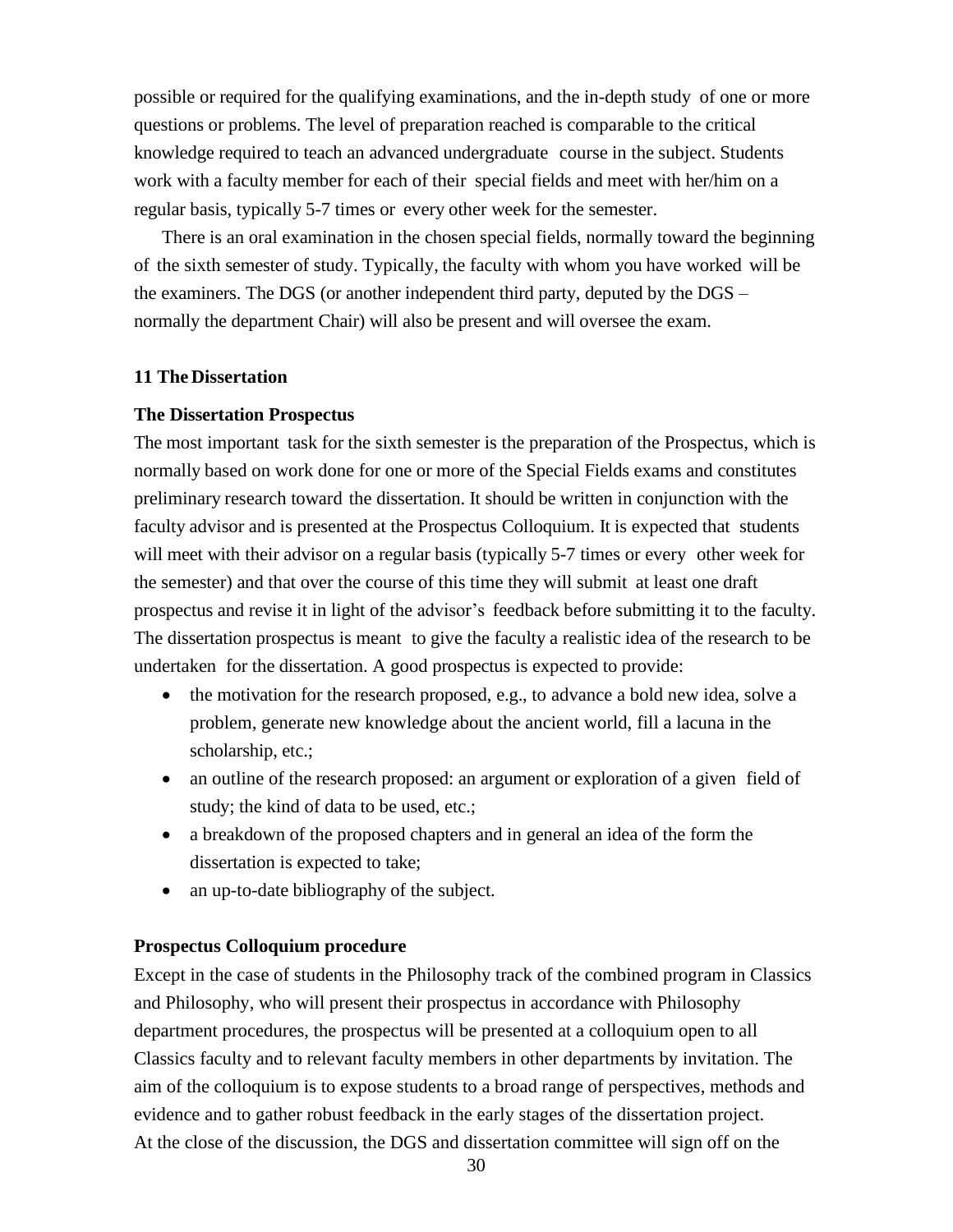prospectus. In the case of the Combined program in Classics and Comparative Literature, the prospectus will be signed off on by the DGS in each department and by the Comparative Literature prospectus committee. For the combined program in Classics and Early Modern Studies, see the procedure on p. 17 above. In the case of the combined program in Classics and History, the dissertation committee shall be responsible for signing off, along with the DGS in each department.

There is a helpful FAQ for the prospectus on *Portal for Graduate Students in Classics at Yale*. Some examples of successful prospectus documents can be found there as well and others may be available on request.

#### **Advancement to Candidacy**

When a prospectus has been approved and when the DGS has verified that all the other degree requirements have been fulfilled, the Department will indicate to the Graduate School that the student can be advanced to candidacy. This is an important step, since the candidacy status qualifies students for certain types of funding (including the University Dissertation Fellowship) and in certain cases for the teaching of more advanced courses.

#### **The Dissertation Progress Report**

During the preparation of the dissertation, students are required to report annually to the Graduate School on the progress of the dissertation; May 1 is the deadline. The process is now entirely online and can be initiated at: [http://www.yale.edu/sis/dpr/.](http://www.yale.edu/sis/dpr/) Students report on any progress made during the year and can upload finished chapters and other materials. The form will be automatically sent to the dissertation supervisor and the DGS, who can each make recommendations or suggest changes, if necessary. The DPR can be a good basis for the required annual meeting with the entire advisory committee.

#### **Chapter Colloquia**

All students working on their dissertation are expected to report on the progress of their work on a regular basis, once per academic year. This reporting can take the form of a dissertation colloquium (with a chapter or other segment of the dissertation being presented for discussion to a group of interested faculty and students) or of a presentation in a "work in progress" event organized by the Department. Students in the combined program in Classics and History have a different requirement, for which see p. 14.

## **Dissertation Submission**

The University awards academic degrees twice a year, in December and May. Petition for the Ph.D. degree involves the submission of the finished dissertation, for which the

31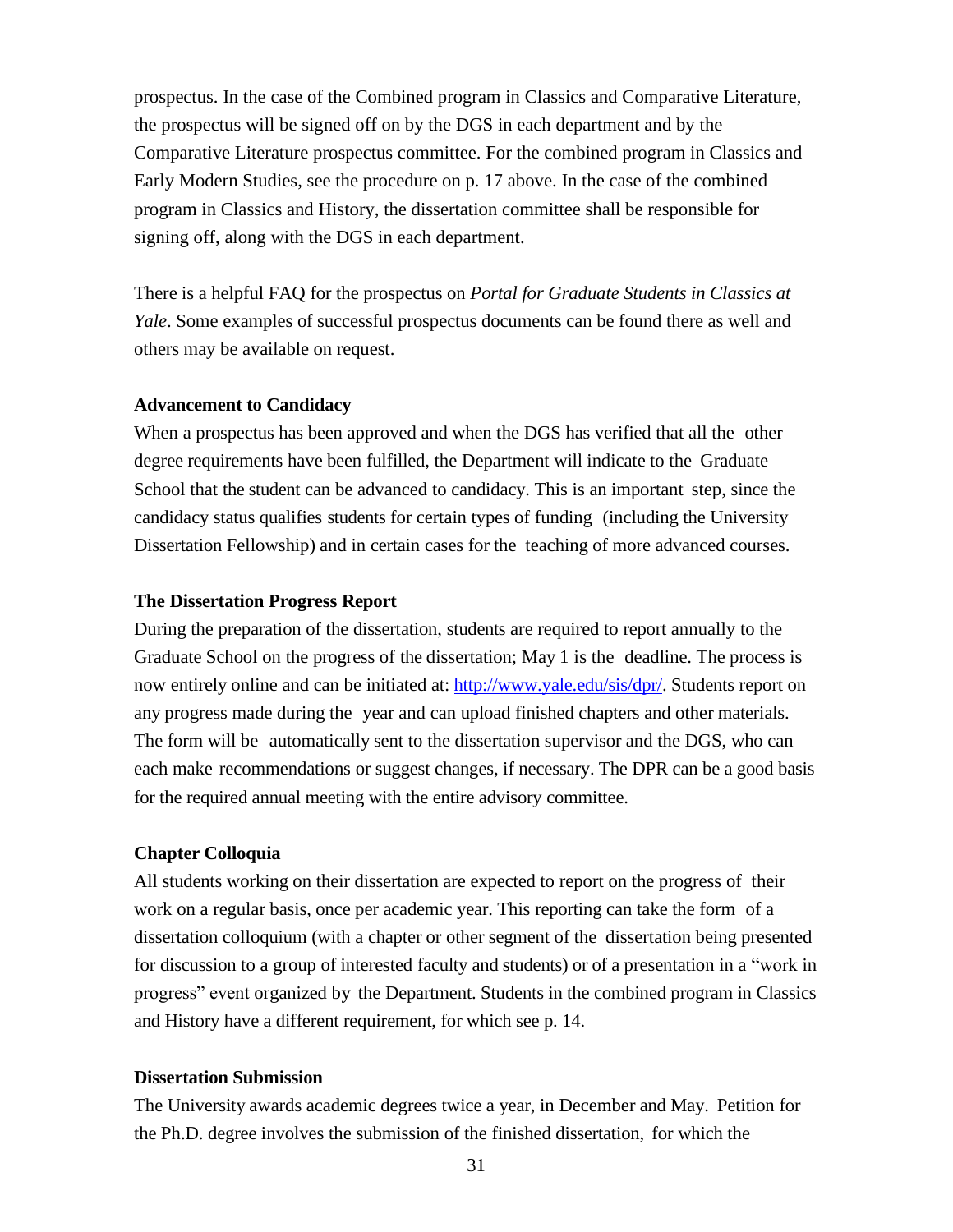deadlines are October 1 (for degrees awarded in December) and March 15 (for degrees awarded at Commencement in May).

The dissertation will be evaluated by at least three qualified readers, at least two of whom are ladder faculty at Yale. One reader will normally be from outside the University. Normally the student or the dissertation supervisor first establishes informal contact with a faculty member of another institution whom he or she would like to be the outside reader. The DGS will then invite that person more formally to be an outside reader.

All the dissertation readers are listed on the Notification of Readers Form, which is available from the Departmental Registrar. The form contains all necessary information on the readers (academic rank, department, institution, contact information) and has to be included in the submission of the dissertation along with the dissertation submission packet that is available from the Graduate School Information Office. For more information on the dissertation, including guidelines for formatting, can be found at [http://gsas.yale.edu/academics/dissertations/submission-process.](http://gsas.yale.edu/academics/dissertations/submission-process)

### **Extended Registration**

Students who are unable to submit their dissertation by the October deadline of their seventh year of study need to file a petition for Extended Registration, which can be found at [https://registrar.yale.edu/forms-petitions.](https://registrar.yale.edu/forms-petitions)

Extended Registration for an eighth year is granted only in case of demonstrable factors, such as illness, that have prevented the student from finishing the dissertation. The expiration of registration before the dissertation is submitted means that University privileges (e-mail, library, etc.) are discontinued. Dissertations, however, can be submitted to the Graduate School without the candidate being registered. For more details, see the Policies and Regulations of the Graduate School.

## **The Porter and Field Prizes**

All students in the Graduate School can submit their dissertation, after it has been approved, for the Porter and Field Prizes, Yale's prestigious awards for dissertation research. Criteria for success in this competition include (apart from excellence and academic rigor) general relevance and accessibility of the dissertation for humanities at large and beyond. For more information: https://gsas.yale.edu/academic-requirements/dissertations/field-porterdissertation-prizes.

## **Teaching**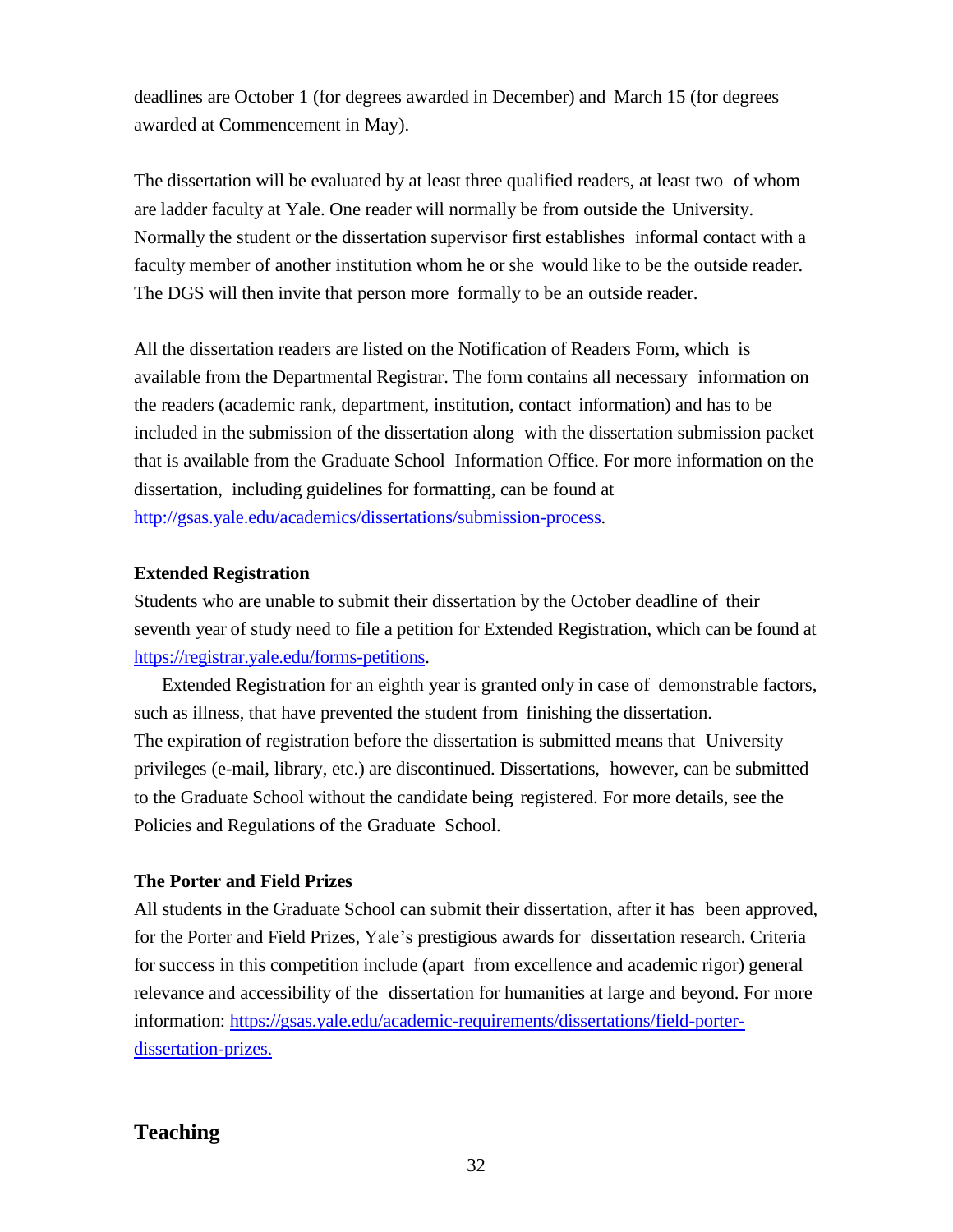In keeping with Yale University's emphasis on excellence in undergraduate teaching, the Department of Classics is committed to ensuring that all the teaching that it delivers meets a very high standard. Students are offered guidance and support to help them prepare for their undergraduate teaching and verbal and written feedback on their performance to enable them to develop as instructors.

## **Timing and Types of Teaching**

In line with general practice in the Graduate School, students are expected to teach in the third, fourth, and sixth years of study. The Teaching Fellow office in the Graduate School offers two levels for teaching assignments: **TF level 10** (6–10 hours per week) and **TF level 20** (10–20 hours per week). All different TF types that are relevant for teaching Classics fall into one of these two categories (see also [http://gsas.yale.edu/academic-professional](http://gsas.yale.edu/academic-professional-development/teaching-fellow-program/teaching-fellow-appointment)[development/teaching-fellow-program/teaching-fellow-appointment\)](http://gsas.yale.edu/academic-professional-development/teaching-fellow-program/teaching-fellow-appointment).

## **Grader/Tutor**

In Classics this type is used for the lab accompanying Beginning Greek (GREK 110a and 120b, see below); this is a TF 10-level effort.

## **Discussion section leader**

Leading and grading one or two discussion sections in culture and literature courses (a section contains up to 18 students). These courses may carry the WR designation, meaning that they satisfy Yale College's writing (WR) distributional requirement. A student leading one section makes a TF Level 10 effort; two sections constitute a TF Level 20 effort. One TF cannot normally teach two WR sections.

Recurring courses that normally require discussion section leaders include:

| CLCV 125 – Introduction to Ancient Philosophy            |
|----------------------------------------------------------|
| CLCV 161 – Art and Myth in Greek Antiquity               |
| CLCV 204 – Alexander the Great and the Hellenistic World |
| CLCV 205 – Introduction to Greek History                 |
| CLCV 206 – Roman Republic                                |
| CLCV 207 – Roman Empire                                  |
| CLCV 256 – Living and Dying in Ancient Athens            |

Other CLCV courses may also require TF support, depending on enrollment.

## **Part-Time Acting Instructor (PTAI)**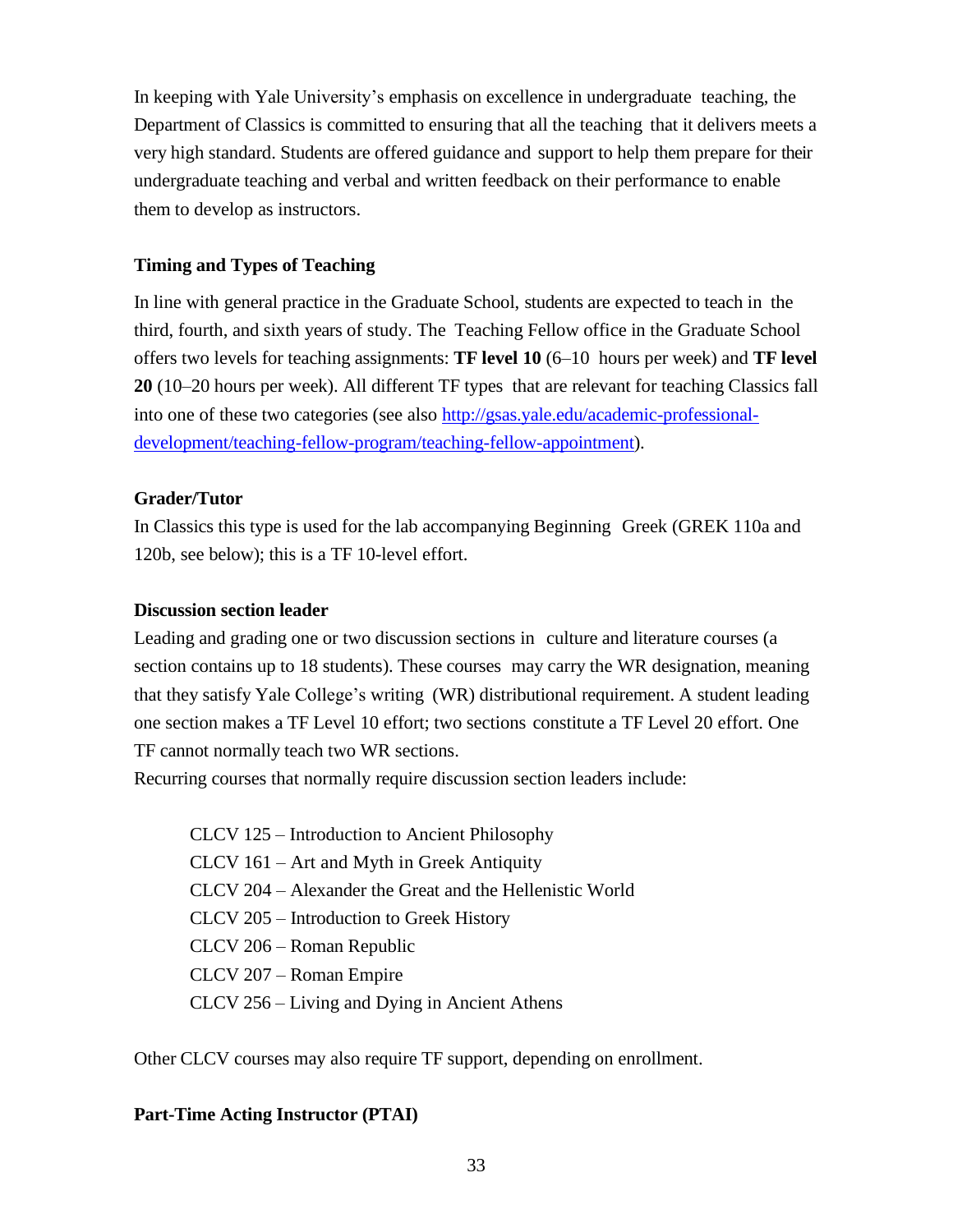PTAIs work under the supervision of the Director of Undergraduate Studies and are responsible for an entire introductory course. In Classics the PTAI appointment is used for Beginning ( $1<sup>st</sup>$  year) and Intermediate ( $2<sup>nd</sup>$  year) Greek and Latin (GREK 110a/120b and 131a/141b; LATN 110a/120b and 131a/141b). Guidelines on departmental expectations for beginning and intermediate language courses are available from the Director of Undergraduate Studies (DUS) and distributed to new teachers of these courses. The PTAI role is always a TF Level 20 effort.

#### **Training and Support for Teachers**

The Poorvu Center for Teaching and Learning [\(Poorvu Center Graduate Support\)](https://poorvucenter.yale.edu/GraduateStudents) offers a variety of services for both new and experienced teachers, including in-class observation, individual consultation, review of teaching statements, and workshops run by graduate and professional instructors. The center also offers training for teaching writing sections, as well as dissertation-writing advice—including guidance for students whose native language is not English. You are encouraged to make extensive use of the Center in order to improve your teaching skills and enhance your professional development. Each Fall semester, for example, the Center collaborates with Graduate Career Services to help graduate students prepare for the academic job market with the Academic Job Search Series. Sessions are free and do not require advance registration. The Department of Classics offers workshops in the summer to help prepare those who will begin their teaching careers in the Fall.

## **Funding and Support**

See also [https://gsas.yale.edu/funding.](https://gsas.yale.edu/funding)

#### **The Five-Year Funding Cycle**

Students are guaranteed five years of support from the Graduate School. In the 2020-2021 academic year the annual stipend was \$32,700, spread over a twelve-month period. For payment and check details as well as tax information, see [http://gsas.yale.edu/funding](http://gsas.yale.edu/funding-aid/stipend-payments)[aid/stipend-payments.](http://gsas.yale.edu/funding-aid/stipend-payments) In the teaching years (3<sup>rd</sup>-4<sup>th</sup> year), the salary corresponding with your specific TF assignment will be "topped up" to the amount of the 12-month stipend. The fifth year is the period of the University Dissertation Fellowship (UDF), which is open to qualified students who have advanced to candidacy. The UDF will allow you to work full-time on your dissertation, without the demands of teaching.

You are encouraged to apply for internal and external dissertation fellowships. Information is available from the GSAS fellowship database at [http://studentgrants.yale.edu/how-to-use-legacy.asp.](http://studentgrants.yale.edu/how-to-use-legacy.asp) All graduate students may apply for the Mellon Foundation/ ACLS Dissertation Completion Fellowship. Other external fellowships carry restrictions according to citizenship, the focus of the dissertation, etc. Please be aware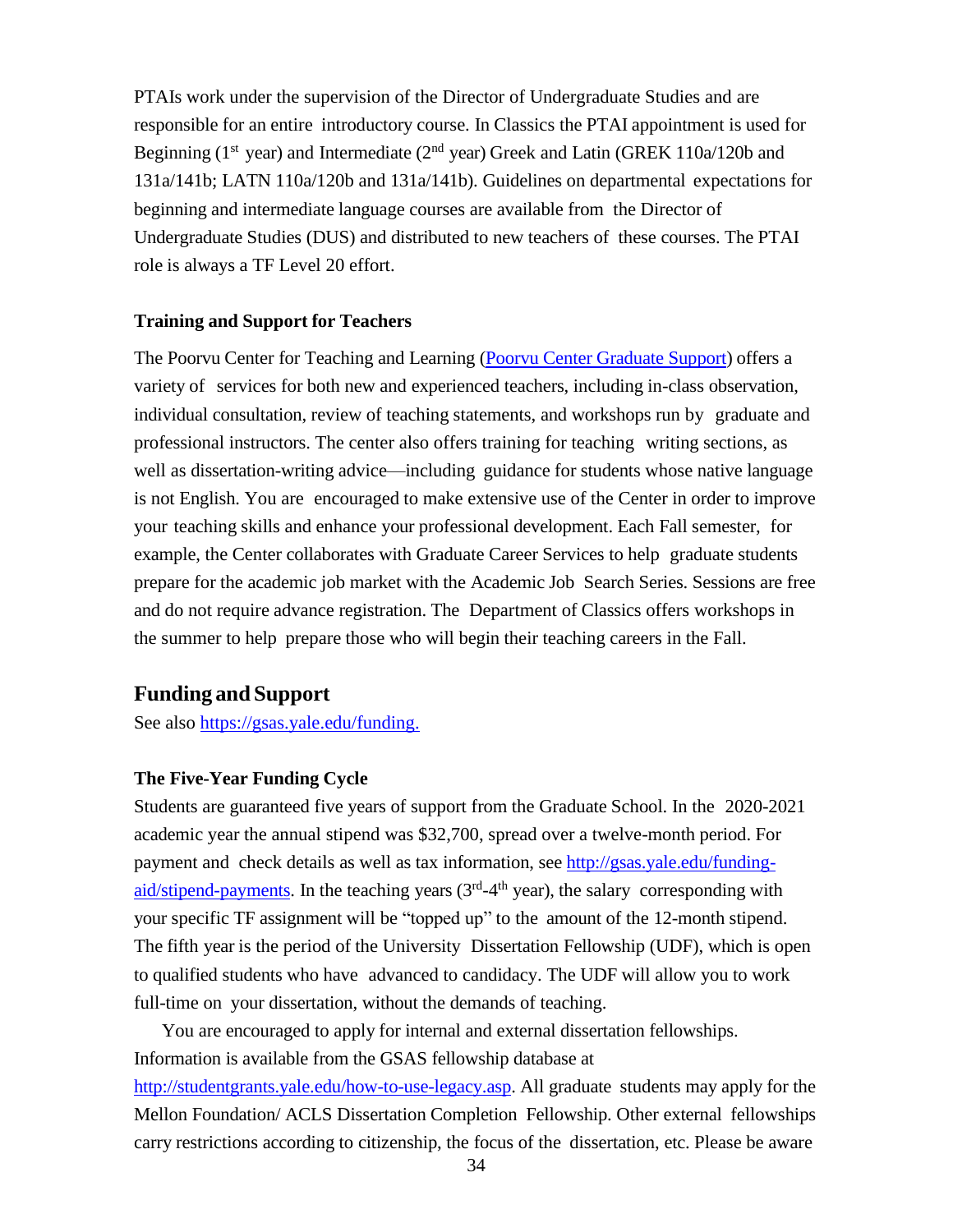that external fellowships do not extend your funding allocation from GSAS. i.e. if you were to apply for and win a year-long fellowship in your  $6<sup>th</sup>$  year in the program, this would count against your  $6<sup>th</sup>$  year funding allocation from GSAS.

### **After the Five-Year Cycle**

Qualified students can obtain a sixth year of stipend funding. Sixth-year funding is available if the Department (in practice your dissertation supervisor and the DGS, through the Dissertation Progress Report) can guarantee that you are on track for a dissertation submission in the summer following your sixth year. Sixth-year funding is subject to the following conditions:

- Funding is for nine months (from September through May).
- The funding is literally sixth-year funding. That is, if you have obtained an external fellowship that pushes your UDF into the sixth year, you are not eligible for sixth-year funding.

Students who do *not* qualify for sixth-year funding can still teach. Teaching is occasionally possible in the seventh year. In both of these cases, however, teaching is not guaranteed. Currently the payment for students who do not receive the stipend is \$4,000 for a TF Level 10 effort (see VII 1) and \$8,000 for TF level 20. Students in this position can teach three assignments per academic year. More information about sixth-year stipend funding can be found at [http://gsas.yale.edu/funding-aid/faqs/sixth-year-funding-initiative-faqs.](http://gsas.yale.edu/funding-aid/faqs/sixth-year-funding-initiative-faqs)

#### **Conference and Other Travel**

The University and the Graduate School make various funds available to help students pay for travel for research and conferences. See: **[GSAS Conference Travel Funding](https://gsas.yale.edu/resources-students/finances-fellowships/conference-travel-funding)**. The department also has limited funds to help out in this connection, but these are unlikely to suffice on their own. Hence students who apply for Departmental funds should plan on applying for support funding from external sources both within and (where possible) beyond the university. In particular, students are expected to apply to the MacMillan Center International Conference Travel Grants which support travel to scholarly conferences and meetings as a program participant. More information about this and other grants can be found by clicking on the link above. To be eligible for funding support, students must be in good academic standing with both the Department and the Graduate School, making good progress toward the completion of their requirements. Please indicate in your application to the department the amount of funding from other sources, including the MacMillan Center, that you have requested or been granted. Students are required to consult with the DGS in advance of submitting an abstract or agreeing to give a paper at a conference.

For departmental funds, priority is given to research projects undertaken as part of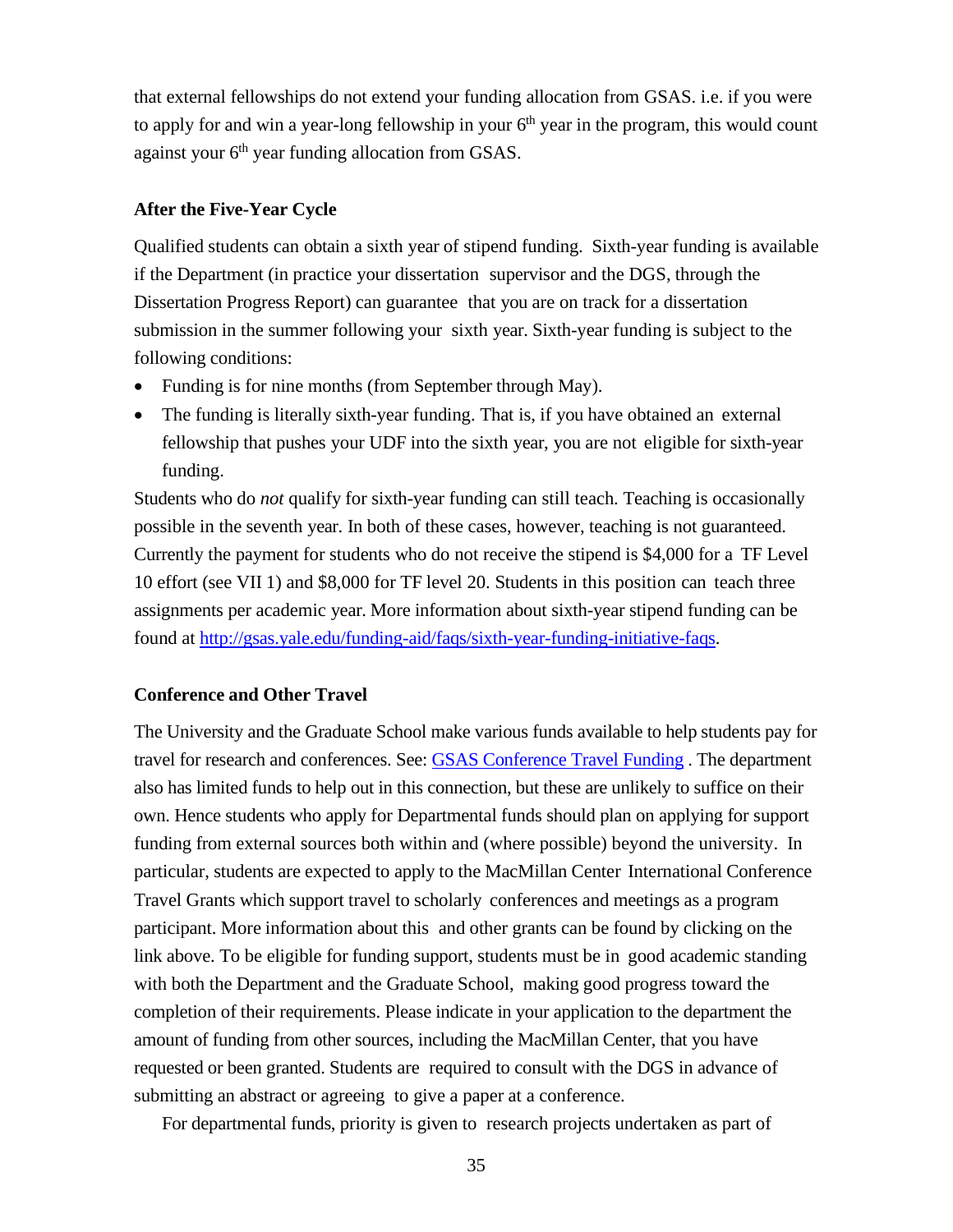dissertation research. Conferences that call for, and vet, all abstracts of potential contributors will take priority over conferences that do not.

Students are eligible for departmental funding once per year, and department support is limited to a total of \$1,500 in the course of their graduate career. This departmental funding allocation can also be used towards the costs of research projects that require an extended stay overseas and/or tuition payments to other institutes and programs, subject to the criteria mentioned above. (Note that university guidelines restrict the Department from paying tuition directly to other institutes and programs.)

Calls for applications for Departmental Graduate Travel Funding go out three times per year (at the beginning of October, February, and April) usually with a three-week deadline. Applications are made to the DGS and are adjudicated by the Graduate Committee.

Proposals should consist of a 1-2 page rationale for the research project or conference in question, detailing the relation of the conference or project to the student's specific research program. Along with the project rationale, students must submit a detailed budget of projected expenses.

For attendance of the annual meeting of the Society for Classical Studies additional funding is available and separate guidelines are in place:

- In the year students are attending the meeting in order to interview for jobs, the Department will cover: the registration fee; lowest-cost available airfare from New Haven or one of the regional airports; public ground transportation (cab rides only if shared); up to three nights in the conference hotel in shared double- occupancy room; \$100 food allowance for the entirety of the conference. These costs do not count toward the \$1,500 total for travel reimbursement.
- Students can attend the meeting one more year, either in the year before their job-search year or when they have a paper accepted. In these cases, the Department will reimburse up to \$750. These costs do not count toward the \$1,500 total for travel reimbursement.

### **Hosting Conferences, Lectures, etc.**

The Department has funds that may be used to host special events, particularly conferences, but also visits by scholars outside the normal lecture schedule, the Work in Progress group, Philology Day, special reading groups, etc. Graduate students requesting such funds should clear their projects with the DGS and their advisor, and then should discuss their requests with the Chair, who can give advice on additional possible sources of money. Each year the graduate students elect and host an outside lecturer whom they are responsible for choosing and hosting as part of the normal departmental lecture schedule.

Funding is also available from the Graduate School for colloquia run jointly by graduate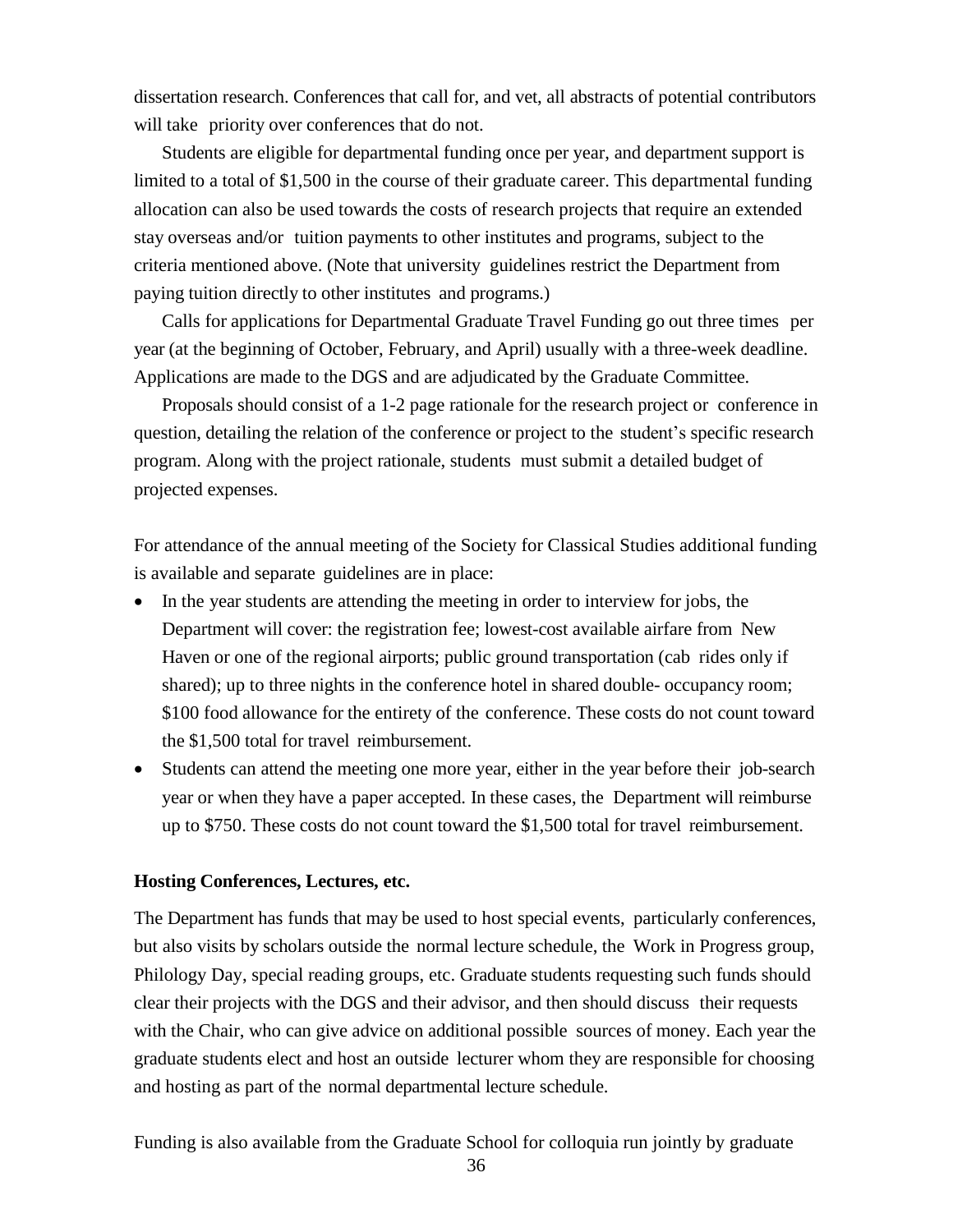students and faculty; see [http://gsas.yale.edu/academic-professional-](http://gsas.yale.edu/academic-professional-development/colloquia-symposia-other-initiatives/colloquia)

[development/colloquia-symposia-other-initiatives/colloquia.](http://gsas.yale.edu/academic-professional-development/colloquia-symposia-other-initiatives/colloquia) Student-run symposia are also eligible for support from the Graduate School: [http://gsas.yale.edu/academic-professional](http://gsas.yale.edu/academic-professional-development/colloquia-symposia-other-initiatives/symposia)[development/colloquia-symposia-other-initiatives/symposia.](http://gsas.yale.edu/academic-professional-development/colloquia-symposia-other-initiatives/symposia)

## **The Job Market**

Most doctoral students intend to enter the academic job market, and it is never too soon to begin planning for this. The department runs regular professional development workshops, with a focus on careers in academia. The Spring work-in-progress seminar is the regular venue for these events. We also run a dedicated workshop in the second half of August, to help candidates prepare for the academic job market. Some orientation and helpful tips are available at the *Portal for Graduate Students in Classics at Yale*. All current and recent graduate students will receive an invitation to join this portal so they can access this and other helpful information about the Classics graduate program at Yale.

The knowledge, skills, and experience that you acquire in the course of the Ph.D. program are highly adaptable and can lead to creative and rewarding careers in a number of different fields. The department will support you in pursuing your chosen career. The earlier you discuss your plans with us, the better we will be able to support you and, where appropriate, put you in contact with people who can give you specialist advice.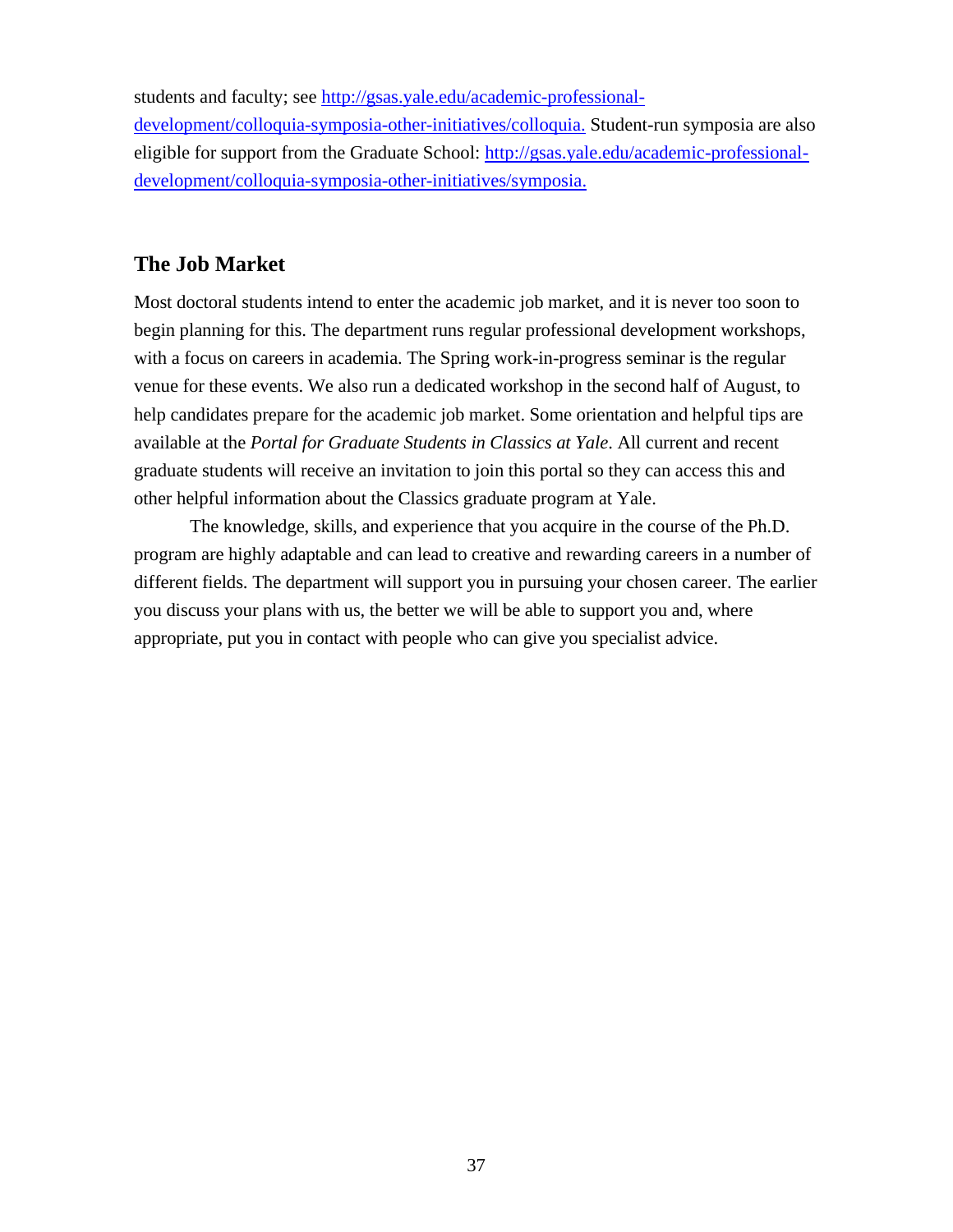## **Appendix 1: A typical six-year plan in the Classical Philology track**

[times for repeated exams, and optional alternative course timings, are in square brackets]

| <b>Year One</b>                                               |                                 |                   |                               |  |  |
|---------------------------------------------------------------|---------------------------------|-------------------|-------------------------------|--|--|
| Fall                                                          |                                 | Spring            |                               |  |  |
| Exams                                                         | Sept: Greek/Latin               | Exams             | May: Greek or Latin           |  |  |
|                                                               | diagnostic exam                 |                   | Literature Orals (PhD         |  |  |
|                                                               |                                 |                   | exam) French/German           |  |  |
| Courses                                                       | Survey Greek/Latin I            | Courses           | Survey Greek/Latin II         |  |  |
|                                                               | Comp. Grammar G/L               |                   | <b>Latin Composition</b>      |  |  |
|                                                               | <b>Greek Stylistics Seminar</b> |                   | Seminar (chose 2)             |  |  |
|                                                               | (choose 1) Proseminar           |                   |                               |  |  |
| Year Two                                                      |                                 |                   |                               |  |  |
|                                                               | Fall                            |                   | Spring                        |  |  |
| Exams                                                         | Sept: French/German             | Exams             | Jan: French/German May:       |  |  |
|                                                               | Greek/Latin diagnostic          |                   | Latin or Greek Literature     |  |  |
|                                                               | exam                            |                   | Orals (PhD exam)              |  |  |
| Courses                                                       | Survey Latin/Greek I            | Courses           | Survey Latin/Greek II [Latin] |  |  |
|                                                               | [Comp Grammar L/G]              |                   | Composition]                  |  |  |
|                                                               |                                 | <b>Year Three</b> |                               |  |  |
|                                                               | Fall                            |                   | Spring                        |  |  |
| Exams                                                         | <b>Sept: Translation Greek</b>  | Exams             | <b>Special Fields</b>         |  |  |
|                                                               | Sept: Translation Latin         |                   | May: Dissertation             |  |  |
|                                                               | [Dec: Translation Greek]        |                   | Prospectus                    |  |  |
| Teaching                                                      | Course 1                        | Teaching          | Course 2                      |  |  |
| <b>Courses</b>                                                | Seminar                         | Courses           | Seminar                       |  |  |
| <b>Year Four</b>                                              |                                 |                   |                               |  |  |
|                                                               | Fall                            |                   | Spring                        |  |  |
| Exams                                                         | Dissertation                    | Dissertation      |                               |  |  |
| Teachino                                                      | $C_{\text{oures}}$ 3            | Teachino          | $C_{\Omega}$ urse $\Lambda$   |  |  |
|                                                               |                                 | <b>Year Five</b>  |                               |  |  |
| Fall                                                          |                                 | Spring            |                               |  |  |
| <b>Dissertation</b><br><b>Dissertation</b><br><b>Year Six</b> |                                 |                   |                               |  |  |
| Fall                                                          |                                 | Spring            |                               |  |  |
| Dissertation                                                  |                                 | Dissertation      |                               |  |  |
| Teaching                                                      |                                 | Teaching          |                               |  |  |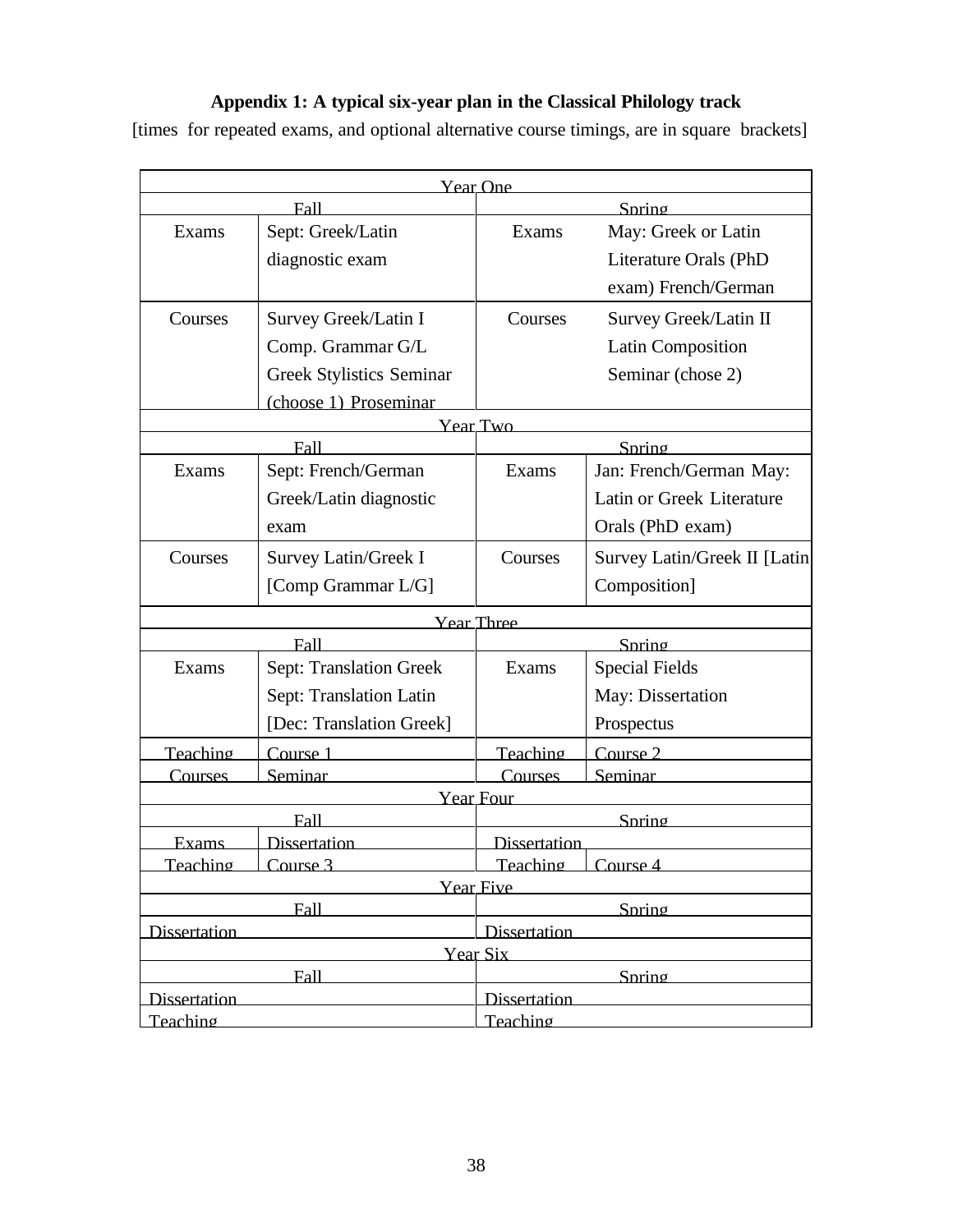#### **Appendix 2: The Reading Lists**

#### **1. Classical Philology**

#### **Greek literature**

#### **Section A: To be read in Greek**

Homer: *Iliad* I, 3, 6, 9, 11, 16, 18, 22-24 Homer: *Odyssey* 1 -12, 21-23 Homeric Hymns: Demeter, Apollo Hesiod: *Theogony* 1–616; *Works and Days* 1–382 Parmenides: B1-8 fragments Heraclitus: B fragments (in the edition of C. H. Kahn, *The Art and Thought of Heraclitus*) Pindar: *Olympian* 1, 7; *Pythian* 1, 2, 4; *Nemean* 7; *Isthmian* 2 Bacchylides: 3, 5, 17 Lyric poetry: all texts in F. Budelmann *Greek Lyric: A Selection* (2018), except Timotheus' *Persae*; and W. Allan, *Greek Elegy and Iambus: A Selection* (2019). In addition: Sappho "Brothers Poem" (Obbink in *The Newest Sappho*, ed. A. Lardinois and A. Bierl, Brill 2016 Ch. 1); Simonides *Plataea Elegy* (11 West) Aeschylus: *Septem*, *Oresteia* Sophocles: *Ajax, Oedipus Tyrannus, Antigone, Oedipus at Colonus*  Euripides: *Medea, Hippolytus, Helen, Bacchae*  Aristophanes: *Acharnians, Clouds, Frogs* Herodotus: Books 1 and 7 Thucydides: Book 1.1-23; 2.1-65; 5.25-26, 84-116; 6.1-41; 7.57-87 Plato: *Apology*, *Republic* 6, 7, 10; *Symposium*, *Phaedrus* Aristotle: *Poetics*; *Nicomachean Ethics* 1; *Politics* 1.1–2 Gorgias: *Helen* Lysias: *On the Murder of Eratosthenes* (1), *Against Eratosthenes* (12) Demosthenes: *Philippics* 1-3 Menander: *Dyscolus* Isocrates: *Against the Sophists* Apollonius: *Argonautica* 3 Callimachus: *Hymn to Apollo* and all selections in N. Hopkinson, *A Hellenistic Anthology* Theocritus: 1–7, 11, 15, 22 Hellenistic Epigrams: all in N. Hopkinson, *A Hellenistic Anthology*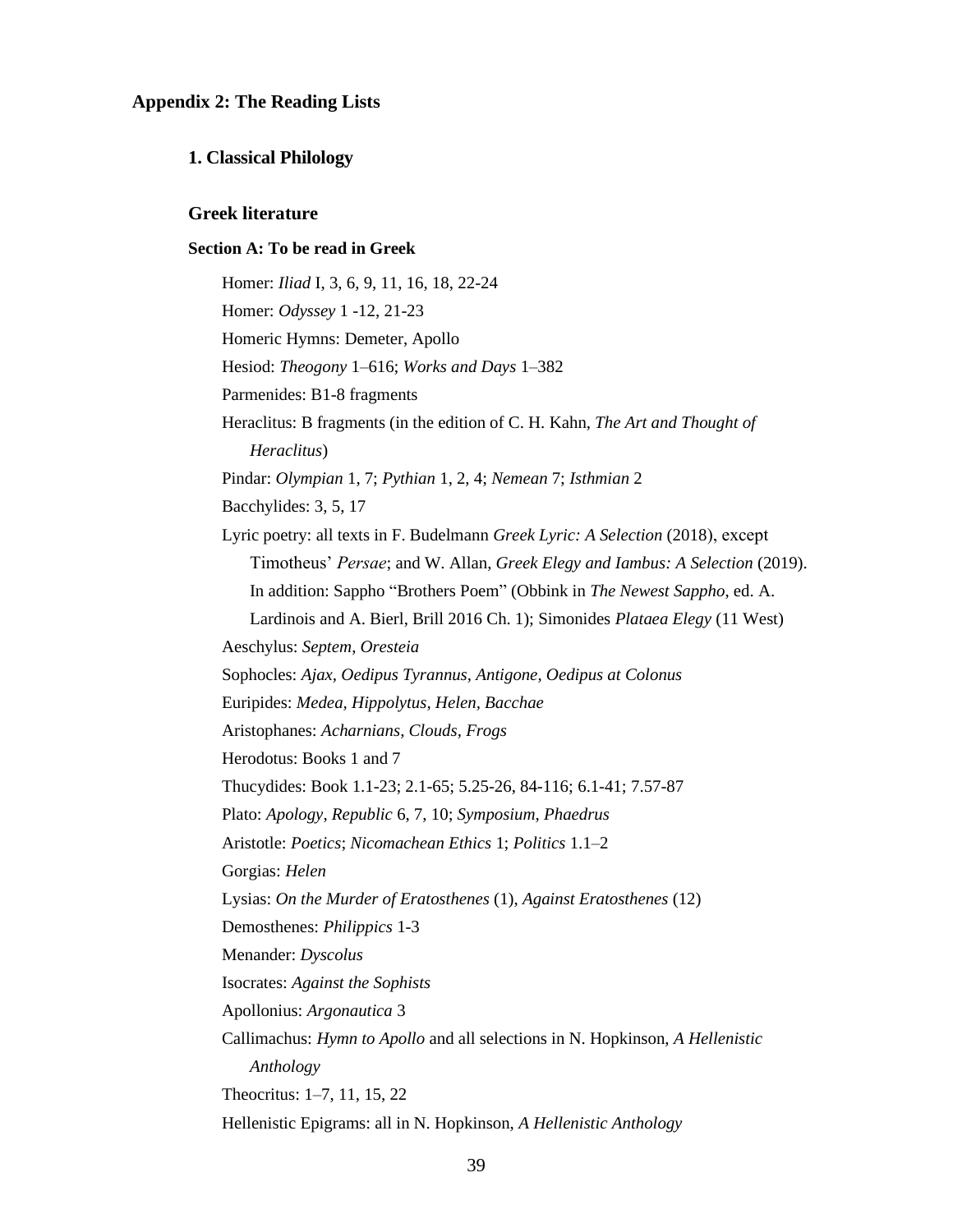Lucian: *True History* Book 1; from the selection in N. Hopkinson, *Lucian*: *The Dream*; *The Ignorant Book Collector*; *Sigma vs. Tau*; Dialogues 1 and 2 of *Dialogues of the Sea Gods* Dio Chrysostomus: *Seventh Oration* (*Euboicus*) Plutarch *Pericles* (in Stadter, *A Commentary on Plutarch's Pericles*) Longus: *Daphnis and Chloe* Books 1 and 2

#### **Section B: May be read in translation**

Homer all Hesiod (*Th*. and *W&D*) all Aeschylus all Sophocles all Herodotus all Euripides *Alcestis, Ion, Iphigeneia in Aulis, Cyclops* Thucydides all Aristophanes *Knights, Wasps, Lysistrata, Wealth, Thesmophoriazousai* Antiphon *Tetralogies* Aeschines *Against Timarchus* Xenophon *Oeconomicus* Plato *Phaedo, Gorgias, Republic* Aristotle *Politics, Rhetoric* Theophrastus *Characters* Dionysius of Halicarnassus: *On the Ancient Orators* Lucian *True History* Book 2 Plutarch *Parallel Lives of Alcibiades* and *Coriolanus* (with Synkrisis) *How to Read the Poets* (*Moralia*) Longus *Daphnis and Chloe* Books 3 and 4 Chariton *Chaereas and Callirhoe* Achilles Tatius *Leucippe and Clitophon* 

### **Latin Literature**

#### **Section A: to be read in Latin**

Ennius *Annales* lines 34–50, 72–91, 175–179, 183–190, 268–286, 391–398 (Skutsch), *Medea* frr. 103–116 (Jocelyn) Plautus *Pseudolus, Menaechmi* Terence *Adelphoe*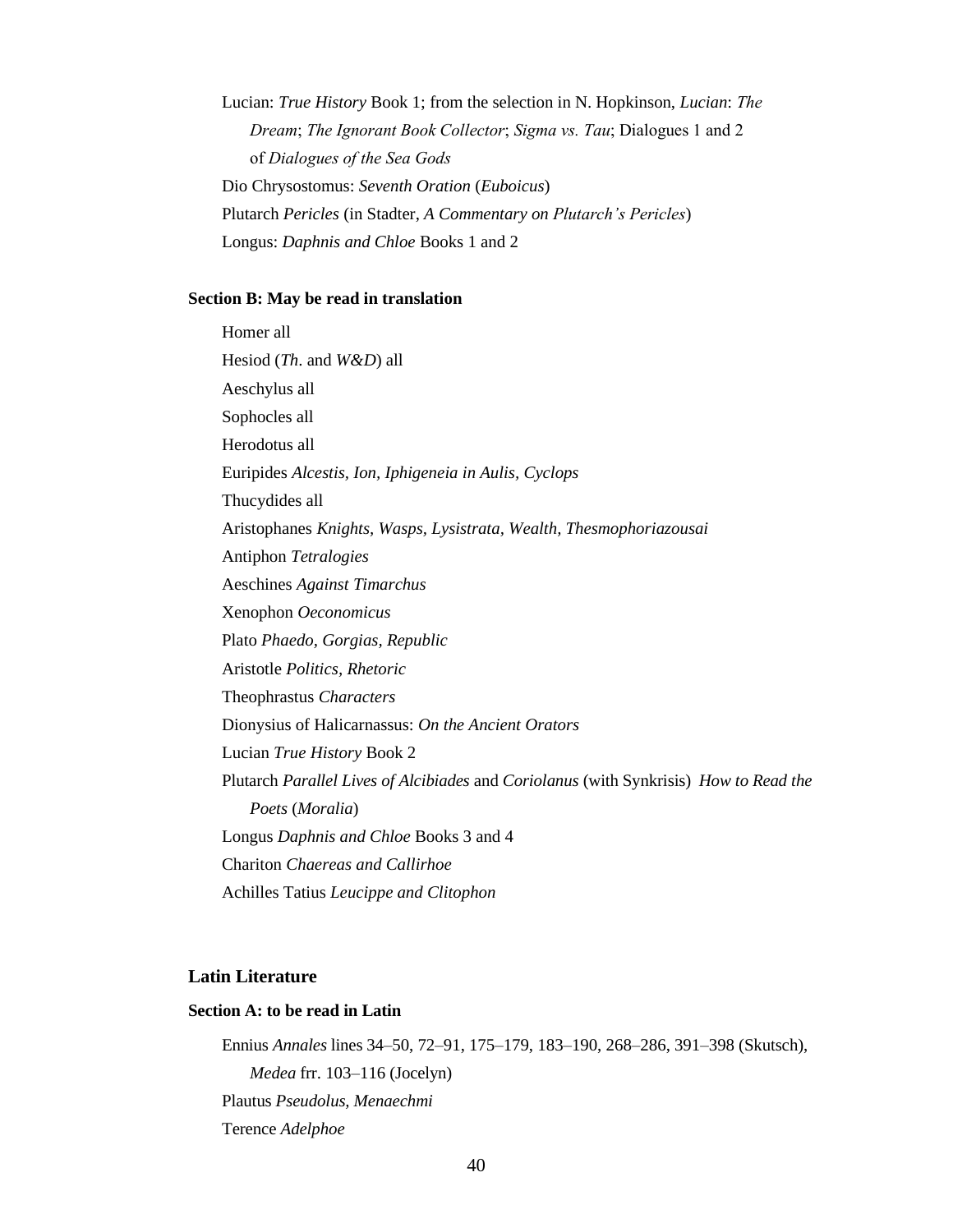Catullus all Lucretius *De Rerum Natura* 1 Caesar *Civil War* 1*, Gallic War* 5 Cicero *In Catilinam* 1, *Pro Caelio*, *Phillipic* 2; Shackleton Bailey, ed., *Select Letters*; fragments from *De Re Publica* as in Zetzel Sallust *Bellum Catilinae* Horace *Sermones* 1.1, 4–6, 8–10; 2.1, 6, 8; *Epodes* 1 & 6; *Odes* 1–3; *Epistulae* 1.1, 19, 20; 2.1 Vergil *Eclogues*, *Georgics*, *Aeneid* Tibullus Book 1 Sulpicia all Propertius Book 1 (all); 3.1–5; 4.1, 2, 7, 8, 11 Livy Books 1 & 21 Augustus *Res Gestae Diui Augusti* (Brunt and Moore) Ovid *Amores* 1, *Fasti* 4, *Metamorphoses* 1, *Ars amatoria* 1 Seneca *Thyestes* Lucan *Bellum Civile* 1.1–97; Books 2 & 7 Persius *Satire* 1 Seneca *Apocolocyntosis*; *Epistulae Morales,* as in Seneca: *17 Letters* (ed. Costa) Petronius *Cena Trimalchionis* Martial *Epigrams* Book 1 Statius *Silvae* 1.1; 2.2; 4.1–3; 5.1, 5.4 Pliny *Fifty Letters* (ed. Sherwin–White) Tacitus *Agricola*, *Annales* 1–4, *Historiae* 2 Suetonius *Claudius*  Juvenal Book 1 (= *Satires* 1‐5) Apuleius *Metamorphoses* Preface to book I; Cupid and Psyche (ed. Kenney) Ammianus 18.4–19.8 (Seyfarth et al.) Augustine *Confessions* 1.6 (8)–20 & 8.6 (14)–12 (30) (Skutella) Claudian *In Eutropium* 1 Boethius *Consolatio Philosophiae* (Moreschini)

#### **Section B: may be read in translation**

Plautus *Amphitryo* Lucretius all Sallust *Jugurthine War* Cicero *Brutus* Horace all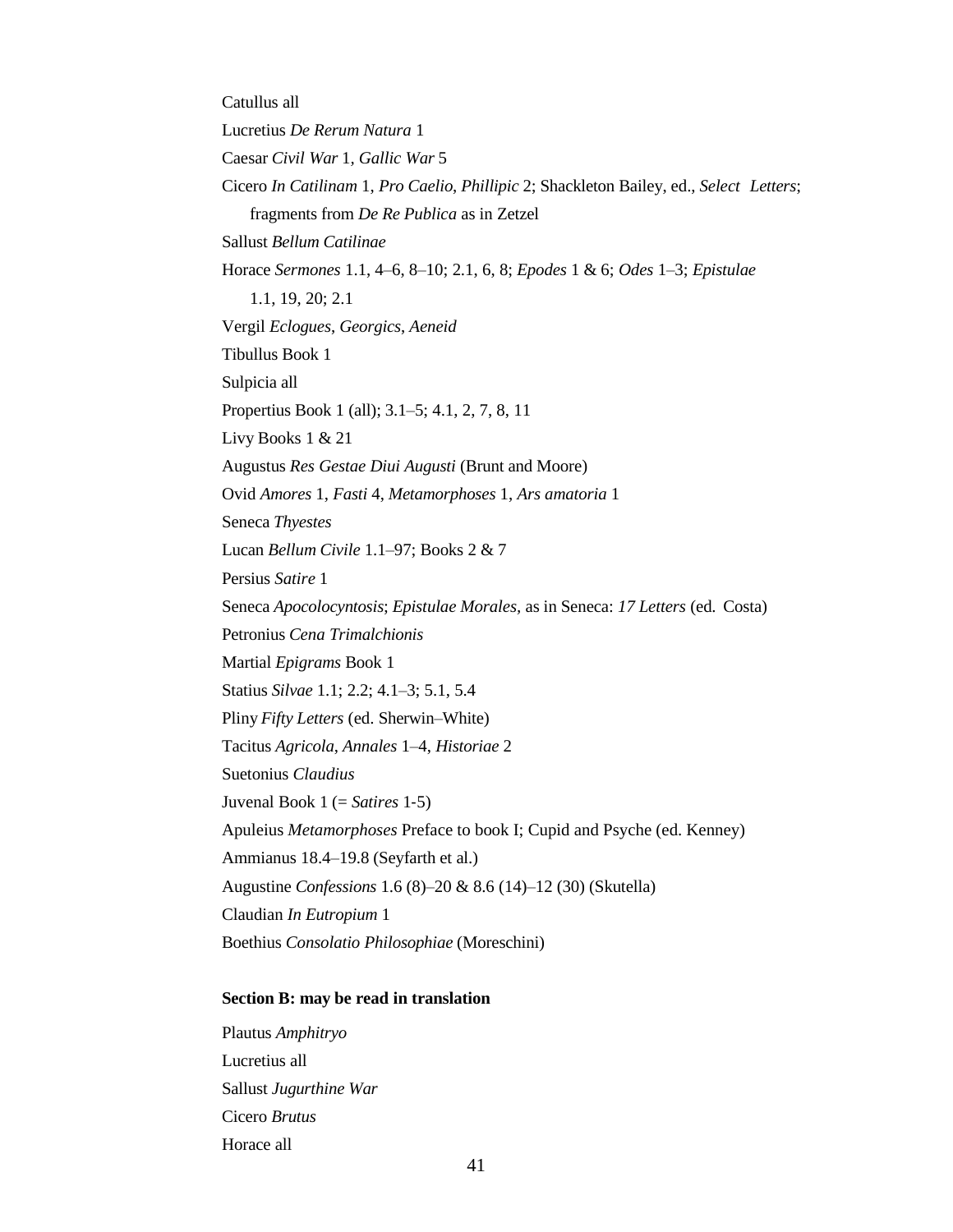Ovid *Heroides* 7, *Metamorphoses* Livy Book 22 Seneca Maior *Suasoriae* 6, 7 Seneca *Phaedra*, *Medea*, and [Seneca] *Octavia* Lucan *Bellum Civile* Petronius *Satyrica* Statius *Thebaid* Quintilian *Institutio Oratoria* 10.1 Tacitus *Dialogus*, *Annals* (all), *Histories* 1 Juvenal *Satires* 6, 8, 10 Suetonius *Divus Augustus, Divus Tiberius* Apuleius *Metamorphoses*

#### **2. Classics and Philosophy (Classics track)**

#### **Greek Literature**

#### **Section A: To be read in Greek**

Homer: *Iliad* 1, 6, 9, 16, 18, 22, 24 Homer: *Odyssey* 1, 5-12 Homeric Hymns: Apollo Hesiod: Theogony 1-239 Presocratic philosophers: the 'D' fragments of Heraclitus, Parmenides, Empedocles and the Atomists (Leucippus and Democritus) in the Loeb edition of André Laks and Glenn Most. [These authors are found in volumes 3, 5 and 7 of the 9-volume series on the Presocratics.] Pindar: *Olympian* 1, 7; *Pythian* 1, 2 Lyric poetry: all texts in F. Budelmann *Greek Lyric: A Selection* (2018), except Timotheus' *Persae*; and W. Allan, *Greek Elegy and Iambus: A Selection* (2019). In addition: Sappho "Brothers Poem" (Obbink in *The Newest Sappho*, ed. A. Lardinois and A. Bierl, Brill 2016 Ch. 1); Simonides *Plataea Elegy* (11 West) Aeschylus: *Oresteia* Sophocles: *Ajax, Oedipus Tyrannus, Antigone*  Euripides: *Medea, Hippolytus, Bacchae*  Aristophanes: *Clouds, Frogs* Herodotus: Books 1.1-131 and 7 Thucydides: Book 1.1-23; 2.1-65; 5.25-26, 84-116; 6.1-41; 7.57-87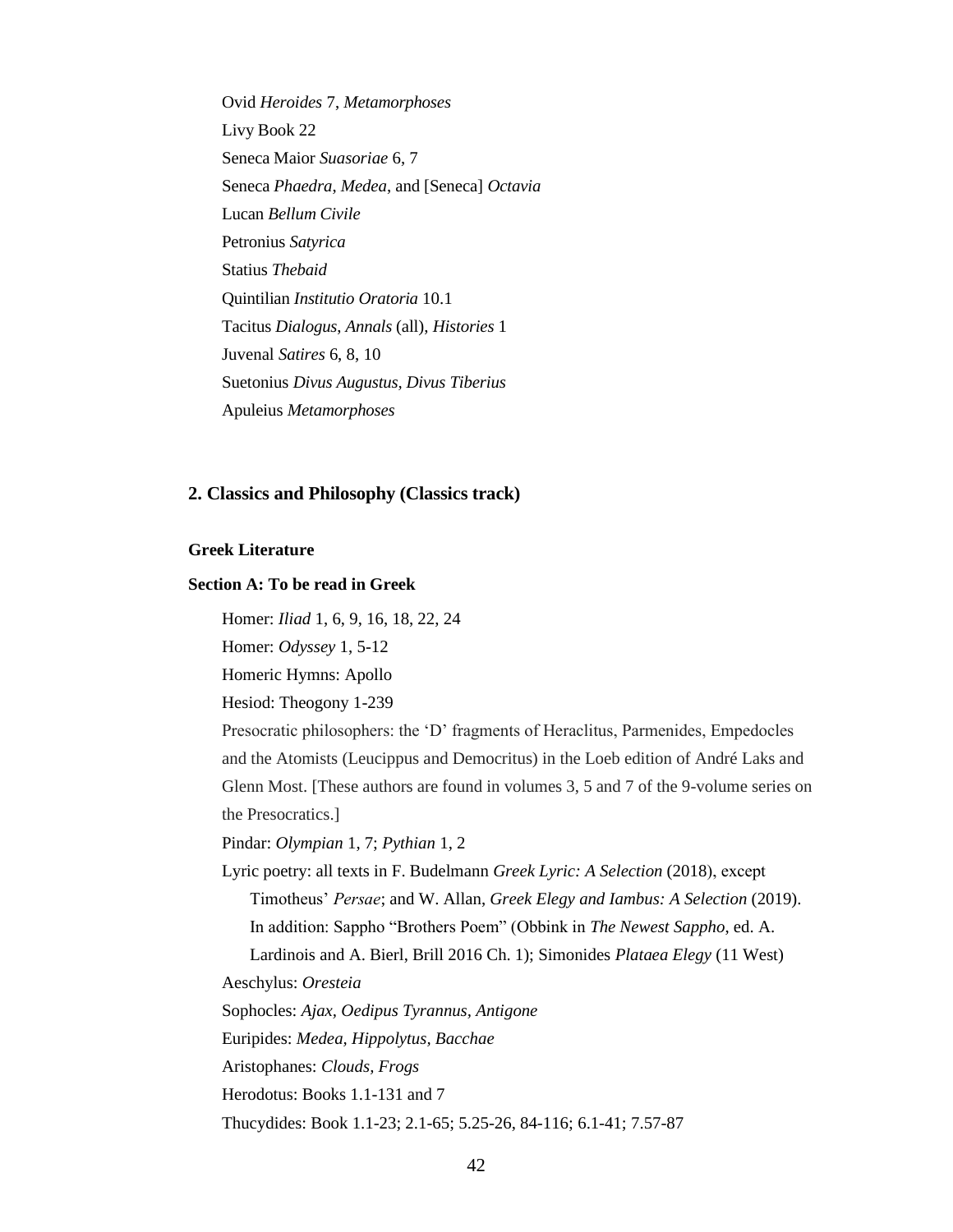Plato: *Apology*, *Phaedo, Symposium*, *Phaedrus Republic* I, II, IV, V 471c- 480a, VI-VII, X, *Laws* X Aristotle: *Categories* 1-5, *De Interpretatione, Physics* I.5-8, II, III.1-3, IV, *De Anima*  I.1, II.1-5, 12, III.1-5, *Nicomachean Ethics* I, II-III.5, X.6-8, *Metaphysics* I.1-2, 12.1, 6-7, 9-10, Gorgias: *Helen* Antiphon: *Tetralogy 2* Lysias: *On the Murder of Eratosthenes* (I), *Against Eratosthenes* (12) Demosthenes: *Philippics* 1 Menander: *Dyscolus* Isocrates: *Against the Sophists* Apollonius: *Argonautica* 3 Callimachus: *Hymn to Apollo* and all selections in N. Hopkinson, *A Hellenistic Anthology* Theocritus: 1-7, 11 Lucian: *True Stories* book 1 + from the selection in N. Hopkinson, *Lucian*: *The Dream*; *The Ignorant Book Collector*; *Sigma vs. Tau*; Dialogues 1 and 2 of *Dialogues of the Sea Gods* Longus: *Daphnis and Chloe* 1&2 Epigrams all in N. Hopkinson, *A Hellenistic Anthology* Diogenes Laertius VII.43-82

#### **Section B: May be read in translation**

Homer all Presocratics – material in Barnes, *Early Greek Philosophy* not on A list Aeschylus all Sophocles all Herodotus all Euripides *Alcestis, Iphigenia in Aulis, Cyclops* Thucydides all Aristophanes *Knights, Wasps, Lysistrata* Xenophon *Oeconomicus* Plato *Protagoras, Phaedo, Gorgias, Republic, Timaeus* Aristotle *Politics, Rhetoric, Poetics* Theophrastus *Characters*  Epicurus *The three letters* (in e.g. Inwood & Gerson) Plutarch *Parallel Lives of Alcibiades and Coriolanus* (with Synkrisis) Chariton *Chaereas and Callirhoe*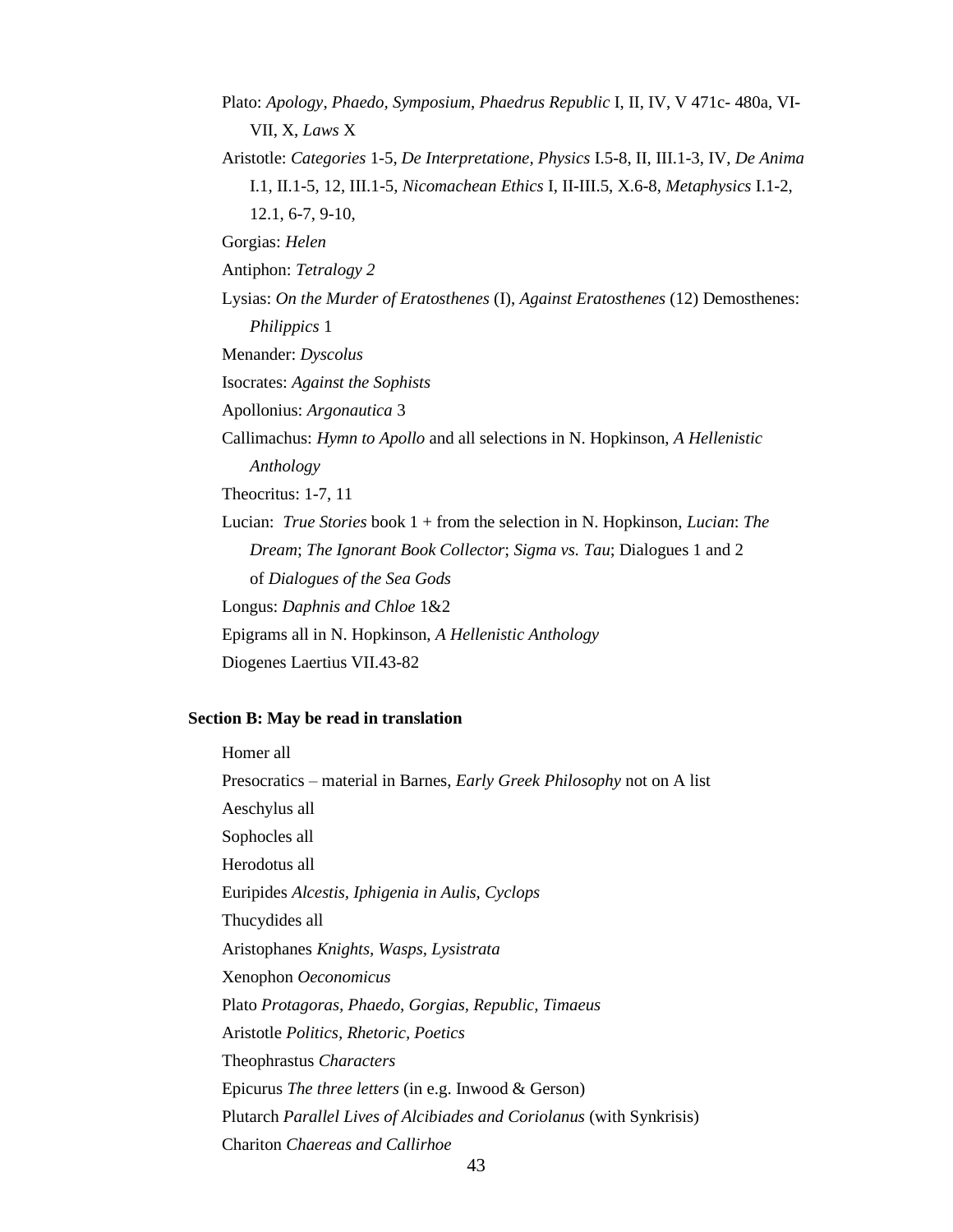#### **Latin Literature**

#### **Section A: to be read in Latin**

Ennius *Annales* lines 34-50, 72-91, 175-79, 183-90, 268-86, 391-98 (Skutsch) Terence *Adelphoe* Catullus 1-51, 64, 76, 101 Lucretius *De Rerum Natura* books 1-3 Caesar *Bellum Civile* book 1 Sallust *Bellum Catilinae* Cicero *In Catilinam* 1, *Pro Caelio, Philippic* 2, *Select Letters* (ed. Shackleton Bailey), *Somnium Scipionis*, *De Finibus* I, III, V; *De Fato* Horace *Sermones* Book 1.1, 4-6, 8-10, *Odes* Books 1 & 3, *Epistulae* 2.1 (*Epistle to Augustus*) Virgil *Aeneid* Tibullus *Elegies* book 1 Propertius *Elegies* book 4.1, 2, 7, 8, 11 Ovid *Fasti* book 4, *Metamorphoses* book 1 Livy Book 1 Augustus *Res Gestae Diui Augusti* (Brunt and Moore) Seneca *Thyestes, Epistulae Morales* as in *17 Letters* (ed. Costa), *De Ira; Letters* 120, 121, 124. Lucan *Bellum Civile* 1.1–97; book 2 Petronius *Cena Trimalchionis* Statius *Siluae* book 1.1, book 2.2, book 4.1-3, book 5.1, 4 Martial *Epigrams* book 1 Pliny *Fifty Letters* (ed. Sherwin-White) Tacitus *Agricola, Annales* books 1-4 Juvenal Book 1 (= *Satires* 1-5) Suetonius *Life of Claudius* Apuleius *Metamorphoses*: pref. to Book 1 and *Cupid and Psyche* (ed. Kenney) Ammianus 18.4–19.8 (Seyfarth et al.) Augustine *Confessions* 1.6 (8)–20 & 8.6 (14)–12 (30) (Skutella)

#### **Section B: may be read in translation**

Plautus *Amphitryo* Lucretius all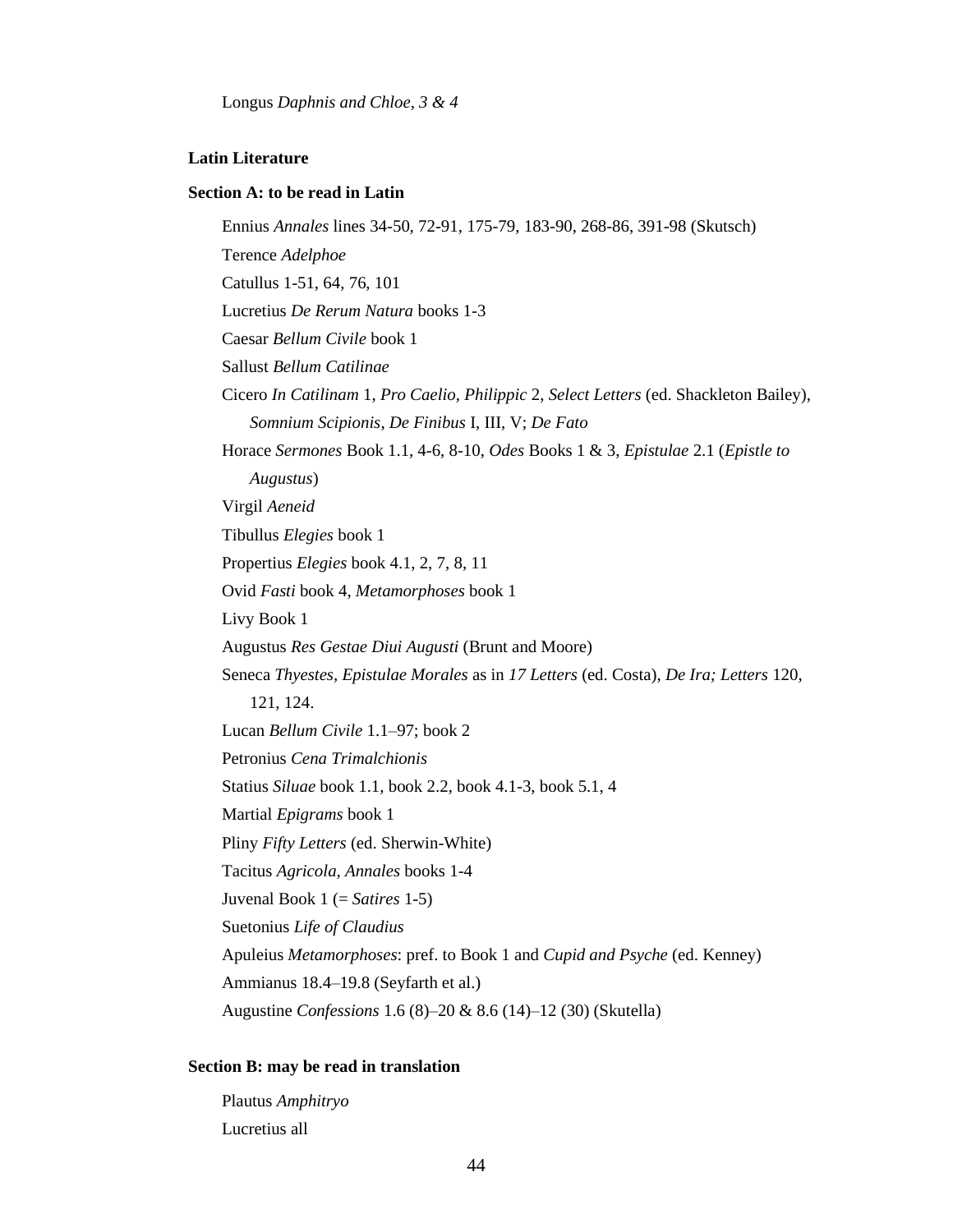Cicero, *Tusculan Disputations* 3-4 Horace *Ars Poetica* Vergil *Eclogues* Livy Book 21 Seneca Major *Suasoriae* 6, 7 Seneca *De Tranquillitate Animi*  Lucan *Civil War* all Quintilian *Institutio Oratoria* 10.1 Tacitus *Annals* (all), *Histories* 1 Juvenal *Satires* 1 and 10 Apuleius *Metamorphoses* (all)

#### **3. Classics and History**

#### **Greek Literature: To be read in Greek**

*Prose*

Antiphon *Tetralogy* 2 Appian *Civil Wars* 1 [Aristotle] *Athenaion Politeia* Cassius Dio *Roman History* 53 Demosthenes *Philippics* 1-3, *On the Crown* Diodorus 17 Eusebius *Ecclesiastical History* 8 Hecataeus of Miletus (Jacoby FGrH 1) fr. 1; 300 Herodotus *Books* 1.1-131, 4, 7 Gorgias *Helen* Isocrates *To Philip* Longus *Daphnis and Chloe* 1-2 Lucian *True Stories* + selections in N. Hopkinson *Lucian* Lysias *On the Murder of Eratosthenes* (1), *Against Eratosthenes* (12) Nicolaus of Damascus (Jacoby FGrH 90), fr. 44-47 (on Lydian history); 125-130 (on Augustus) Plato *Apologia, Republic* 6.504e-7.521b, 10, *Symposium* Plutarch *Life of Pericles, Life of Alexander* Polybius 1, 6 Thucydides Book 1.1-23; 2.1-65; 5.25-26, 84-116; 6.1-41; 7.57-87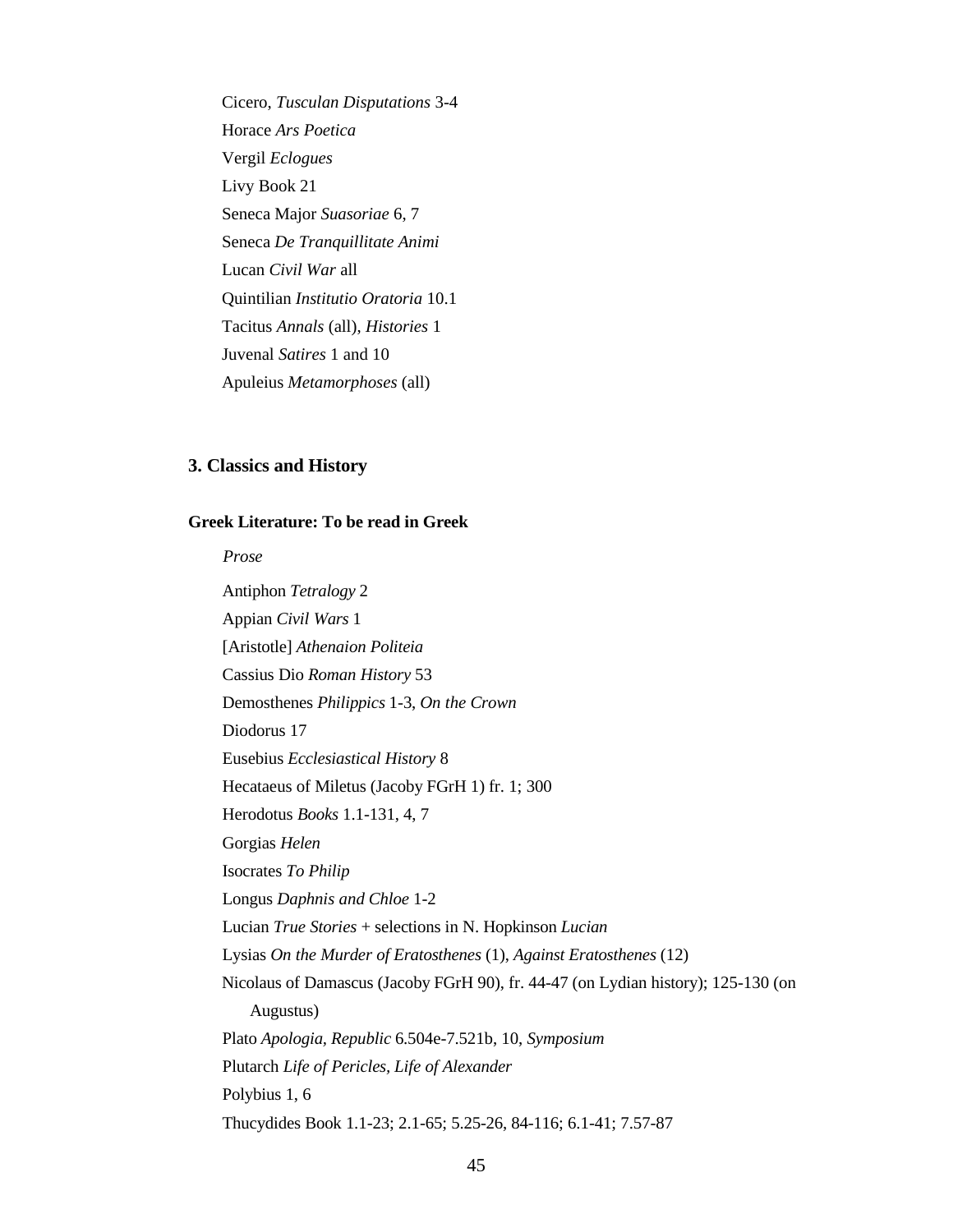Xenophon *Agesilaos, Ways and Means, Oeconomicus* Ps.-Xenophon *Constitution of the Athenians Poetry* Aeschylus *Oresteia* Aristophanes *Acharnians, Clouds* Callimachus *Hymn to Apollo*; all selections in N. Hopkinson *A Hellenistic Anthology* Euripides *Medea, Bacchae* Hesiod *Theogony* 1-239, *Works and Days* 1-382 Homer *Iliad* 1, 9, 16, 22, 24 Homer *Odyssey* 1, 5-12 Lyric poetry: all texts in F. Budelmann *Greek Lyric: A Selection* (2018), except Timotheus' *Persae*; and W. Allan, *Greek Elegy and Iambus: A Selection* (2019). In addition: Sappho "Brothers Poem" (Obbink in *The Newest Sappho*, ed. A. Lardinois and A. Bierl, Brill 2016 Ch. 1); Simonides *Plataea Elegy* (11 West) Pindar *Olympian* 1, 7; *Pythian* 1, 2 *Homeric Hymn to Apollo* Sophocles *Oedipus Tyrannus, Antigone* Theocritus Idylls 1-7, 11 Xenophanes, fr. 1, 14-16, 18, 34 *Documentary* Meiggs and Lewis,  $2<sup>nd</sup>$  ed. nos. 5, 12, 14, 26, 32 *SEG* 9: no. 1 *SEG* 43: no. 381 Rhodes & Osborne *Greek Historical Inscriptions*, nos. 49, 54, 78, 79, 101, 119, 121, 144, 145 Edgar & Hunt *Select Papyri* 1&2 [Loeb, various texts in a papyrological edition]

#### **Latin Literature: To be read in Latin**

46 *Prose* Ammianus 18.4–19.8 Apuleius *Apologia*, *Metamorphoses* 1 praef., 11 Augustine *Confessions* 1.6 (8)–20 (31), 8.1 (1)–12 (30) Augustus *Res Gestae* (Brunt and Moore) Caesar *Bellum Gallicum* 1; *Bellum Civile* 1 Cato *Origines* (Cornell) Cicero *In Catilinam* 1, *Pro Caelio*, *Philippics* 2, *Select Letters* (ed. Shackleton Bailey),